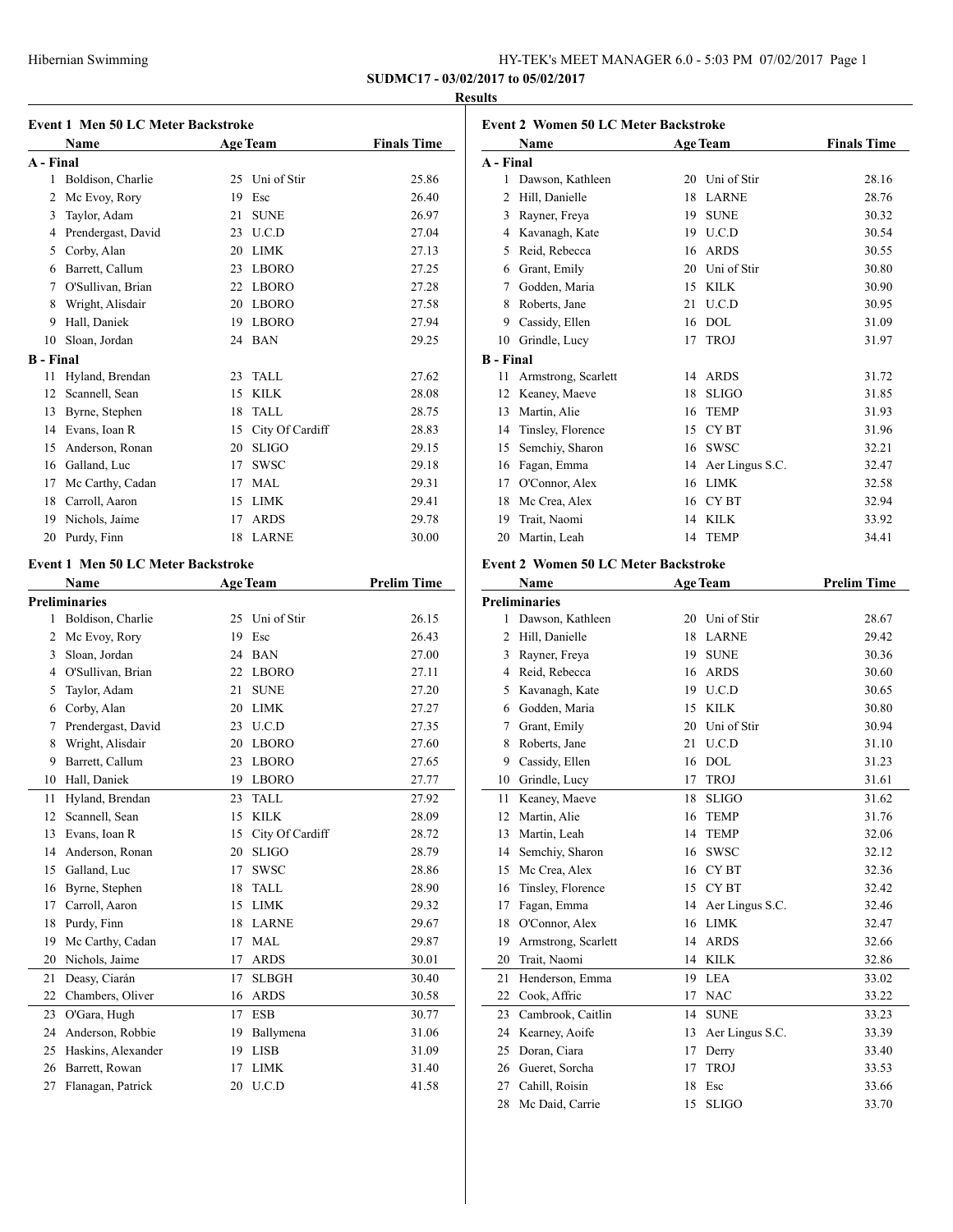## **Results**

| Preliminaries  (Event 2 Women 50 LC Meter Backstroke) |                                    |                    |                    |  |  |
|-------------------------------------------------------|------------------------------------|--------------------|--------------------|--|--|
|                                                       | Name                               | <b>Age Team</b>    | <b>Prelim Time</b> |  |  |
|                                                       | 29 Murtagh, Fionnula               | 16 CY BT           | 34.12              |  |  |
|                                                       | 30 O'Hara, Brogan                  | 19 LEA             | 34.23              |  |  |
| 31                                                    | Smyth, Elise                       | 15 LISB            | 34.67              |  |  |
|                                                       | Event 3 Men 100 LC Meter Freestyle |                    |                    |  |  |
|                                                       | Name                               | <b>Age Team</b>    | <b>Finals Time</b> |  |  |
| A - Final                                             |                                    |                    |                    |  |  |
|                                                       | 1 Coulter, Curtis                  | 23<br><b>ARDS</b>  | 50.78              |  |  |
|                                                       | 2 Sloan, Jordan                    | 24 BAN             | 50.93              |  |  |
| 3                                                     | McLean, Craig R                    | 19 Uni of Stir     | 51.28              |  |  |
|                                                       | 4 Walton, Martyn                   | 20 Uni of Stir     | 51.30              |  |  |
|                                                       | 5 Wallace, Daniel                  | 24 Uni of Stir     | 51.90              |  |  |
|                                                       | 6 Irvine, Sam                      | 20 LBORO           | 52.11              |  |  |
|                                                       | 7 Thompson, David                  | 23 BAN             | 52.22              |  |  |
|                                                       | 8 Powell, Robert                   | <b>ATH</b><br>17   | 52.31              |  |  |
|                                                       | 9 Melennec, Alex                   | 21 U.C.D           | 52.35              |  |  |
|                                                       | 10 Hughes, Jordan                  | Uni of Stir<br>21  | 52.45              |  |  |
| <b>B</b> - Final                                      |                                    |                    |                    |  |  |
| 11                                                    | Hyland, Brendan                    | 23<br>TALL         | 52.02              |  |  |
|                                                       | 12 Mooney, Joseph                  | 20 LIMK            | 53.30              |  |  |
|                                                       | 13 Brown, James                    | 20 ARDS            | 53.72              |  |  |
|                                                       | 14 Power, Dean                     | 20 U.C.D           | 53.84              |  |  |
|                                                       | 15 Minnican, Fraser                | 22 LBORO           | 53.85              |  |  |
|                                                       | 16 Bregazzi, Alex                  | <b>LBORO</b><br>19 | 53.95              |  |  |
|                                                       | 17 O'Keeffe Tighe, Cian            | <b>PORT</b><br>17  | 54.33              |  |  |
|                                                       | 18 Carey, Andrew                   | 18<br>ATH          | 54.58              |  |  |
| 19                                                    | Berryman, Morgan                   | Uni of Stir<br>20  | 54.69              |  |  |
|                                                       | 20 O'Sullivan, Brian               | 22 LBORO           | 54.82              |  |  |
|                                                       |                                    |                    |                    |  |  |
|                                                       | Event 3 Men 100 LC Meter Freestyle |                    |                    |  |  |
|                                                       | Name                               | <b>Age Team</b>    | <b>Prelim Time</b> |  |  |
|                                                       | <b>Preliminaries</b>               |                    |                    |  |  |
|                                                       | 1 Coulter, Curtis                  | 23<br><b>ARDS</b>  | 50.47              |  |  |
|                                                       | 2 Sloan, Jordan                    | 24 BAN             | 51.28              |  |  |
| 3                                                     | McLean, Craig R                    | 19 Uni of Stir     | 51.68              |  |  |
| 4                                                     | Walton, Martyn                     | 20 Uni of Stir     | 51.70              |  |  |
| 5                                                     | Thompson, David                    | 23 BAN             | 51.95              |  |  |
| 6                                                     | Irvine, Sam                        | 20<br>LBORO        | 51.96              |  |  |
| 7                                                     | Wallace, Daniel                    | 24<br>Uni of Stir  | 51.98              |  |  |
| 8                                                     | Powell, Robert                     | 17<br>ATH          | 52.10              |  |  |
| 9                                                     | Hughes, Jordan                     | 21<br>Uni of Stir  | 52.12              |  |  |
| 10                                                    | Melennec, Alex                     | 21<br>U.C.D        | 52.31              |  |  |
| 11                                                    | Mc Millan, Jack                    | 17<br><b>BAN</b>   | 52.53              |  |  |
| 12                                                    | Prendergast, David                 | 23<br>U.C.D        | 52.54              |  |  |
| 13                                                    | Hyland, Brendan                    | 23<br><b>TALL</b>  | 52.63              |  |  |
| 14                                                    | O'Sullivan, Brian                  | <b>LBORO</b><br>22 | 53.01              |  |  |
| 15                                                    | Brown, James                       | 20 ARDS            | 53.79              |  |  |

16 Mooney, Joseph 20 LIMK 53.87 17 Power, Dean 20 U.C.D 54.00 Carey, Andrew 18 ATH 54.30 Bregazzi, Alex 19 LBORO 54.32 Minnican, Fraser 22 LBORO 54.36 21 O'Keeffe Tighe, Cian 17 PORT 54.37 Berryman, Morgan 20 Uni of Stir 54.70 Wright, Alisdair 20 LBORO 54.88

| 24             | Wells, Nathan                               | 19 | LBORO              | 54.93              |
|----------------|---------------------------------------------|----|--------------------|--------------------|
| 25             | Hewitt, Michael                             | 17 | CY BT              | 55.04              |
| 26             | Munn, Conor                                 | 22 | <b>ARDS</b>        | 55.12              |
|                | 27 Kearney, Cathal                          |    | 16 Aer Lingus S.C. | 55.24              |
| 28             | Mooney, Peter                               | 23 | <b>SLIGO</b>       | 55.33              |
|                | 29 Uprichard, Tom                           | 16 | <b>ARDS</b>        | 56.01              |
|                | 30 Nikles, Christian                        |    | 20 Uni of Stir     | 56.30              |
| 31             | Wiffen, Daniel                              |    | 16 LISB            | 56.31              |
| 32             | Shannon, Ryan                               | 20 | Esc                | 56.48              |
| 33             | Doyle, Connor                               | 17 | <b>DOL</b>         | 56.49              |
|                | 34 Galland, Luc                             | 17 | <b>SWSC</b>        | 56.52              |
| 35             | Harazawa, Kahrou                            |    | 20 LBORO           | 56.53              |
| 36             | Jennings, Nathan                            |    | 18 LISB            | 56.56              |
| 37             | Scully, Bryan                               | 17 | <b>ATH</b>         | 56.61              |
| 38             | Mc Carthy, Ronan                            | 20 | <b>SWSC</b>        | 56.90              |
|                | 39 Doyle, Liam                              |    | 20 DOL             | 56.91              |
|                | 40 Mc Grattan, Chris                        | 18 | <b>BAN</b>         | 56.97              |
| 41             | Davies, Logan                               | 17 | City Of Cardiff    | 57.07              |
|                | 42 O'Keeffe, Finn                           | 16 | <b>TEMP</b>        | 57.18              |
|                | 43 Lewis, Ryan                              | 18 | <b>LARNE</b>       | 57.43              |
|                | 44 Fleming, Jack                            |    | 16 LISB            | 57.49              |
| 45             | Hewitt, Adam                                |    | 16 BAN             | 57.52              |
|                | 46 Nichols, Jaime                           | 17 | <b>ARDS</b>        | 57.72              |
| 47             | Deasy, Ciarán                               | 17 | <b>SLBGH</b>       | 57.94              |
| 48             | Abelehkoob, Dariush                         |    | 17 LEA             | 58.23              |
|                | 49 Carter, Oliver                           | 17 | <b>WSWX</b>        | 59.53              |
| 50             | Boyce, Craig                                | 17 | <b>LISB</b>        | 59.80              |
| 51             | Purdy, Finn                                 | 18 | <b>LARNE</b>       | 59.82              |
| 52             | Wylie, Matt                                 | 21 | <b>SUNE</b>        | 1:00.83            |
| 53             | Craig, Josef                                | 20 | <b>SUNE</b>        | 1:01.22            |
| 54             | O'Riordan, Sean                             | 18 | <b>SWSC</b>        | 1:03.69            |
|                | 55 Mc Clements~, Barry                      | 16 | <b>ARDS</b>        | 1:04.10            |
|                | 56 Mc Grath, Jonathan                       |    | 24 LIMK            | 1:09.73            |
|                | 57 Murray, Conor                            |    | 19 FER             | 1:16.95            |
| 58             | Flanagan, Patrick                           |    | 20 U.C.D           | 1:24.46            |
| 59             | Johnston, Adam                              |    | 19 BAN             | 1:38.34            |
|                | <b>Event 4 Women 100 LC Meter Freestyle</b> |    |                    |                    |
|                | Name                                        |    | <b>Age Team</b>    | <b>Finals Time</b> |
| A - Final      |                                             |    |                    |                    |
| 1              | Mc Sharry, Mona                             | 17 | MARL               | 57.12              |
| $\overline{c}$ | Hill, Danielle                              | 18 | <b>LARNE</b>       | 57.45              |
|                |                                             |    |                    |                    |

|                  | <b><i>IVIC SHALLY, IVIOHA</i></b> |    | <b>IVIAINL</b> | 21.14   |
|------------------|-----------------------------------|----|----------------|---------|
| 2                | Hill, Danielle                    | 18 | <b>LARNE</b>   | 57.45   |
| 3                | Firth $\sim$ , Bethy              | 21 | <b>ARDS</b>    | 57.59   |
| 4                | Rayner, Freya                     | 19 | <b>SUNE</b>    | 58.59   |
| 5                | Catterson, Victoria               | 16 | ARDS           | 58.99   |
| 6                | Godden, Maria                     | 15 | <b>KILK</b>    | 59.33   |
| 7                | Kavanagh, Kate                    | 19 | U.C.D          | 59.36   |
| 8                | Trait, Naomi                      | 14 | KILK           | 59.92   |
| 9                | Robertson, Amrita                 | 19 | <b>LBORO</b>   | 1:00.25 |
| 10               | Stapleton, Cara                   |    | 16 TROJ        | 1:00.58 |
| <b>B</b> - Final |                                   |    |                |         |
| 11-              | Lowe, Rebecca                     | 15 | <b>ATH</b>     | 1:00.22 |
| 12               | Ellis, Lucy                       | 20 | <b>SUNE</b>    | 1:00.46 |
| 13               | Cassidy, Ellen                    | 16 | <b>DOL</b>     | 1:00.55 |
| 14               | Cahill, Roisin                    | 18 | Esc            | 1:01.06 |
| 15               | Semchiy, Sharon                   | 16 | <b>SWSC</b>    | 1:01.36 |
| 16               | Borriello, Maeform                | 18 | <b>ATH</b>     | 1:01.43 |
| 17               | Osing, Cara                       |    | 14 TEMP        | 1:01.63 |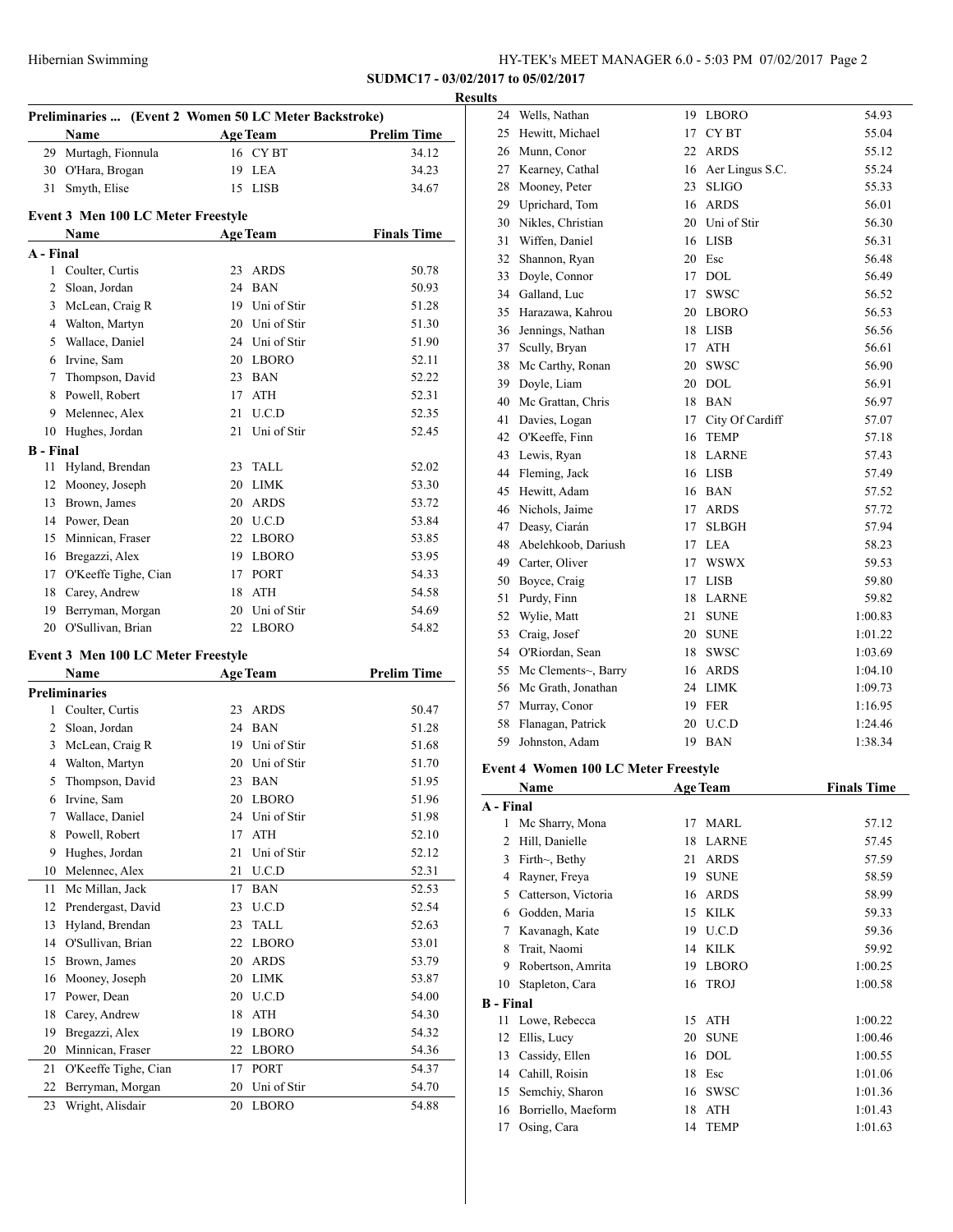| HY-TEK's MEET MANAGER 6.0 - 5:03 PM 07/02/2017 Page 3 |  |  |  |  |
|-------------------------------------------------------|--|--|--|--|
|-------------------------------------------------------|--|--|--|--|

|                | B - Final  (Event 4 Women 100 LC Meter Freestyle)<br>Name |    | <b>Age Team</b> | <b>Finals Time</b> |
|----------------|-----------------------------------------------------------|----|-----------------|--------------------|
|                | 18 Mc Crea, Alex                                          |    | 16 CYBT         | 1:02.24            |
|                | 19 O'Riordan, Charlotte                                   | 15 | <b>TROJ</b>     | 1:02.30            |
|                | 20 Allenby, Kate D                                        | 17 | <b>BANB</b>     | 1:02.85            |
|                | <b>Event 4 Women 100 LC Meter Freestyle</b>               |    |                 |                    |
|                | Name                                                      |    | <b>Age Team</b> | <b>Prelim Time</b> |
|                | <b>Preliminaries</b>                                      |    |                 |                    |
|                | 1 Firth~, Bethy                                           | 21 | <b>ARDS</b>     | 58.06              |
| 2              | Mc Sharry, Mona                                           | 17 | <b>MARL</b>     | 58.64              |
|                | 3 Kilgallen, Niamh                                        |    | 18 CLM          | 58.81              |
|                | 4 Rayner, Freya                                           |    | 19 SUNE         | 59.24              |
|                | 5 Kavanagh, Kate                                          |    | 19 U.C.D        | 59.28              |
|                | 6 Catterson, Victoria                                     |    | 16 ARDS         | 59.37              |
|                | 7 Godden, Maria                                           |    | 15 KILK         | 59.58              |
| 8              | Trait, Naomi                                              |    | 14 KILK         | 59.99              |
| 9              | Hill, Danielle                                            |    | 18 LARNE        | 1:00.14            |
|                | 10 Robertson, Amrita                                      |    | 19 LBORO        | 1:00.21            |
| 11             | Stapleton, Cara                                           |    | 16 TROJ         | 1:00.28            |
| 12             | Ellis, Lucy                                               |    | 20 SUNE         | 1:00.68            |
| 13             | Osing, Cara                                               |    | 14 TEMP         | 1:00.77            |
|                | 14 Cassidy, Ellen                                         |    | 16 DOL          | 1:00.90            |
|                | 15 Allenby, Kate D                                        |    | 17 BANB         | 1:01.02            |
|                | 16 Lowe, Rebecca                                          | 15 | ATH             | 1:01.10            |
|                | 17 Mc Crea, Alex                                          |    | 16 CYBT         | 1:01.15            |
|                | 18 Cahill, Roisin                                         | 18 | Esc             | 1:01.24            |
|                | 19 Semchiy, Sharon                                        |    | 16 SWSC         | 1:01.27            |
|                | *20 O'Riordan, Charlotte                                  |    | 15 TROJ         | 1:01.41            |
|                | *20 Borriello, Maeform                                    | 18 | ATH             | 1:01.41            |
|                | <b>Swim-Off Required</b>                                  |    |                 |                    |
|                | 22 Daly, Edel                                             |    | 14 LIMK         | 1:01.65            |
|                | 23 Grant, Emily                                           |    | 20 Uni of Stir  | 1:01.81            |
|                | 24 Armstrong, Scarlett                                    |    | 14 ARDS         | 1:01.91            |
|                | 25 Henderson, Emma                                        |    | 19 LEA          | 1:01.97            |
|                | 26 Blewitt, Sophie                                        | 18 | LIMK            | 1:02.26            |
| 27             | Hickey, Shona                                             | 18 | LIMK            | 1:02.27            |
| 28             | O'Connor, Alex                                            | 16 | <b>LIMK</b>     | 1:02.36            |
| 29             | Tinsley, Florence                                         | 15 | CY BT           | 1:02.53            |
| 30             | Mc Daid, Carrie                                           | 15 | $\rm SLIGO$     | 1:03.61            |
| 31             | Shaw, Toni                                                | 14 | WSWX            | 1:06.49            |
| 32             | Johnston, Beth                                            |    | 16 WSWX         | 1:13.70            |
| 33             | Smyth, Cara                                               |    | 16 WSWX         | 1:17.65            |
| 34             | Turner, Nicole                                            | 15 | Laois Marlins   | 1:21.52            |
|                | <b>Event 5 Men 200 LC Meter Butterfly</b>                 |    |                 |                    |
|                | Name                                                      |    | <b>Age Team</b> | <b>Finals Time</b> |
| A - Final      |                                                           |    |                 |                    |
| 1              | Scott, Duncan W                                           | 20 | Uni of Stir     | 1:59.53            |
| $\overline{2}$ | Brodie, Cameron                                           | 25 | Uni of Stir     | 2:00.67            |
| 3              | Melly, Cillian                                            |    | 20 CBAR         | 2:03.48            |
|                | 4 Wallbank, Kevin                                         | 21 | LBORO           | 2:04.48            |
|                | 5 Porter, Joe                                             |    | 20 LBORO        | 2:06.05            |
|                | 6 Logue, Zak                                              |    | 19 SUNE         | 2:07.28            |
| 7              | Mc Geever, Finn                                           | 17 | LIMK            | 2:07.36            |
| 8              | Lawrie, Callum                                            | 19 | Uni of Stir     | 2:07.45            |
| 9              | Griffin, Ben                                              | 21 | <b>TROJ</b>     | 2:07.70            |

| esults           |                             |    |                 |         |
|------------------|-----------------------------|----|-----------------|---------|
|                  | 10 Munden, Craig            |    | 20 LBORO        | 2:09.24 |
| <b>B</b> - Final |                             |    |                 |         |
|                  | 11 Hyland, Brendan          |    | $23$ TALL       | 2:02.85 |
|                  | 12 Murtagh, Ethan           |    | 15 TROJ         | 2:08.57 |
|                  | 13 Mc Carthy, Cadan         | 17 | MAL.            | 2:08.90 |
|                  | *14 Hill, Aaron             | 19 | LBORO           | 2:12.34 |
|                  | *14 Mc Caughey, Christopher | 19 | <b>BAN</b>      | 2:12.34 |
|                  | 16 O'Connor, Jermey         |    | 15 LIMK         | 2:13.01 |
|                  | 17 Davies, Logan            | 17 | City Of Cardiff | 2:14.06 |
|                  | 18 Scannell, Sean           |    | 15 KILK         | 2:14.97 |
| 19               | Byrne, Stephen              |    | 18 TALL         | 2:18.63 |
| 20               | Allison, Jamie              |    | 16 LISB         | 2:19.04 |
|                  |                             |    |                 |         |

# **Event 5 Men 200 LC Meter Butterfly**

|    | Name                    | <b>Age Team</b> |                 | <b>Prelim Time</b> |
|----|-------------------------|-----------------|-----------------|--------------------|
|    | <b>Preliminaries</b>    |                 |                 |                    |
| 1  | Brodie, Cameron         | 25              | Uni of Stir     | 2:02.41            |
| 2  | Scott, Duncan W         | 20              | Uni of Stir     | 2:04.54            |
| 3  | Melly, Cillian          | 20              | <b>CBAR</b>     | 2:04.62            |
| 4  | Porter, Joe             | 20              | <b>LBORO</b>    | 2:06.95            |
| 5  | Wallbank, Kevin         | 21              | <b>LBORO</b>    | 2:07.30            |
| 6  | Lawrie, Callum          | 19              | Uni of Stir     | 2:08.05            |
| 7  | Mc Geever, Finn         | 17              | <b>LIMK</b>     | 2:08.43            |
| 8  | Logue, Zak              | 19              | <b>SUNE</b>     | 2:08.74            |
| 9  | Munden, Craig           | 20              | <b>LBORO</b>    | 2:09.51            |
| 10 | Griffin, Ben            | 21              | <b>TROJ</b>     | 2:10.12            |
| 11 | Mc Carthy, Cadan        | 17              | MAL             | 2:10.46            |
| 12 | Murtagh, Ethan          | 15              | <b>TROJ</b>     | 2:10.98            |
| 13 | Hyland, Brendan         | 23              | <b>TALL</b>     | 2:11.27            |
| 14 | Mc Caughey, Christopher | 19              | <b>BAN</b>      | 2:13.07            |
| 15 | O'Connor, Jermey        | 15              | <b>LIMK</b>     | 2:13.55            |
| 16 | Hill, Aaron             | 19              | <b>LBORO</b>    | 2:14.17            |
| 17 | Davies, Logan           | 17              | City Of Cardiff | 2:16.47            |
| 18 | Scannell, Sean          | 15              | <b>KILK</b>     | 2:16.72            |
| 19 | Byrne, Stephen          | 18              | <b>TALL</b>     | 2:18.03            |
| 20 | Allison, Jamie          | 16              | <b>LISB</b>     | 2:19.66            |
| 21 | Carroll, Aaron          | 15              | <b>LIMK</b>     | 2:20.39            |
| 22 | Anderson, Ronan         | 20              | <b>SLIGO</b>    | 2:20.97            |
| 23 | Jennings, Nathan        | 18              | <b>LISB</b>     | 2:21.05            |
| 24 | Lewis, Ryan             | 18              | <b>LARNE</b>    | 2:21.22            |
| 25 | Berryman, Morgan        | 20              | Uni of Stir     | 2:21.57            |
| 26 | Nolan-Whitney, Jack D   | 16              | <b>NRS</b>      | 2:22.38            |
| 27 | Haskins, Alexander      | 19              | <b>LISB</b>     | 2:24.45            |
| 28 | Farren, Shay            | 18              | <b>BAN</b>      | 2:24.47            |
| 29 | Wiffen, Nathan          | 16              | <b>LISB</b>     | 2:24.91            |
| 30 | Bentley, Keith          | 17              | <b>ASG</b>      | 2:24.92            |

# **Event 6 Women 200 LC Meter Butterfly**

|           | <b>Age Team</b><br>Name |             | <b>Finals Time</b> |
|-----------|-------------------------|-------------|--------------------|
| A - Final |                         |             |                    |
|           | Atkinson, Charlotte     | LBORO<br>21 | 2:11.29            |
|           | 2 Close, Brearnna       | 20 LBORO    | 2:16.86            |
| 3         | Walshe, Ellen           | 16 TEMP     | 2:17.09            |
|           | 4 Flood, Clodagh        | 20 TALL     | 2:17.47            |
|           | 5 Kelly, Sarah          | 20 GAL      | 2:21.32            |
|           | 6 Reid, Emma            | ARDS<br>18  | 2:22.10            |
|           | Kane, Amelia            | ARDS<br>14  | 2:26.56            |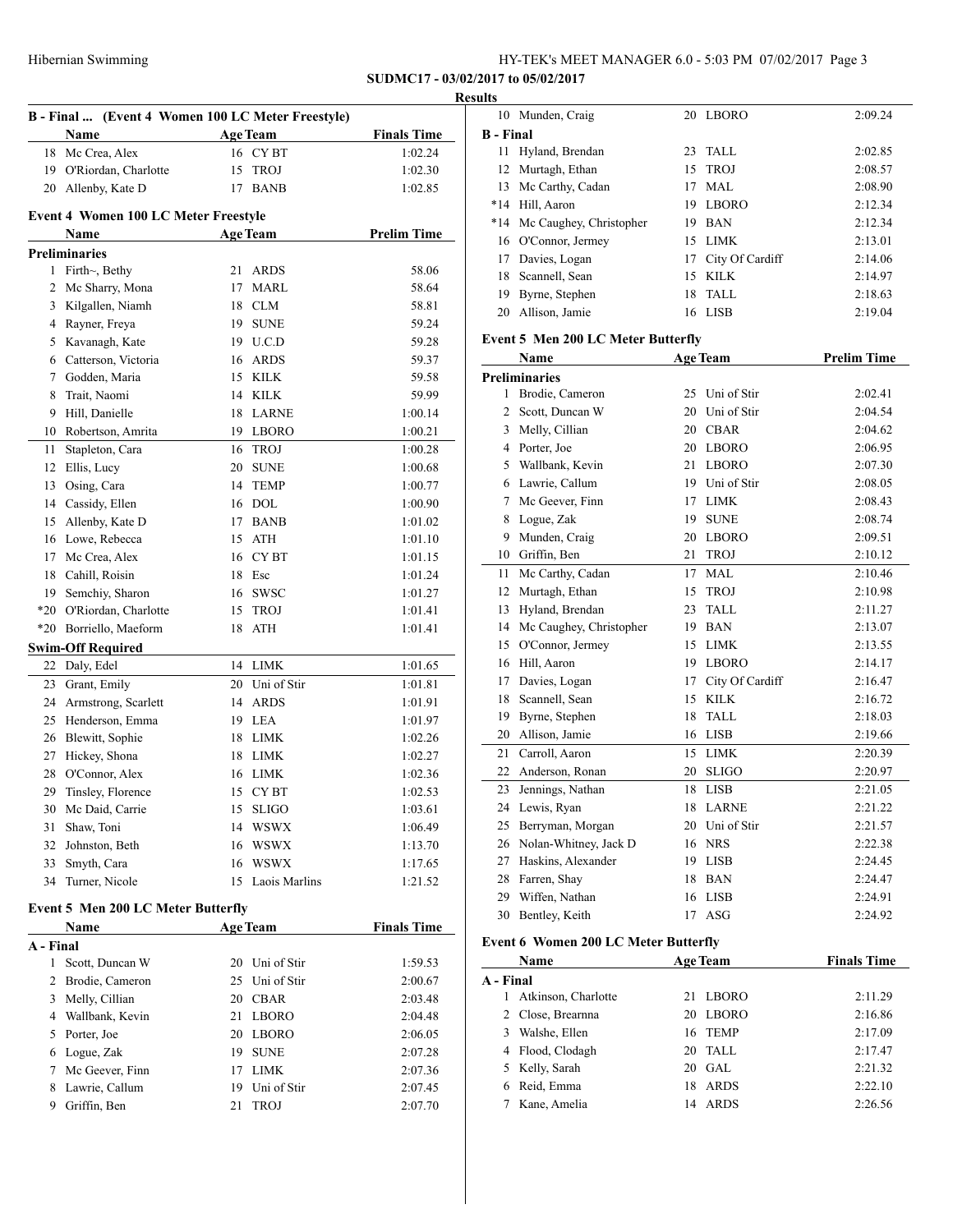## Hibernian Swimming HY-TEK's MEET MANAGER 6.0 - 5:03 PM 07/02/2017 Page 4

**SUDMC17 - 03/02/2017 to 05/02/2017**

|                          |                                                                                                                                                                                                                                                                                                                                                                                                                                                                                                                                                                                                                                                                                                                                                                                                                                                                                                                                                |                                                                         | <b>Results</b>                                                                                                                                                                                                                                                                                                                                                                                                                                                                                                                                                                                                                                                                                                                                                                                                                                  |
|--------------------------|------------------------------------------------------------------------------------------------------------------------------------------------------------------------------------------------------------------------------------------------------------------------------------------------------------------------------------------------------------------------------------------------------------------------------------------------------------------------------------------------------------------------------------------------------------------------------------------------------------------------------------------------------------------------------------------------------------------------------------------------------------------------------------------------------------------------------------------------------------------------------------------------------------------------------------------------|-------------------------------------------------------------------------|-------------------------------------------------------------------------------------------------------------------------------------------------------------------------------------------------------------------------------------------------------------------------------------------------------------------------------------------------------------------------------------------------------------------------------------------------------------------------------------------------------------------------------------------------------------------------------------------------------------------------------------------------------------------------------------------------------------------------------------------------------------------------------------------------------------------------------------------------|
|                          |                                                                                                                                                                                                                                                                                                                                                                                                                                                                                                                                                                                                                                                                                                                                                                                                                                                                                                                                                |                                                                         |                                                                                                                                                                                                                                                                                                                                                                                                                                                                                                                                                                                                                                                                                                                                                                                                                                                 |
|                          |                                                                                                                                                                                                                                                                                                                                                                                                                                                                                                                                                                                                                                                                                                                                                                                                                                                                                                                                                |                                                                         | <b>Finals Time</b>                                                                                                                                                                                                                                                                                                                                                                                                                                                                                                                                                                                                                                                                                                                                                                                                                              |
|                          |                                                                                                                                                                                                                                                                                                                                                                                                                                                                                                                                                                                                                                                                                                                                                                                                                                                                                                                                                |                                                                         | 2:27.41<br>2:28.68                                                                                                                                                                                                                                                                                                                                                                                                                                                                                                                                                                                                                                                                                                                                                                                                                              |
|                          |                                                                                                                                                                                                                                                                                                                                                                                                                                                                                                                                                                                                                                                                                                                                                                                                                                                                                                                                                |                                                                         | 2:30.02                                                                                                                                                                                                                                                                                                                                                                                                                                                                                                                                                                                                                                                                                                                                                                                                                                         |
|                          |                                                                                                                                                                                                                                                                                                                                                                                                                                                                                                                                                                                                                                                                                                                                                                                                                                                                                                                                                |                                                                         |                                                                                                                                                                                                                                                                                                                                                                                                                                                                                                                                                                                                                                                                                                                                                                                                                                                 |
|                          |                                                                                                                                                                                                                                                                                                                                                                                                                                                                                                                                                                                                                                                                                                                                                                                                                                                                                                                                                |                                                                         | 2:27.81                                                                                                                                                                                                                                                                                                                                                                                                                                                                                                                                                                                                                                                                                                                                                                                                                                         |
|                          |                                                                                                                                                                                                                                                                                                                                                                                                                                                                                                                                                                                                                                                                                                                                                                                                                                                                                                                                                |                                                                         | 2:30.64                                                                                                                                                                                                                                                                                                                                                                                                                                                                                                                                                                                                                                                                                                                                                                                                                                         |
|                          |                                                                                                                                                                                                                                                                                                                                                                                                                                                                                                                                                                                                                                                                                                                                                                                                                                                                                                                                                |                                                                         | 2:32.48                                                                                                                                                                                                                                                                                                                                                                                                                                                                                                                                                                                                                                                                                                                                                                                                                                         |
|                          |                                                                                                                                                                                                                                                                                                                                                                                                                                                                                                                                                                                                                                                                                                                                                                                                                                                                                                                                                |                                                                         | 2:34.38                                                                                                                                                                                                                                                                                                                                                                                                                                                                                                                                                                                                                                                                                                                                                                                                                                         |
|                          |                                                                                                                                                                                                                                                                                                                                                                                                                                                                                                                                                                                                                                                                                                                                                                                                                                                                                                                                                |                                                                         | 2:36.91                                                                                                                                                                                                                                                                                                                                                                                                                                                                                                                                                                                                                                                                                                                                                                                                                                         |
|                          |                                                                                                                                                                                                                                                                                                                                                                                                                                                                                                                                                                                                                                                                                                                                                                                                                                                                                                                                                |                                                                         | 2:40.25                                                                                                                                                                                                                                                                                                                                                                                                                                                                                                                                                                                                                                                                                                                                                                                                                                         |
|                          |                                                                                                                                                                                                                                                                                                                                                                                                                                                                                                                                                                                                                                                                                                                                                                                                                                                                                                                                                |                                                                         |                                                                                                                                                                                                                                                                                                                                                                                                                                                                                                                                                                                                                                                                                                                                                                                                                                                 |
|                          |                                                                                                                                                                                                                                                                                                                                                                                                                                                                                                                                                                                                                                                                                                                                                                                                                                                                                                                                                |                                                                         |                                                                                                                                                                                                                                                                                                                                                                                                                                                                                                                                                                                                                                                                                                                                                                                                                                                 |
|                          |                                                                                                                                                                                                                                                                                                                                                                                                                                                                                                                                                                                                                                                                                                                                                                                                                                                                                                                                                |                                                                         | <b>Prelim Time</b>                                                                                                                                                                                                                                                                                                                                                                                                                                                                                                                                                                                                                                                                                                                                                                                                                              |
|                          |                                                                                                                                                                                                                                                                                                                                                                                                                                                                                                                                                                                                                                                                                                                                                                                                                                                                                                                                                |                                                                         | 2:14.26                                                                                                                                                                                                                                                                                                                                                                                                                                                                                                                                                                                                                                                                                                                                                                                                                                         |
|                          |                                                                                                                                                                                                                                                                                                                                                                                                                                                                                                                                                                                                                                                                                                                                                                                                                                                                                                                                                |                                                                         | 2:18.12                                                                                                                                                                                                                                                                                                                                                                                                                                                                                                                                                                                                                                                                                                                                                                                                                                         |
|                          |                                                                                                                                                                                                                                                                                                                                                                                                                                                                                                                                                                                                                                                                                                                                                                                                                                                                                                                                                |                                                                         | 2:20.99                                                                                                                                                                                                                                                                                                                                                                                                                                                                                                                                                                                                                                                                                                                                                                                                                                         |
|                          |                                                                                                                                                                                                                                                                                                                                                                                                                                                                                                                                                                                                                                                                                                                                                                                                                                                                                                                                                |                                                                         | 2:21.01                                                                                                                                                                                                                                                                                                                                                                                                                                                                                                                                                                                                                                                                                                                                                                                                                                         |
|                          |                                                                                                                                                                                                                                                                                                                                                                                                                                                                                                                                                                                                                                                                                                                                                                                                                                                                                                                                                |                                                                         | 2:23.64                                                                                                                                                                                                                                                                                                                                                                                                                                                                                                                                                                                                                                                                                                                                                                                                                                         |
|                          |                                                                                                                                                                                                                                                                                                                                                                                                                                                                                                                                                                                                                                                                                                                                                                                                                                                                                                                                                |                                                                         | 2:25.39                                                                                                                                                                                                                                                                                                                                                                                                                                                                                                                                                                                                                                                                                                                                                                                                                                         |
|                          |                                                                                                                                                                                                                                                                                                                                                                                                                                                                                                                                                                                                                                                                                                                                                                                                                                                                                                                                                |                                                                         | 2:27.91                                                                                                                                                                                                                                                                                                                                                                                                                                                                                                                                                                                                                                                                                                                                                                                                                                         |
|                          |                                                                                                                                                                                                                                                                                                                                                                                                                                                                                                                                                                                                                                                                                                                                                                                                                                                                                                                                                |                                                                         | 2:29.17                                                                                                                                                                                                                                                                                                                                                                                                                                                                                                                                                                                                                                                                                                                                                                                                                                         |
|                          |                                                                                                                                                                                                                                                                                                                                                                                                                                                                                                                                                                                                                                                                                                                                                                                                                                                                                                                                                |                                                                         | 2:29.96                                                                                                                                                                                                                                                                                                                                                                                                                                                                                                                                                                                                                                                                                                                                                                                                                                         |
|                          |                                                                                                                                                                                                                                                                                                                                                                                                                                                                                                                                                                                                                                                                                                                                                                                                                                                                                                                                                |                                                                         | 2:30.22                                                                                                                                                                                                                                                                                                                                                                                                                                                                                                                                                                                                                                                                                                                                                                                                                                         |
|                          |                                                                                                                                                                                                                                                                                                                                                                                                                                                                                                                                                                                                                                                                                                                                                                                                                                                                                                                                                |                                                                         | 2:30.49                                                                                                                                                                                                                                                                                                                                                                                                                                                                                                                                                                                                                                                                                                                                                                                                                                         |
|                          |                                                                                                                                                                                                                                                                                                                                                                                                                                                                                                                                                                                                                                                                                                                                                                                                                                                                                                                                                |                                                                         | 2:30.57                                                                                                                                                                                                                                                                                                                                                                                                                                                                                                                                                                                                                                                                                                                                                                                                                                         |
|                          |                                                                                                                                                                                                                                                                                                                                                                                                                                                                                                                                                                                                                                                                                                                                                                                                                                                                                                                                                |                                                                         | 2:32.83                                                                                                                                                                                                                                                                                                                                                                                                                                                                                                                                                                                                                                                                                                                                                                                                                                         |
|                          |                                                                                                                                                                                                                                                                                                                                                                                                                                                                                                                                                                                                                                                                                                                                                                                                                                                                                                                                                |                                                                         | 2:36.62                                                                                                                                                                                                                                                                                                                                                                                                                                                                                                                                                                                                                                                                                                                                                                                                                                         |
|                          |                                                                                                                                                                                                                                                                                                                                                                                                                                                                                                                                                                                                                                                                                                                                                                                                                                                                                                                                                |                                                                         | 2:36.86                                                                                                                                                                                                                                                                                                                                                                                                                                                                                                                                                                                                                                                                                                                                                                                                                                         |
|                          |                                                                                                                                                                                                                                                                                                                                                                                                                                                                                                                                                                                                                                                                                                                                                                                                                                                                                                                                                |                                                                         | 2:42.08                                                                                                                                                                                                                                                                                                                                                                                                                                                                                                                                                                                                                                                                                                                                                                                                                                         |
|                          |                                                                                                                                                                                                                                                                                                                                                                                                                                                                                                                                                                                                                                                                                                                                                                                                                                                                                                                                                |                                                                         | 2:47.53                                                                                                                                                                                                                                                                                                                                                                                                                                                                                                                                                                                                                                                                                                                                                                                                                                         |
|                          |                                                                                                                                                                                                                                                                                                                                                                                                                                                                                                                                                                                                                                                                                                                                                                                                                                                                                                                                                |                                                                         |                                                                                                                                                                                                                                                                                                                                                                                                                                                                                                                                                                                                                                                                                                                                                                                                                                                 |
|                          |                                                                                                                                                                                                                                                                                                                                                                                                                                                                                                                                                                                                                                                                                                                                                                                                                                                                                                                                                |                                                                         |                                                                                                                                                                                                                                                                                                                                                                                                                                                                                                                                                                                                                                                                                                                                                                                                                                                 |
|                          |                                                                                                                                                                                                                                                                                                                                                                                                                                                                                                                                                                                                                                                                                                                                                                                                                                                                                                                                                |                                                                         | <b>Finals Time</b>                                                                                                                                                                                                                                                                                                                                                                                                                                                                                                                                                                                                                                                                                                                                                                                                                              |
|                          |                                                                                                                                                                                                                                                                                                                                                                                                                                                                                                                                                                                                                                                                                                                                                                                                                                                                                                                                                |                                                                         | 1:02.66                                                                                                                                                                                                                                                                                                                                                                                                                                                                                                                                                                                                                                                                                                                                                                                                                                         |
|                          |                                                                                                                                                                                                                                                                                                                                                                                                                                                                                                                                                                                                                                                                                                                                                                                                                                                                                                                                                |                                                                         | 1:02.79                                                                                                                                                                                                                                                                                                                                                                                                                                                                                                                                                                                                                                                                                                                                                                                                                                         |
|                          |                                                                                                                                                                                                                                                                                                                                                                                                                                                                                                                                                                                                                                                                                                                                                                                                                                                                                                                                                |                                                                         | 1:03.21                                                                                                                                                                                                                                                                                                                                                                                                                                                                                                                                                                                                                                                                                                                                                                                                                                         |
|                          |                                                                                                                                                                                                                                                                                                                                                                                                                                                                                                                                                                                                                                                                                                                                                                                                                                                                                                                                                |                                                                         | 1:03.46                                                                                                                                                                                                                                                                                                                                                                                                                                                                                                                                                                                                                                                                                                                                                                                                                                         |
|                          |                                                                                                                                                                                                                                                                                                                                                                                                                                                                                                                                                                                                                                                                                                                                                                                                                                                                                                                                                |                                                                         | 1:04.00                                                                                                                                                                                                                                                                                                                                                                                                                                                                                                                                                                                                                                                                                                                                                                                                                                         |
|                          |                                                                                                                                                                                                                                                                                                                                                                                                                                                                                                                                                                                                                                                                                                                                                                                                                                                                                                                                                |                                                                         | 1:04.95                                                                                                                                                                                                                                                                                                                                                                                                                                                                                                                                                                                                                                                                                                                                                                                                                                         |
|                          |                                                                                                                                                                                                                                                                                                                                                                                                                                                                                                                                                                                                                                                                                                                                                                                                                                                                                                                                                |                                                                         | 1:06.20                                                                                                                                                                                                                                                                                                                                                                                                                                                                                                                                                                                                                                                                                                                                                                                                                                         |
|                          |                                                                                                                                                                                                                                                                                                                                                                                                                                                                                                                                                                                                                                                                                                                                                                                                                                                                                                                                                |                                                                         | 1:06.62                                                                                                                                                                                                                                                                                                                                                                                                                                                                                                                                                                                                                                                                                                                                                                                                                                         |
|                          |                                                                                                                                                                                                                                                                                                                                                                                                                                                                                                                                                                                                                                                                                                                                                                                                                                                                                                                                                |                                                                         | 1:06.66                                                                                                                                                                                                                                                                                                                                                                                                                                                                                                                                                                                                                                                                                                                                                                                                                                         |
|                          |                                                                                                                                                                                                                                                                                                                                                                                                                                                                                                                                                                                                                                                                                                                                                                                                                                                                                                                                                |                                                                         | 1:07.21                                                                                                                                                                                                                                                                                                                                                                                                                                                                                                                                                                                                                                                                                                                                                                                                                                         |
|                          |                                                                                                                                                                                                                                                                                                                                                                                                                                                                                                                                                                                                                                                                                                                                                                                                                                                                                                                                                |                                                                         |                                                                                                                                                                                                                                                                                                                                                                                                                                                                                                                                                                                                                                                                                                                                                                                                                                                 |
|                          |                                                                                                                                                                                                                                                                                                                                                                                                                                                                                                                                                                                                                                                                                                                                                                                                                                                                                                                                                |                                                                         | 1:07.74                                                                                                                                                                                                                                                                                                                                                                                                                                                                                                                                                                                                                                                                                                                                                                                                                                         |
|                          |                                                                                                                                                                                                                                                                                                                                                                                                                                                                                                                                                                                                                                                                                                                                                                                                                                                                                                                                                |                                                                         | 1:07.83                                                                                                                                                                                                                                                                                                                                                                                                                                                                                                                                                                                                                                                                                                                                                                                                                                         |
|                          |                                                                                                                                                                                                                                                                                                                                                                                                                                                                                                                                                                                                                                                                                                                                                                                                                                                                                                                                                |                                                                         | 1:07.98                                                                                                                                                                                                                                                                                                                                                                                                                                                                                                                                                                                                                                                                                                                                                                                                                                         |
|                          |                                                                                                                                                                                                                                                                                                                                                                                                                                                                                                                                                                                                                                                                                                                                                                                                                                                                                                                                                |                                                                         | 1:08.33                                                                                                                                                                                                                                                                                                                                                                                                                                                                                                                                                                                                                                                                                                                                                                                                                                         |
|                          |                                                                                                                                                                                                                                                                                                                                                                                                                                                                                                                                                                                                                                                                                                                                                                                                                                                                                                                                                |                                                                         | 1:08.34                                                                                                                                                                                                                                                                                                                                                                                                                                                                                                                                                                                                                                                                                                                                                                                                                                         |
|                          |                                                                                                                                                                                                                                                                                                                                                                                                                                                                                                                                                                                                                                                                                                                                                                                                                                                                                                                                                |                                                                         | 1:08.36                                                                                                                                                                                                                                                                                                                                                                                                                                                                                                                                                                                                                                                                                                                                                                                                                                         |
|                          |                                                                                                                                                                                                                                                                                                                                                                                                                                                                                                                                                                                                                                                                                                                                                                                                                                                                                                                                                |                                                                         | 1:08.94                                                                                                                                                                                                                                                                                                                                                                                                                                                                                                                                                                                                                                                                                                                                                                                                                                         |
|                          |                                                                                                                                                                                                                                                                                                                                                                                                                                                                                                                                                                                                                                                                                                                                                                                                                                                                                                                                                |                                                                         | 1:09.17                                                                                                                                                                                                                                                                                                                                                                                                                                                                                                                                                                                                                                                                                                                                                                                                                                         |
| 19<br>Stoops, Mark       |                                                                                                                                                                                                                                                                                                                                                                                                                                                                                                                                                                                                                                                                                                                                                                                                                                                                                                                                                |                                                                         | 1:09.95                                                                                                                                                                                                                                                                                                                                                                                                                                                                                                                                                                                                                                                                                                                                                                                                                                         |
| 11<br>$\mathbf{1}$<br>10 | <b>Name</b><br>8 Sordy, Anya<br>9 Baguley, Katie<br>10 Lynch, Robyn<br><b>B</b> - Final<br>Quinn, Caoimhe<br>12 Walshe, Hannah<br>13 Mc Kibbin, Ellie<br>14 Doran, Ciara<br>15 Cross, Alice<br>16 Trait, Aine<br>Name<br><b>Preliminaries</b><br>Atkinson, Charlotte<br>2 Close, Brearnna<br>3 Kelly, Sarah<br>4 Flood, Clodagh<br>5 Walshe, Ellen<br>6 Reid, Emma<br>7 Kane, Amelia<br>Lynch, Robyn<br>Baguley, Katie<br>Sordy, Anya<br>Quinn, Caoimhe<br>12 Walshe, Hannah<br>Mc Kibbin, Ellie<br>14 Cross, Alice<br>15 Doran, Ciara<br>16 Trait, Aine<br>Higgins, Leigh<br><b>Name</b><br>A - Final<br>Benson, Craig<br>2 Greene, Darragh<br>Tait, Calum<br>Quinn, Nicholas<br>Graham, Jamie<br>Lancaster, Rob<br>Doyle, Liam<br>Moore, Andrew<br>Speed, Thomas<br>Armstrong, Cai<br><b>B</b> - Final<br>Keighley, Euan<br>Brown, James<br>Manley, Adam<br>14 Corby, Eoin<br>Kurevlov, Leo<br>Barnes, Craig<br>Angus, Jack<br>Millar, James | <u> 1989 - Johann Barnett, fransk politiker</u><br>15<br>13<br>23<br>18 | A - Final  (Event 6 Women 200 LC Meter Butterfly)<br><b>Age Team</b><br>18 SUNE<br>17 TROJ<br>15 TEMP<br>15 Aer Lingus S.C.<br>15 TEMP<br>13 ARDS<br>17 Derry<br>15 LISB<br>17 KILK<br><b>Event 6 Women 200 LC Meter Butterfly</b><br><b>Example 21 Age Team</b><br>21 LBORO<br>20 LBORO<br>$20$ GAL<br>20 TALL<br>16 TEMP<br>18 ARDS<br>14 ARDS<br>15 TEMP<br><b>TROJ</b><br>17<br>18<br><b>SUNE</b><br>15 Aer Lingus S.C.<br><b>TEMP</b><br>ARDS<br>15 LISB<br>17 Derry<br>17 KILK<br>17 ARDS<br><b>Event 7 Men 100 LC Meter Breaststroke</b><br><b>Age Team</b><br>23 Uni of Stir<br>22 U.C.D<br>Edb Uni Swpc<br>24 CBAR<br>24 BAN<br>20 LBORO<br>20 DOL<br>U.C.D<br>19<br>18<br><b>SUNE</b><br><b>ARDS</b><br>19 ASG<br><b>ARDS</b><br>20<br>18 BAN<br><b>LIMK</b><br>15<br>20 U.C.D<br>19 City Of Cardiff<br>16 ARDS<br>19 LBORO<br>17 BAN |

| 20        | Allison, Jamie                                 |    | 16 LISB                     | 1:11.82            |
|-----------|------------------------------------------------|----|-----------------------------|--------------------|
|           | <b>Event 7 Men 100 LC Meter Breaststroke</b>   |    |                             |                    |
|           | Name                                           |    | <b>Age Team</b>             | <b>Prelim Time</b> |
|           | <b>Preliminaries</b>                           |    |                             |                    |
| 1         | Benson, Craig                                  | 23 | Uni of Stir                 | 1:02.81            |
| 2         | Tait, Calum                                    | 23 | Edb Uni Swpc                | 1:03.68            |
| 3         | Greene, Darragh                                | 22 | U.C.D                       | 1:03.92            |
|           | 4 Graham, Jamie                                | 24 | <b>BAN</b>                  | 1:04.41            |
| 5         | Quinn, Nicholas                                | 24 | <b>CBAR</b>                 | 1:05.08            |
| 6         | Lancaster, Rob                                 |    | 20 LBORO                    | 1:05.11            |
| 7         | Moore, Andrew                                  |    | 19 U.C.D                    | 1:06.22            |
| 8         | Doyle, Liam                                    | 20 | DOL                         | 1:06.58            |
| 9         | Speed, Thomas                                  | 18 | <b>SUNE</b>                 | 1:07.02            |
| 10        | Armstrong, Cai                                 | 18 | <b>ARDS</b>                 | 1:07.55            |
| 11        | Keighley, Euan                                 | 19 | ASG                         | 1:07.66            |
| 12        | Brown, James                                   | 20 | <b>ARDS</b>                 | 1:07.90            |
| 13        | Kurevlov, Leo                                  |    | 20 U.C.D                    | 1:08.06            |
| 14        | Angus, Jack                                    |    | 16 ARDS                     | 1:08.73            |
| 15        | Barnes, Craig                                  |    | 19 City Of Cardiff          | 1:09.22            |
|           | 16 Corby, Eoin                                 |    | 15 LIMK                     | 1:09.66            |
| 17        | Manley, Adam                                   | 18 | BAN                         | 1:10.15            |
| 18        | Millar, James                                  | 19 | LBORO                       | 1:10.23            |
| 19        | Stoops, Mark                                   | 17 | <b>BAN</b>                  | 1:10.50            |
|           | 20 Allison, Jamie                              |    | 16 LISB                     | 1:13.09            |
| 21        | Uprichard, Tom                                 | 16 | <b>ARDS</b>                 | 1:13.39            |
| 22        | Woodside, Ben                                  |    | 14 LARNE                    | 1:13.40            |
| 23        | Morrison, Connor                               | 20 | <b>WSWX</b>                 | 1:13.44            |
| 24        | Woods, David                                   | 19 | <b>SLIGO</b>                | 1:13.53            |
| 25        | Mc Sharry, Mouric                              | 15 | MARL                        | 1:13.65            |
| 26        | Kenny, Joe                                     | 16 | <b>TEMP</b>                 | 1:13.76            |
| 27        | Manners, Jay                                   | 18 | <b>SUNE</b>                 | 1:14.00            |
| 28        | Scully, Bryan                                  |    | 17 ATH                      | 1:14.19            |
| 29        | Carew, Christopher                             |    | 18 Laois Marlins            | 1:14.20            |
| 30        | Cox, Paul                                      |    | 15 LISB                     | 1:15.14            |
| 31        | Barrett, Rowan                                 | 17 | <b>LIMK</b>                 | 1:15.66            |
| 32        | Donnelly, John                                 | 16 | <b>SLBGH</b>                | 1:15.72            |
| 33        | O'Gara, Hugh                                   | 17 | <b>ESB</b>                  | 1:15.75            |
| 34        | Church, Sean                                   | 15 | <b>PORT</b>                 | 1:16.35            |
| 35        | Lamont, Peter                                  | 16 | Dunn                        | 1:16.45            |
| 36        | Maravelakis, Jack<br>Hewitt, Adam              | 16 | <b>ENSK</b>                 | 1:16.52            |
| 37        |                                                | 16 | $\ensuremath{\mathsf{BAN}}$ | 1:17.00            |
| 38<br>39  | Hill, Aaron<br>Anderson, Robbie                |    | 19 LBORO<br>19 Ballymena    | 1:17.79            |
| 40        | Walker, Callum                                 |    | 19 SUNE                     | 1:17.80<br>1:18.23 |
| 41        | Mc Kevitt, Sean                                |    | 18 NY&MN                    | 1:19.31            |
|           | 42 Carter, Oliver                              | 17 | <b>WSWX</b>                 | 1:22.47            |
| 43        | O'Riordan, Sean                                | 18 | SWSC                        | 1:28.99            |
| 44        | Murray, Conor                                  | 19 | FER                         | 1:31.49            |
|           |                                                |    |                             |                    |
|           | <b>Event 8 Women 100 LC Meter Breaststroke</b> |    |                             |                    |
|           | Name                                           |    | <b>Age Team</b>             | <b>Finals Time</b> |
| A - Final |                                                |    |                             |                    |
| 1         | Mc Sharry, Mona                                | 17 | MARL                        | 1:07.75            |
| 2         | Aitchison, Beth                                | 20 | LBORO                       | 1:10.02            |
| 3         | Coyne, Niamh                                   | 16 | <b>TALL</b>                 | 1:11.50            |
| 4         | Morrison, Megan                                | 19 | <b>LBORO</b>                | 1:11.79            |
|           |                                                |    |                             |                    |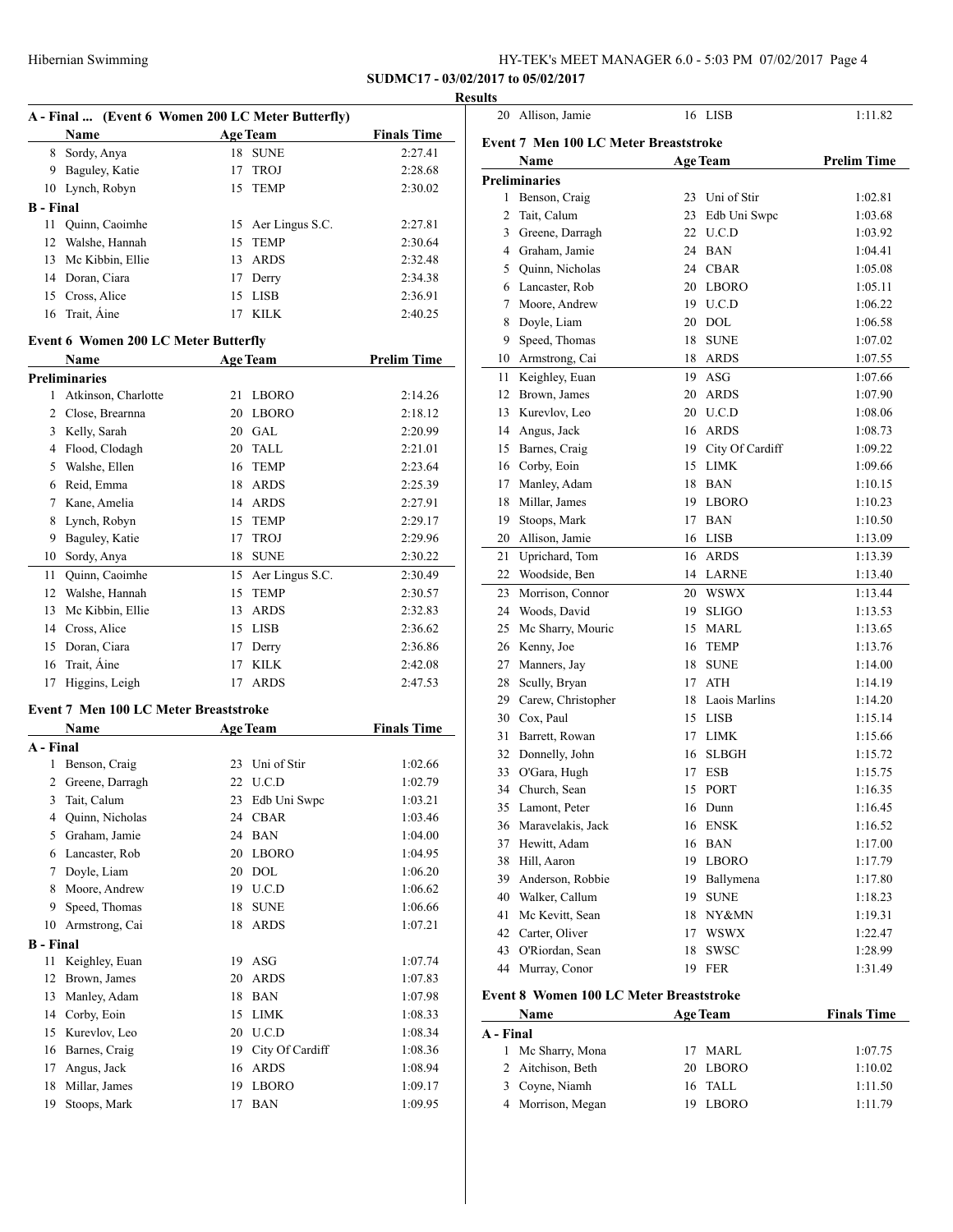#### **Results**

| A - Final  (Event 8 Women 100 LC Meter Breaststroke) |                      |    |                 |                    |  |  |
|------------------------------------------------------|----------------------|----|-----------------|--------------------|--|--|
|                                                      | Name                 |    | <b>Age Team</b> | <b>Finals Time</b> |  |  |
| 5                                                    | Kilgallen, Niamh     | 18 | <b>CLM</b>      | 1:12.42            |  |  |
| 6                                                    | Thompson, Eve        | 19 | Uni of Stir     | 1:14.38            |  |  |
| 7                                                    | Davison, Mia         | 14 | <b>ARDS</b>     | 1:16.02            |  |  |
| 8                                                    | Curry, Molly         | 15 | <b>COLE</b>     | 1:16.30            |  |  |
| 9                                                    | Mc Dowell, Christina | 18 | <b>ARDS</b>     | 1:16.77            |  |  |
| 10                                                   | Thompson, Zoe        | 16 | <b>ARDS</b>     | 1:16.88            |  |  |
| <b>B</b> - Final                                     |                      |    |                 |                    |  |  |
| 11                                                   | Szmagara, Martyna    | 17 | <b>TROJ</b>     | 1:16.44            |  |  |
| 12                                                   | Murphy, Jade         | 20 | <b>SLIGO</b>    | 1:18.45            |  |  |
| 13                                                   | Gueret, Sorcha       | 17 | <b>TROJ</b>     | 1:19.10            |  |  |
| 14                                                   | Neamt, Nicola        | 17 | <b>TROJ</b>     | 1:19.58            |  |  |
| 15                                                   | Barrett, Lily        | 20 | Esc             | 1:21.20            |  |  |
| 16                                                   | Firth $\sim$ , Bethy | 21 | <b>ARDS</b>     | 1:21.41            |  |  |
| 17                                                   | Shortall, Alice      | 18 | Wsc             | 1:22.07            |  |  |
| 18                                                   | Vaughan, Rachel      | 15 | <b>KILK</b>     | 1:22.35            |  |  |
| 19                                                   | O'Riordan, Charlotte | 15 | <b>TROJ</b>     | 1:22.84            |  |  |
| 20                                                   | Allenby, Kate D      | 17 | <b>BANB</b>     | 1:22.92            |  |  |
|                                                      |                      |    |                 |                    |  |  |

## **Event 8 Women 100 LC Meter Breaststroke**

|                | Name                 |    | <b>Age Team</b> | <b>Prelim Time</b> |
|----------------|----------------------|----|-----------------|--------------------|
|                | <b>Preliminaries</b> |    |                 |                    |
| 1              | Mc Sharry, Mona      | 17 | <b>MARL</b>     | 1:09.15            |
| $\overline{2}$ | Aitchison, Beth      | 20 | <b>LBORO</b>    | 1:09.77            |
| 3              | Coyne, Niamh         | 16 | <b>TALL</b>     | 1:12.27            |
| 4              | Morrison, Megan      | 19 | <b>LBORO</b>    | 1:12.73            |
| 5              | Kilgallen, Niamh     | 18 | <b>CLM</b>      | 1:13.79            |
| 6              | Davison, Mia         | 14 | <b>ARDS</b>     | 1:15.09            |
| 7              | Thompson, Eve        | 19 | Uni of Stir     | 1:15.36            |
| 8              | Curry, Molly         | 15 | <b>COLE</b>     | 1:16.90            |
| 9              | Mc Dowell, Christina | 18 | <b>ARDS</b>     | 1:17.40            |
| 10             | Thompson, Zoe        | 16 | <b>ARDS</b>     | 1:17.53            |
| 11             | Szmagara, Martyna    | 17 | <b>TROJ</b>     | 1:17.81            |
| 12             | Murphy, Jade         | 20 | <b>SLIGO</b>    | 1:18.16            |
| 13             | Firth $\sim$ , Bethy | 21 | <b>ARDS</b>     | 1:19.10            |
| 14             | Neamt, Nicola        | 17 | <b>TROJ</b>     | 1:19.34            |
| 15             | Allenby, Kate D      | 17 | <b>BANB</b>     | 1:19.92            |
| 16             | Gueret, Sorcha       | 17 | <b>TROJ</b>     | 1:20.20            |
| 17             | Barrett, Lily        | 20 | Esc             | 1:20.62            |
| 18             | Vaughan, Rachel      | 15 | <b>KILK</b>     | 1:21.10            |
| 19             | Shortall, Alice      | 18 | Wsc             | 1:21.67            |
| 20             | O'Riordan, Charlotte | 15 | <b>TROJ</b>     | 1:21.96            |
| 21             | Malcolm, Ciara M     | 16 | NY&MN           | 1:22.82            |
| 22             | Stapleton, Cara      | 16 | <b>TROJ</b>     | 1:23.15            |
| 23             | Mees, Lydia          | 15 | <b>LISB</b>     | 1:23.73            |
| 24             | Gellately, Megan     | 16 | <b>LURG</b>     | 1:24.53            |
| 25             | Tinsley, Florence    | 15 | <b>CYBT</b>     | 1:24.84            |
| 26             | Higgins, Leigh       | 17 | <b>ARDS</b>     | 1:27.24            |
| 27             | Kane, Abby           | 14 | <b>WSWX</b>     | 1:31.73            |
| 28             | Turner, Nicole       | 15 | Laois Marlins   | 1:50.57            |
|                |                      |    |                 |                    |

## **Event 9 Women 400 LC Meter IM**

| Name                  | <b>Age Team</b> | <b>Finals Time</b> |
|-----------------------|-----------------|--------------------|
| A - Final             |                 |                    |
| 1 Reid, Rebecca       | 16 ARDS         | 5:01.28            |
| 2 Shuttleworth, Pippa | 20 LBORO        | 5:03.42            |

| 3         | Catterson, Victoria | 16 | ARDS         | 5:03.59 |
|-----------|---------------------|----|--------------|---------|
| 4         | Neamt, Antoinette   |    | 16 TROJ      | 5:05.90 |
| 5         | Semchiy, Sharon     | 16 | <b>SWSC</b>  | 5:10.15 |
| 6         | Knox, Julia         | 14 | <b>BANB</b>  | 5:10.38 |
| 7         | Grindle, Lucy       | 17 | <b>TROJ</b>  | 5:21.51 |
| 8         | Mc Kibbin, Ellie    | 13 | <b>ARDS</b>  | 5:24.03 |
| 9         | Baguley, Katie      | 17 | <b>TROJ</b>  | 5:24.83 |
| 10        | Donegan, Ele        |    | 14 LEA       | 5:29.57 |
| B - Final |                     |    |              |         |
| 11        | Hudy, Joyce         | 17 | <b>SSEAL</b> | 5:32.67 |
|           | 12 Martin, Leah     | 14 | <b>TEMP</b>  | 5:33.14 |
| 13        | Daly, Caoimhe       | 14 | <b>NRS</b>   | 5:34.05 |
| 14        | Cleland, Maeve      | 15 | <b>BANB</b>  | 5:34.34 |
| 15        | Trait, Aine         | 17 | <b>KILK</b>  | 5:37.26 |
|           | 16 Pollock, Nadine  | 15 | LISB         | 5:40.99 |

## **Event 9 Women 400 LC Meter IM**

|                | Name                 | <b>Age Team</b>    | <b>Prelim Time</b> |
|----------------|----------------------|--------------------|--------------------|
|                | <b>Preliminaries</b> |                    |                    |
| 1              | Reid, Rebecca        | <b>ARDS</b><br>16  | 5:00.82            |
| $\overline{c}$ | Catterson, Victoria  | <b>ARDS</b><br>16  | 5:04.22            |
| 3              | Neamt, Antoinette    | <b>TROJ</b><br>16  | 5:04.47            |
| 4              | Shuttleworth, Pippa  | <b>LBORO</b><br>20 | 5:08.27            |
| 5              | Knox, Julia          | <b>BANB</b><br>14  | 5:11.66            |
| 6              | Walshe, Ellen        | <b>TEMP</b><br>16  | 5:16.05            |
| 7              | Baguley, Katie       | <b>TROJ</b><br>17  | 5:19.13            |
| 8              | Semchiy, Sharon      | <b>SWSC</b><br>16  | 5:20.99            |
| 9              | Mc Kibbin, Ellie     | <b>ARDS</b><br>13  | 5:23.38            |
| 10             | Grindle, Lucy        | <b>TROJ</b><br>17  | 5:23.91            |
| 11             | Lynagh, Laura        | <b>TROJ</b><br>17  | 5:31.73            |
| 12             | Donegan, Ele         | <b>LEA</b><br>14   | 5:32.77            |
| 13             | Martin, Leah         | <b>TEMP</b><br>14  | 5:36.45            |
| 14             | Pollock, Nadine      | <b>LISB</b><br>15  | 5:37.60            |
| 15             | Trait, Aine          | <b>KILK</b><br>17  | 5:37.69            |
| 16             | Daly, Caoimhe        | <b>NRS</b><br>14   | 5:37.79            |
| 17             | Mc Mahon, Aoife      | <b>DOL</b><br>18   | 5:39.15            |
| 18             | Cleland, Maeve       | <b>BANB</b><br>15  | 5:40.72            |
| 19             | Dawson, Ailbhe       | <b>NAC</b><br>14   | 5:40.73            |
| 20             | Hudy, Joyce          | <b>SSEAL</b><br>17 | 5:41.83            |
| 21             | Vaughan, Rachel      | <b>KILK</b><br>15  | 5:46.01            |
| 22             | Gellately, Megan     | <b>LURG</b><br>16  | 5:46.03            |
| $---$          | Mc Dowell, Christina | <b>ARDS</b><br>18  | D <sub>O</sub>     |

## **Event 10 Men 400 LC Meter Freestyle Relay**

| Team             | Relay | <b>Finals Time</b> |
|------------------|-------|--------------------|
| <b>BAN</b><br>1  | A     | 3:28.53            |
| 2 ARDS           | A     | 3:31.79            |
| <b>LIMK</b><br>3 | A     | 3:34.21            |
| <b>SUNE</b><br>4 | A     | 3:43.77            |
| BAN<br>5.        | B     | 3:48.41            |
| <b>LISB</b><br>6 | A     | 3:50.25            |
| <b>TEMP</b><br>7 | A     | 3:57.53            |
| <b>LISB</b><br>8 | B     | 4:01.44            |
|                  |       |                    |

## **Event 11 Women 800 LC Meter Freestyle Relay**

| Team | Relav | <b>Finals Time</b> |
|------|-------|--------------------|
| ARDS |       | 8:42.50            |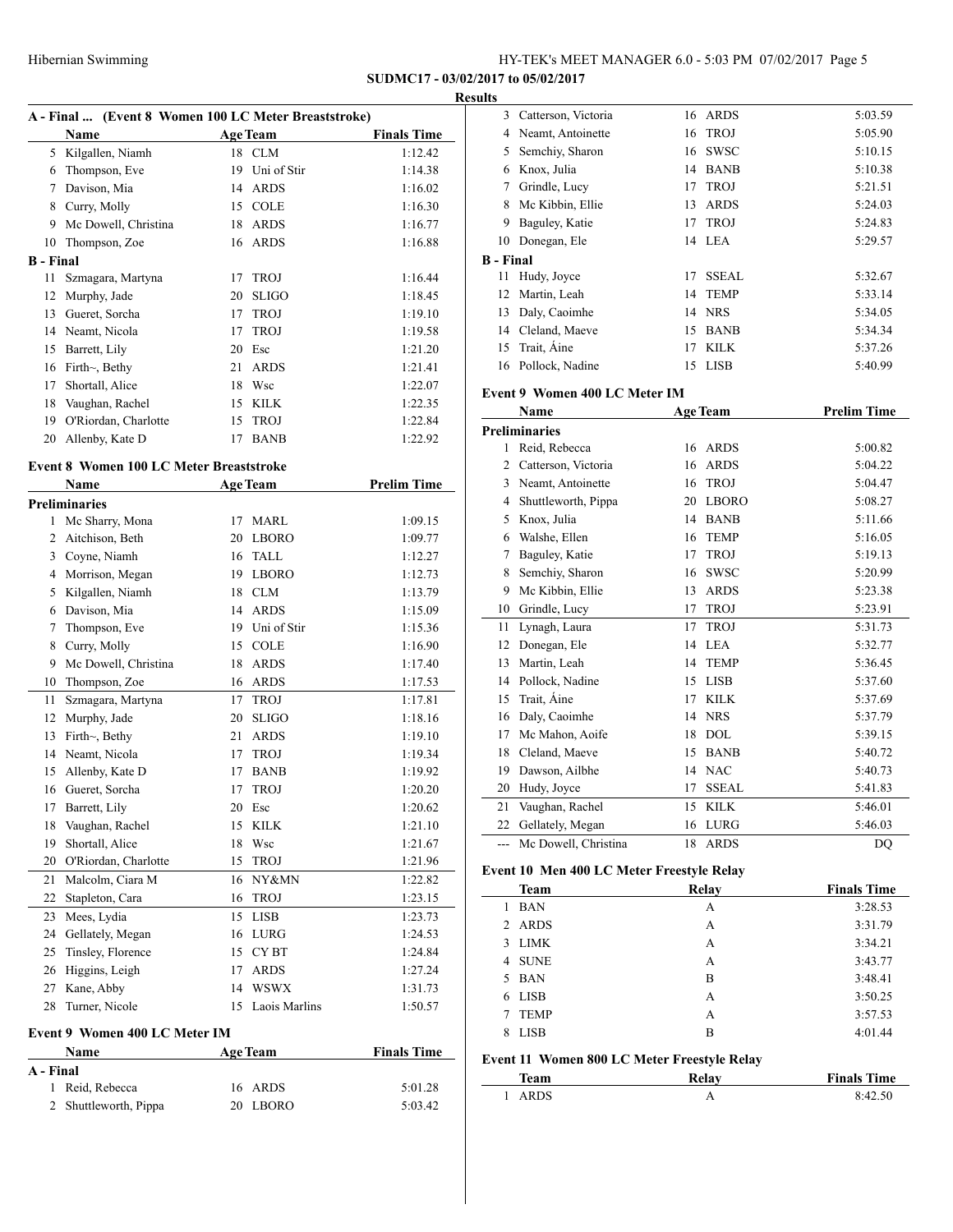|                 |                                               |    |                         |                               | <b>Results</b> |
|-----------------|-----------------------------------------------|----|-------------------------|-------------------------------|----------------|
|                 | (Event 11 Women 800 LC Meter Freestyle Relay) |    | Relay                   |                               | Eve            |
|                 | Team<br>2 LIMK                                |    | A                       | <b>Finals Time</b><br>8:52.19 |                |
|                 | 3 TROJ                                        |    | A                       | 8:58.31                       | Pre            |
|                 | 4 LEA                                         |    | A                       | 9:07.76                       |                |
|                 | 5 CYBT                                        |    | A                       | 9:34.10                       |                |
|                 |                                               |    |                         |                               |                |
|                 | <b>Event 12 Men 1500 LC Meter Freestyle</b>   |    |                         |                               |                |
|                 | <b>Name</b>                                   |    | <b>Age Team</b>         | <b>Finals Time</b>            |                |
| 1               | Wells, Nathan                                 |    | 19 LBORO                | 16:09.96                      |                |
|                 | 2 Mc Mahon, Hugh                              |    | 20 Esc                  | 16:11.26                      |                |
|                 | 3 Evans, Ioan R                               |    | 15 City Of Cardiff      | 16:28.73                      |                |
|                 | 4 Edgar, James                                |    | 19 LISB                 | 16:33.50                      |                |
|                 | 5 Mc Geever, Finn                             |    | 17 LIMK                 | 16:44.87                      |                |
|                 | 6 Wiffen, Daniel                              |    | 16 LISB                 | 16:59.92                      |                |
|                 | 7 Fleming, Jack                               |    | 16 LISB                 | 17:01.35                      |                |
| 8               | Doyle, Connor                                 |    | 17 DOL                  | 17:24.14                      |                |
|                 | 9 Wiffen, Nathan                              |    | 16 LISB                 | 17:27.40                      |                |
|                 | 10 Mc Grattan, Chris                          |    | 18 BAN                  | 17:28.76                      |                |
| 11              | Kilbride, Denis                               |    | 16 NRS                  | 17:32.33                      |                |
| 12              | Robbins, JJ                                   |    | 16 SUNE                 | 17:47.74                      |                |
| 13              | Cox, Paul                                     |    | 15 LISB                 | 17:52.14                      |                |
|                 | 14 Foley, Cian                                |    | 18 NRS                  | 17:52.92                      |                |
|                 | 15 Nolan-Whitney, Jack D                      |    | 16 NRS                  | 17:55.87                      |                |
|                 | 16 Purcell, Jamie                             |    | 15 TROJ                 | 18:09.43                      |                |
|                 | 17 David, Ben R                               |    | 16 BARRA                | 18:11.59                      |                |
|                 | 18 Kenny, Joe                                 |    | 16 TEMP                 | 18:11.75                      |                |
|                 | 19 Griffiths, Dylan                           |    | 15 LISB                 | 18:26.79                      |                |
|                 | 20 O Sullivan, Cillian                        |    | 15 PORT                 | 18:37.64                      |                |
| 21              | Church, Sean                                  |    | 15 PORT                 | 18:39.20                      |                |
|                 | 22 Coode, Jack                                |    | 18 NRS                  | 18:49.71                      | Ev             |
|                 |                                               |    |                         |                               |                |
|                 | <b>Event 13 Men 50 LC Meter Butterfly</b>     |    |                         |                               | $A -$          |
|                 | Name                                          |    | <b>Age Team</b>         | <b>Finals Time</b>            |                |
| A - Final<br>1  |                                               |    | 22 LARNE                | 23.93                         |                |
| $\overline{2}$  | Brines, Conor<br>Taylor, Adam                 | 21 | <b>SUNE</b>             | 24.85                         |                |
| 3               | Murphy, Alex                                  |    | 22 U.C.D                | 24.95                         |                |
| $\overline{4}$  | Coulter, Curtis                               | 23 |                         |                               |                |
|                 | *5 O'Sullivan, Brian                          |    | <b>ARDS</b><br>22 LBORO | 25.02<br>25.32                |                |
|                 | *5 Graham, Jamie                              |    | 24 BAN                  |                               |                |
| $7^{\circ}$     | Wright, Alisdair                              |    | 20 LBORO                | 25.32<br>25.51                |                |
| 8               | Wallbank, Kevin                               | 21 | <b>LBORO</b>            | 25.96                         |                |
| 9.              | Munn, Conor                                   | 22 | <b>ARDS</b>             |                               |                |
|                 | Melly, Cillian                                |    | 20 CBAR                 | 26.04<br>26.30                | в.             |
| 10              |                                               |    |                         |                               |                |
| B - Final<br>11 | Porter, Joe                                   |    | 20 LBORO                | 26.33                         |                |
| 12              | Hewitt, Michael                               | 17 | CY <sub>BT</sub>        | 26.35                         |                |
| 13              | Mc Carthy, Cadan                              | 17 | <b>MAL</b>              | 26.40                         |                |
|                 |                                               |    | 20 Uni of Stir          |                               |                |
|                 | 14 Nikles, Christian                          |    |                         | 26.41                         |                |
|                 | 15 Gibbons, Brendan                           |    | 22 ATH                  | 26.68                         |                |
|                 | 16 Armstrong, Cai                             |    | 18 ARDS                 | 26.81                         |                |
| 17              | Mc Geever, Finn                               |    | 17 LIMK                 | 26.83                         |                |
| 18              | Berryman, Morgan                              |    | 20 Uni of Stir          | 27.03                         |                |
| 19              | Wells, Nathan                                 |    | 19 LBORO                | 27.52                         |                |
| 20              | O'Connor, Jermey                              |    | 15 LIMK                 | 27.61                         |                |

|                | Name                 | <b>Age Team</b> |              | <b>Prelim Time</b> |
|----------------|----------------------|-----------------|--------------|--------------------|
|                | <b>Preliminaries</b> |                 |              |                    |
| 1              | Brines, Conor        | 22              | <b>LARNE</b> | 24.19              |
| $\overline{c}$ | Taylor, Adam         | 21              | <b>SUNE</b>  | 24.71              |
| 3              | Murphy, Alex         | 22              | U.C.D        | 24.88              |
| 4              | Coulter, Curtis      | 23              | <b>ARDS</b>  | 25.38              |
| 5              | Wright, Alisdair     | 20              | <b>LBORO</b> | 25.58              |
| 6              | O'Sullivan, Brian    | 22              | <b>LBORO</b> | 25.59              |
| 7              | Graham, Jamie        | 24              | <b>BAN</b>   | 25.63              |
| 8              | Wallbank, Kevin      | 21              | <b>LBORO</b> | 25.81              |
| 9              | Munn, Conor          | 22              | <b>ARDS</b>  | 25.92              |
| 10             | Melly, Cillian       | 20              | <b>CBAR</b>  | 26.14              |
| 11             | Porter, Joe          | 20              | <b>LBORO</b> | 26.44              |
| 12             | Nikles, Christian    | 20              | Uni of Stir  | 26.68              |
| 13             | Hewitt, Michael      | 17              | <b>CYBT</b>  | 26.69              |
| 14             | Armstrong, Cai       | 18              | <b>ARDS</b>  | 26.70              |
| 15             | Mc Carthy, Cadan     | 17              | <b>MAL</b>   | 26.92              |
| 16             | Gibbons, Brendan     | 22              | <b>ATH</b>   | 26.96              |
| $*17$          | Wells, Nathan        | 19              | <b>LBORO</b> | 27.19              |
| $*17$          | Berryman, Morgan     | 20              | Uni of Stir  | 27.19              |
| *19            | O'Connor, Jermey     | 15              | <b>LIMK</b>  | 27.23              |
| $*19$          | Mc Geever, Finn      | 17              | <b>LIMK</b>  | 27.23              |
| 21             | Carey, Andrew        | 18              | <b>ATH</b>   | 27.36              |
| 22             | Hill, Aaron          | 19              | <b>LBORO</b> | 27.37              |
| 23             | Jennings, Nathan     | 18              | <b>LISB</b>  | 27.57              |
| 24             | Murtagh, Ethan       | 15              | <b>TROJ</b>  | 27.66              |
| 25             | Lewis, Ryan          | 18              | <b>LARNE</b> | 28.19              |

# **Event 14 Women 50 LC Meter Butterfly**

| A - Final<br>U.C.D<br>1<br>O'Brien, Shauna<br>23<br><b>ARDS</b><br>2<br>Reid, Emma<br>18<br><b>LBORO</b><br>3<br>Atkinson, Charlotte<br>21 | 27.34<br>27.56<br>27.72<br>27.95<br>28.10<br>28.29 |
|--------------------------------------------------------------------------------------------------------------------------------------------|----------------------------------------------------|
|                                                                                                                                            |                                                    |
|                                                                                                                                            |                                                    |
|                                                                                                                                            |                                                    |
|                                                                                                                                            |                                                    |
| <b>MARL</b><br>Mc Sharry, Mona<br>17<br>4                                                                                                  |                                                    |
| <b>TEMP</b><br>5<br>Walshe, Ellen<br>16                                                                                                    |                                                    |
| <b>LBORO</b><br>Morrison, Megan<br>19<br>6                                                                                                 |                                                    |
| U.C.D<br>Roberts, Jane<br>7<br>21                                                                                                          | 28.40                                              |
| <b>LBORO</b><br>8<br>Close, Brearnna<br>20                                                                                                 | 28.44                                              |
| <b>SUNE</b><br>9<br>Rayner, Freya<br>19                                                                                                    | 28.77                                              |
| <b>LBORO</b><br>Aitchison, Beth<br>10<br>20                                                                                                | 28.82                                              |
| <b>B</b> - Final                                                                                                                           |                                                    |
| <b>LBORO</b><br>11<br>Robertson, Amrita<br>19                                                                                              | 29.05                                              |
| <b>SUNE</b><br>12<br>Sordy, Anya<br>18                                                                                                     | 29.83                                              |
| 13<br><b>BANB</b><br>Allenby, Kate D<br>17                                                                                                 | 29.91                                              |
| <b>GAL</b><br>Kelly, Sarah<br>14<br>20                                                                                                     | 29.96                                              |
| <b>TROJ</b><br>15<br>Baguley, Katie<br>17                                                                                                  | 29.98                                              |
| Grindle, Lucy<br><b>TROJ</b><br>16<br>17                                                                                                   | 29.99                                              |
| 17<br><b>BAN</b><br>Davidson, Sarah<br>18                                                                                                  | 30.57                                              |
| CY BT<br>18<br>Mc Crea, Alex<br>16                                                                                                         | 30.62                                              |
| <b>NAC</b><br>19<br>Cook, Affric<br>17                                                                                                     | 30.85                                              |
| 20<br>Semchiy, Sharon<br><b>SWSC</b><br>16                                                                                                 | 31.35                                              |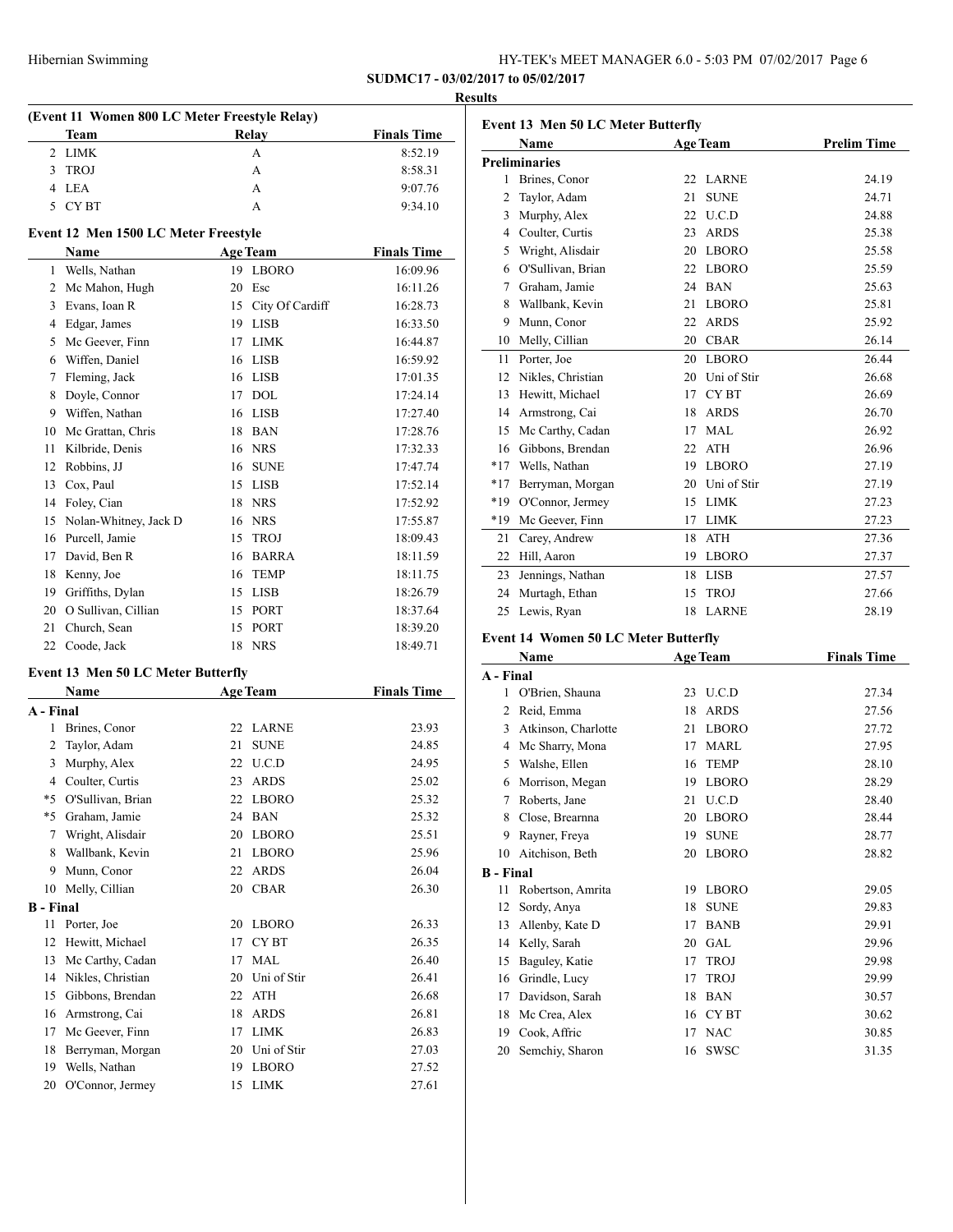| HY-TEK's MEET MANAGER 6.0 - 5:03 PM 07/02/2017 Page 7 |  |  |  |
|-------------------------------------------------------|--|--|--|
|-------------------------------------------------------|--|--|--|

## **Results**

| <b>Event 14 Women 50 LC Meter Butterfly</b> |                      |    |                 |                    |  |  |  |
|---------------------------------------------|----------------------|----|-----------------|--------------------|--|--|--|
|                                             | Name                 |    | <b>Age Team</b> | <b>Prelim Time</b> |  |  |  |
|                                             | <b>Preliminaries</b> |    |                 |                    |  |  |  |
| 1                                           | O'Brien, Shauna      | 23 | U.C.D           | 27.40              |  |  |  |
| $\overline{c}$                              | Atkinson, Charlotte  | 21 | <b>LBORO</b>    | 27.82              |  |  |  |
| 3                                           | Reid, Emma           | 18 | <b>ARDS</b>     | 27.85              |  |  |  |
| $\overline{4}$                              | Morrison, Megan      | 19 | <b>LBORO</b>    | 28.06              |  |  |  |
| 5                                           | Walshe, Ellen        | 16 | <b>TEMP</b>     | 28.36              |  |  |  |
| 6                                           | Mc Sharry, Mona      | 17 | MARL            | 28.45              |  |  |  |
| 7                                           | Roberts, Jane        | 21 | U.C.D           | 28.59              |  |  |  |
| 8                                           | Aitchison, Beth      | 20 | <b>LBORO</b>    | 28.66              |  |  |  |
| 9                                           | Close, Brearnna      | 20 | <b>LBORO</b>    | 28.90              |  |  |  |
| 10                                          | Rayner, Freya        | 19 | <b>SUNE</b>     | 29.18              |  |  |  |
| 11                                          | Robertson, Amrita    | 19 | <b>LBORO</b>    | 29.19              |  |  |  |
| 12                                          | Mc Crea, Alex        | 16 | <b>CYBT</b>     | 29.71              |  |  |  |
| 13                                          | Reid, Rebecca        | 16 | <b>ARDS</b>     | 29.76              |  |  |  |
| 14                                          | Allenby, Kate D      | 17 | <b>BANB</b>     | 29.85              |  |  |  |
| 15                                          | Sordy, Anya          | 18 | <b>SUNE</b>     | 30.04              |  |  |  |
| 16                                          | Baguley, Katie       | 17 | <b>TROJ</b>     | 30.17              |  |  |  |
| 17                                          | Kelly, Sarah         | 20 | GAL.            | 30.21              |  |  |  |
| 18                                          | Grindle, Lucy        | 17 | <b>TROJ</b>     | 30.30              |  |  |  |
| 19                                          | Cook, Affric         | 17 | <b>NAC</b>      | 31.02              |  |  |  |
| 20                                          | Davidson, Sarah      | 18 | <b>BAN</b>      | 31.07              |  |  |  |
| 21                                          | Semchiy, Sharon      | 16 | <b>SWSC</b>     | 31.16              |  |  |  |
| 22                                          | Stapleton, Cara      | 16 | <b>TROJ</b>     | 31.23              |  |  |  |
| 23                                          | Tomas, Malen         | 16 | <b>KILK</b>     | 31.36              |  |  |  |
| 24                                          | Turner, Nicole       | 15 | Laois Marlins   | 39.34              |  |  |  |
|                                             |                      |    |                 |                    |  |  |  |

## **Event 15 Men 200 LC Meter Freestyle**

|                  | Name             |    | <b>Age Team</b> | <b>Finals Time</b> |
|------------------|------------------|----|-----------------|--------------------|
| A - Final        |                  |    |                 |                    |
| 1                | Sloan, Jordan    | 24 | <b>BAN</b>      | 1:50.48            |
| 2                | Mc Millan, Jack  | 17 | <b>BAN</b>      | 1:51.86            |
| 3                | Hyland, Brendan  | 23 | <b>TALL</b>     | 1:52.25            |
| 4                | Walton, Martyn   | 20 | Uni of Stir     | 1:52.81            |
| 5                | Powell, Robert   | 17 | <b>ATH</b>      | 1:53.00            |
| 6                | Munden, Craig    | 20 | <b>LBORO</b>    | 1:54.33            |
| 7                | Brodie, Cameron  | 25 | Uni of Stir     | 1:54.51            |
| 8                | McLean, Craig R  | 19 | Uni of Stir     | 1:55.56            |
| 9                | Wells, Nathan    | 19 | <b>LBORO</b>    | 1:56.87            |
| 10               | Wiffen, Daniel   | 16 | <b>LISB</b>     | 1:59.95            |
| <b>B</b> - Final |                  |    |                 |                    |
| 11               | Mooney, Joseph   | 20 | <b>LIMK</b>     | 1:55.08            |
| 12               | Bregazzi, Alex   | 19 | <b>LBORO</b>    | 1:55.33            |
| 13               | Lawrie, Callum   | 19 | Uni of Stir     | 1:56.39            |
| 14               | Brown, James     | 20 | <b>ARDS</b>     | 1:57.03            |
| 15               | Hughes, Jordan   | 21 | Uni of Stir     | 1:57.12            |
| 16               | Walsh, Mark      | 20 | <b>LIMK</b>     | 1:58.11            |
| 17               | Gibbons, Brendan | 22 | <b>ATH</b>      | 1:59.83            |
| 18               | Evans, Ioan R    | 15 | City Of Cardiff | 1:59.96            |
| 19               | Mc Geever, Finn  | 17 | <b>LIMK</b>     | 2:01.87            |
| 20               | Mc Mahon, Hugh   | 20 | Esc             | 2:06.79            |
|                  |                  |    |                 |                    |

| Event 15 Men 200 LC Meter Freestyle |                       |    |                    |                    |  |
|-------------------------------------|-----------------------|----|--------------------|--------------------|--|
|                                     | Name                  |    | <b>Age Team</b>    | <b>Prelim Time</b> |  |
|                                     | <b>Preliminaries</b>  |    |                    |                    |  |
| 1                                   | Sloan, Jordan         | 24 | <b>BAN</b>         | 1:51.85            |  |
| 2                                   | Mc Millan, Jack       | 17 | <b>BAN</b>         | 1:53.83            |  |
| 3                                   | Powell, Robert        | 17 | <b>ATH</b>         | 1:54.09            |  |
|                                     | 4 Munden, Craig       | 20 | <b>LBORO</b>       | 1:54.51            |  |
| 5                                   | Walton, Martyn        |    | 20 Uni of Stir     | 1:54.56            |  |
| 6                                   | Melennec, Alex        | 21 | U.C.D              | 1:54.79            |  |
| 7                                   | Prendergast, David    |    | 23 U.C.D           | 1:54.85            |  |
| 8                                   | McLean, Craig R       |    | 19 Uni of Stir     | 1:55.07            |  |
| 9                                   | Brodie, Cameron       |    | 25 Uni of Stir     | 1:55.14            |  |
| 10                                  | Hyland, Brendan       |    | 23 TALL            | 1:55.41            |  |
| 11                                  | Wells, Nathan         |    | 19 LBORO           | 1:55.87            |  |
| 12                                  | Mooney, Joseph        |    | 20 LIMK            | 1:55.94            |  |
| 13                                  | Lawrie, Callum        |    | 19 Uni of Stir     | 1:56.41            |  |
|                                     | 14 Bregazzi, Alex     |    | 19 LBORO           | 1:57.16            |  |
|                                     | 15 Hughes, Jordan     | 21 | Uni of Stir        | 1:57.19            |  |
|                                     | 16 Power, Dean        |    | 20 U.C.D           | 1:57.77            |  |
| 17                                  | Moore, Andrew         |    | 19 U.C.D           | 1:58.48            |  |
| 18                                  | Walsh, Mark           |    | 20 LIMK            | 1:58.56            |  |
| 19                                  | Brown, James          |    | 20 ARDS            | 1:58.92            |  |
| 20                                  | Wallbank, Kevin       | 21 | LBORO              | 1:59.26            |  |
| 21                                  | Evans, Ioan R         |    | 15 City Of Cardiff | 1:59.78            |  |
| 22                                  | Mc Geever, Finn       |    | 17 LIMK            | 1:59.93            |  |
| 23                                  | Gibbons, Brendan      | 22 | <b>ATH</b>         | 2:00.06            |  |
| 24                                  | Mc Mahon, Hugh        |    | 20 Esc             | 2:00.63            |  |
| 25                                  | Wiffen, Daniel        |    | 16 LISB            | 2:00.68            |  |
| 26                                  | Berryman, Morgan      |    | 20 Uni of Stir     | 2:00.99            |  |
| 27                                  | Kearney, Cathal       |    | 16 Aer Lingus S.C. | 2:01.24            |  |
| 28                                  | Carey, Andrew         | 18 | ATH                | 2:01.56            |  |
| 29                                  | Porter, Joe           |    | 20 LBORO           | 2:02.00            |  |
| 30                                  | Jennings, Nathan      |    | 18 LISB            | 2:02.89            |  |
| 31                                  | Doyle, Connor         |    | 17 DOL             | 2:03.60            |  |
| 32                                  | Mc Carthy, Ronan      |    | 20 SWSC            | 2:03.77            |  |
| 33                                  | Mallon, Odhran        |    | 17 LISB            | 2:03.81            |  |
| 34                                  | Fleming, Jack         |    | 16 LISB            | 2:03.99            |  |
| 35                                  | Edgar, James          |    | 19 LISB            | 2:04.11            |  |
|                                     | 36 Nichols, Jaime     |    | 17 ARDS            | 2:04.15            |  |
| 37                                  | O'Connor, Jermey      | 15 | LIMK               | 2:04.41            |  |
| 38                                  | Nolan-Whitney, Jack D | 16 | <b>NRS</b>         | 2:04.89            |  |
| 39                                  | Haugh, Marley         | 18 | Esc                | 2:05.20            |  |
| 40                                  | Galland, Luc          | 17 | SWSC               | 2:05.32            |  |
| 41                                  | Uprichard, Tom        | 16 | ARDS               | 2:05.43            |  |
| 42                                  | Bray, Eoin            | 19 | WAT                | 2:05.44            |  |
| 43                                  | Shannon, Ryan         | 20 | Esc                | 2:05.68            |  |
| 44                                  | Corby, Eoin           | 15 | LIMK               | 2:05.70            |  |
| 45                                  | Mc Grattan, Chris     | 18 | BAN                | 2:06.05            |  |
| 46                                  | Kilbride, Denis       |    | <b>NRS</b>         |                    |  |
| 47                                  | Davies, Logan         | 16 | City Of Cardiff    | 2:06.19            |  |
| 48                                  |                       | 17 |                    | 2:06.93            |  |
|                                     | Griffiths, Dylan      | 15 | LISB               | 2:08.22            |  |
| 49                                  | Morrison, Connor      | 20 | <b>WSWX</b>        | 2:09.40            |  |
| 50                                  | Abelehkoob, Dariush   | 17 | LEA                | 2:10.40            |  |
| 51                                  | Hewitt, Michael       | 17 | CY BT              | 2:11.07            |  |
| 52                                  | Haskins, Alexander    | 19 | LISB               | 2:12.33            |  |
| $---$                               | O'Keeffe Tighe, Cian  | 17 | PORT               | DQ                 |  |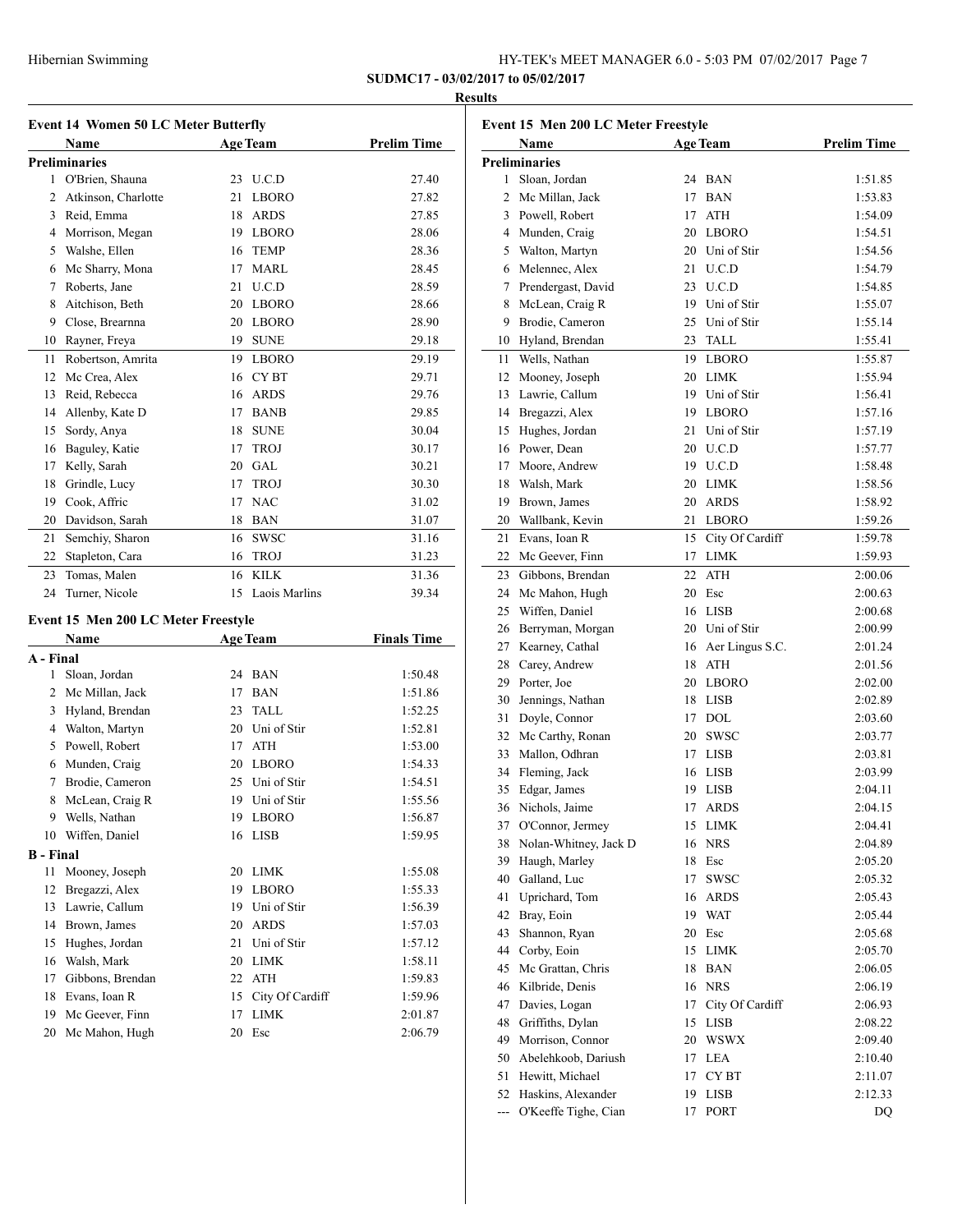Mc Kibbin, Ellie 13 ARDS 2:17.72

## **SUDMC17 - 03/02/2017 to 05/02/2017**

#### **Results**

| <b>Age Team</b><br>A - Final<br>$\mathbf{1}$<br>Catterson, Victoria<br>16<br><b>ARDS</b><br>2:05.24<br>2<br>21<br><b>ARDS</b><br>Firth $\sim$ , Bethy<br>2:05.65<br>3<br>Flood, Clodagh<br>20<br>TALL<br>2:06.66<br>4<br>Ellis, Lucy<br>20<br><b>SUNE</b><br>2:07.35<br>5<br>Godden, Maria<br>15<br>$\textmd{KILK}$<br>2:07.73<br>Osing, Cara<br>14<br>6<br><b>TEMP</b><br>2:09.67<br>7<br>Kelly, Sarah<br>20<br>GAL<br>2:09.97<br>8<br>Cahill, Roisin<br>18<br>Esc<br>2:10.39<br>9 Robertson, Amrita<br>19<br><b>LBORO</b><br>2:11.33<br>O'Riordan, Charlotte<br>10<br>15<br><b>TROJ</b><br>2:15.45<br><b>B</b> - Final<br>Doran, Ciara<br>11<br>Derry<br>2:11.88<br>17<br>Daly, Edel<br><b>LIMK</b><br>12<br>14<br>2:12.12<br>13<br>Trait, Naomi<br><b>KILK</b><br>14<br>2:12.13<br>Henderson, Emma<br>14<br>19<br>LEA<br>2:12.56<br>15<br>Lynagh, Laura<br>17<br><b>TROJ</b><br>2:14.43<br>16<br>Stapleton, Cara<br><b>TROJ</b><br>16<br>2:15.28<br>Cassidy, Ellen<br>16<br><b>DOL</b><br>17<br>2:15.36<br>Mc Daid, Carrie<br>18<br>15<br><b>SLIGO</b><br>2:15.74<br>Baguley, Katie<br>17<br><b>TROJ</b><br>19<br>2:16.40<br>Cleland, Maeve<br>20<br>15<br><b>BANB</b><br>2:16.66<br><b>Event 16 Women 200 LC Meter Freestyle</b><br><b>Age Team</b><br><b>Prelim Time</b><br>Name<br><b>Preliminaries</b><br>1<br>Catterson, Victoria<br>16<br><b>ARDS</b><br>2:07.60<br>2<br>15<br><b>KILK</b><br>Godden, Maria<br>2:07.78<br>21<br><b>ARDS</b><br>3<br>Firth $\sim$ , Bethy<br>2:07.84<br>4<br>Ellis, Lucy<br>20<br><b>SUNE</b><br>2:08.08<br>Hill, Danielle<br>5<br><b>LARNE</b><br>18<br>2:08.17<br>Neamt, Antoinette<br>6<br>16<br><b>TROJ</b><br>2:09.02<br>7<br>Osing, Cara<br>14<br><b>TEMP</b><br>2:09.22<br>8<br>Flood, Clodagh<br>20<br><b>TALL</b><br>2:09.51<br>Kelly, Sarah<br>9<br>20<br>GAL.<br>2:10.00<br>10<br>Coyne, Niamh<br>16<br>TALL<br>2:10.51<br>18<br>11<br>Cahill, Roisin<br>Esc<br>2:11.56<br>Robertson, Amrita<br>19 LBORO<br>2:11.68<br>12<br>13<br>O'Riordan, Charlotte<br>15<br><b>TROJ</b><br>2:12.35<br>Daly, Edel<br>14<br>14<br>LIMK<br>2:12.59<br>Doran, Ciara<br>17<br>Derry<br>15<br>2:13.13<br>LEA<br>16<br>Henderson, Emma<br>19<br>2:13.55<br>17<br>Trait, Naomi<br><b>KILK</b><br>14<br>2:14.61<br>Cassidy, Ellen<br>18<br>16<br>DOL<br>2:14.87<br>19<br>Lynagh, Laura<br>17<br><b>TROJ</b><br>2:15.31<br>Baguley, Katie<br>20<br>17<br><b>TROJ</b><br>2:15.76<br>Cleland, Maeve<br>15<br>21<br><b>BANB</b><br>2:15.94<br>22<br>Mc Daid, Carrie<br>15<br><b>SLIGO</b><br>2:16.36<br>Stapleton, Cara<br>23<br>16<br><b>TROJ</b><br>2:16.47<br>24<br>Dunne, Katie<br>15<br><b>KILK</b><br>2:17.35<br>25<br>Mc Crea, Alex<br>CY BT<br>16<br>2:17.36<br>Blewitt, Sophie<br>18<br><b>LIMK</b><br>2:17.44<br>26<br>Hickey, Shona<br>18<br><b>LIMK</b><br>27<br>2:17.58<br>Barrett, Lily<br>20<br>28<br>Esc<br>2:17.70 | Event 16 Women 200 LC Meter Freestyle |      |  |  |                    |
|----------------------------------------------------------------------------------------------------------------------------------------------------------------------------------------------------------------------------------------------------------------------------------------------------------------------------------------------------------------------------------------------------------------------------------------------------------------------------------------------------------------------------------------------------------------------------------------------------------------------------------------------------------------------------------------------------------------------------------------------------------------------------------------------------------------------------------------------------------------------------------------------------------------------------------------------------------------------------------------------------------------------------------------------------------------------------------------------------------------------------------------------------------------------------------------------------------------------------------------------------------------------------------------------------------------------------------------------------------------------------------------------------------------------------------------------------------------------------------------------------------------------------------------------------------------------------------------------------------------------------------------------------------------------------------------------------------------------------------------------------------------------------------------------------------------------------------------------------------------------------------------------------------------------------------------------------------------------------------------------------------------------------------------------------------------------------------------------------------------------------------------------------------------------------------------------------------------------------------------------------------------------------------------------------------------------------------------------------------------------------------------------------------------------------------------------------------------------------------------------------------------------------------------------------------------------------------------------------------------------------------------------------------------------------------------------------------------------------------------------------------------------------------------------------------------------------------------------------------------|---------------------------------------|------|--|--|--------------------|
|                                                                                                                                                                                                                                                                                                                                                                                                                                                                                                                                                                                                                                                                                                                                                                                                                                                                                                                                                                                                                                                                                                                                                                                                                                                                                                                                                                                                                                                                                                                                                                                                                                                                                                                                                                                                                                                                                                                                                                                                                                                                                                                                                                                                                                                                                                                                                                                                                                                                                                                                                                                                                                                                                                                                                                                                                                                                |                                       | Name |  |  | <b>Finals Time</b> |
|                                                                                                                                                                                                                                                                                                                                                                                                                                                                                                                                                                                                                                                                                                                                                                                                                                                                                                                                                                                                                                                                                                                                                                                                                                                                                                                                                                                                                                                                                                                                                                                                                                                                                                                                                                                                                                                                                                                                                                                                                                                                                                                                                                                                                                                                                                                                                                                                                                                                                                                                                                                                                                                                                                                                                                                                                                                                |                                       |      |  |  |                    |
|                                                                                                                                                                                                                                                                                                                                                                                                                                                                                                                                                                                                                                                                                                                                                                                                                                                                                                                                                                                                                                                                                                                                                                                                                                                                                                                                                                                                                                                                                                                                                                                                                                                                                                                                                                                                                                                                                                                                                                                                                                                                                                                                                                                                                                                                                                                                                                                                                                                                                                                                                                                                                                                                                                                                                                                                                                                                |                                       |      |  |  |                    |
|                                                                                                                                                                                                                                                                                                                                                                                                                                                                                                                                                                                                                                                                                                                                                                                                                                                                                                                                                                                                                                                                                                                                                                                                                                                                                                                                                                                                                                                                                                                                                                                                                                                                                                                                                                                                                                                                                                                                                                                                                                                                                                                                                                                                                                                                                                                                                                                                                                                                                                                                                                                                                                                                                                                                                                                                                                                                |                                       |      |  |  |                    |
|                                                                                                                                                                                                                                                                                                                                                                                                                                                                                                                                                                                                                                                                                                                                                                                                                                                                                                                                                                                                                                                                                                                                                                                                                                                                                                                                                                                                                                                                                                                                                                                                                                                                                                                                                                                                                                                                                                                                                                                                                                                                                                                                                                                                                                                                                                                                                                                                                                                                                                                                                                                                                                                                                                                                                                                                                                                                |                                       |      |  |  |                    |
|                                                                                                                                                                                                                                                                                                                                                                                                                                                                                                                                                                                                                                                                                                                                                                                                                                                                                                                                                                                                                                                                                                                                                                                                                                                                                                                                                                                                                                                                                                                                                                                                                                                                                                                                                                                                                                                                                                                                                                                                                                                                                                                                                                                                                                                                                                                                                                                                                                                                                                                                                                                                                                                                                                                                                                                                                                                                |                                       |      |  |  |                    |
|                                                                                                                                                                                                                                                                                                                                                                                                                                                                                                                                                                                                                                                                                                                                                                                                                                                                                                                                                                                                                                                                                                                                                                                                                                                                                                                                                                                                                                                                                                                                                                                                                                                                                                                                                                                                                                                                                                                                                                                                                                                                                                                                                                                                                                                                                                                                                                                                                                                                                                                                                                                                                                                                                                                                                                                                                                                                |                                       |      |  |  |                    |
|                                                                                                                                                                                                                                                                                                                                                                                                                                                                                                                                                                                                                                                                                                                                                                                                                                                                                                                                                                                                                                                                                                                                                                                                                                                                                                                                                                                                                                                                                                                                                                                                                                                                                                                                                                                                                                                                                                                                                                                                                                                                                                                                                                                                                                                                                                                                                                                                                                                                                                                                                                                                                                                                                                                                                                                                                                                                |                                       |      |  |  |                    |
|                                                                                                                                                                                                                                                                                                                                                                                                                                                                                                                                                                                                                                                                                                                                                                                                                                                                                                                                                                                                                                                                                                                                                                                                                                                                                                                                                                                                                                                                                                                                                                                                                                                                                                                                                                                                                                                                                                                                                                                                                                                                                                                                                                                                                                                                                                                                                                                                                                                                                                                                                                                                                                                                                                                                                                                                                                                                |                                       |      |  |  |                    |
|                                                                                                                                                                                                                                                                                                                                                                                                                                                                                                                                                                                                                                                                                                                                                                                                                                                                                                                                                                                                                                                                                                                                                                                                                                                                                                                                                                                                                                                                                                                                                                                                                                                                                                                                                                                                                                                                                                                                                                                                                                                                                                                                                                                                                                                                                                                                                                                                                                                                                                                                                                                                                                                                                                                                                                                                                                                                |                                       |      |  |  |                    |
|                                                                                                                                                                                                                                                                                                                                                                                                                                                                                                                                                                                                                                                                                                                                                                                                                                                                                                                                                                                                                                                                                                                                                                                                                                                                                                                                                                                                                                                                                                                                                                                                                                                                                                                                                                                                                                                                                                                                                                                                                                                                                                                                                                                                                                                                                                                                                                                                                                                                                                                                                                                                                                                                                                                                                                                                                                                                |                                       |      |  |  |                    |
|                                                                                                                                                                                                                                                                                                                                                                                                                                                                                                                                                                                                                                                                                                                                                                                                                                                                                                                                                                                                                                                                                                                                                                                                                                                                                                                                                                                                                                                                                                                                                                                                                                                                                                                                                                                                                                                                                                                                                                                                                                                                                                                                                                                                                                                                                                                                                                                                                                                                                                                                                                                                                                                                                                                                                                                                                                                                |                                       |      |  |  |                    |
|                                                                                                                                                                                                                                                                                                                                                                                                                                                                                                                                                                                                                                                                                                                                                                                                                                                                                                                                                                                                                                                                                                                                                                                                                                                                                                                                                                                                                                                                                                                                                                                                                                                                                                                                                                                                                                                                                                                                                                                                                                                                                                                                                                                                                                                                                                                                                                                                                                                                                                                                                                                                                                                                                                                                                                                                                                                                |                                       |      |  |  |                    |
|                                                                                                                                                                                                                                                                                                                                                                                                                                                                                                                                                                                                                                                                                                                                                                                                                                                                                                                                                                                                                                                                                                                                                                                                                                                                                                                                                                                                                                                                                                                                                                                                                                                                                                                                                                                                                                                                                                                                                                                                                                                                                                                                                                                                                                                                                                                                                                                                                                                                                                                                                                                                                                                                                                                                                                                                                                                                |                                       |      |  |  |                    |
|                                                                                                                                                                                                                                                                                                                                                                                                                                                                                                                                                                                                                                                                                                                                                                                                                                                                                                                                                                                                                                                                                                                                                                                                                                                                                                                                                                                                                                                                                                                                                                                                                                                                                                                                                                                                                                                                                                                                                                                                                                                                                                                                                                                                                                                                                                                                                                                                                                                                                                                                                                                                                                                                                                                                                                                                                                                                |                                       |      |  |  |                    |
|                                                                                                                                                                                                                                                                                                                                                                                                                                                                                                                                                                                                                                                                                                                                                                                                                                                                                                                                                                                                                                                                                                                                                                                                                                                                                                                                                                                                                                                                                                                                                                                                                                                                                                                                                                                                                                                                                                                                                                                                                                                                                                                                                                                                                                                                                                                                                                                                                                                                                                                                                                                                                                                                                                                                                                                                                                                                |                                       |      |  |  |                    |
|                                                                                                                                                                                                                                                                                                                                                                                                                                                                                                                                                                                                                                                                                                                                                                                                                                                                                                                                                                                                                                                                                                                                                                                                                                                                                                                                                                                                                                                                                                                                                                                                                                                                                                                                                                                                                                                                                                                                                                                                                                                                                                                                                                                                                                                                                                                                                                                                                                                                                                                                                                                                                                                                                                                                                                                                                                                                |                                       |      |  |  |                    |
|                                                                                                                                                                                                                                                                                                                                                                                                                                                                                                                                                                                                                                                                                                                                                                                                                                                                                                                                                                                                                                                                                                                                                                                                                                                                                                                                                                                                                                                                                                                                                                                                                                                                                                                                                                                                                                                                                                                                                                                                                                                                                                                                                                                                                                                                                                                                                                                                                                                                                                                                                                                                                                                                                                                                                                                                                                                                |                                       |      |  |  |                    |
|                                                                                                                                                                                                                                                                                                                                                                                                                                                                                                                                                                                                                                                                                                                                                                                                                                                                                                                                                                                                                                                                                                                                                                                                                                                                                                                                                                                                                                                                                                                                                                                                                                                                                                                                                                                                                                                                                                                                                                                                                                                                                                                                                                                                                                                                                                                                                                                                                                                                                                                                                                                                                                                                                                                                                                                                                                                                |                                       |      |  |  |                    |
|                                                                                                                                                                                                                                                                                                                                                                                                                                                                                                                                                                                                                                                                                                                                                                                                                                                                                                                                                                                                                                                                                                                                                                                                                                                                                                                                                                                                                                                                                                                                                                                                                                                                                                                                                                                                                                                                                                                                                                                                                                                                                                                                                                                                                                                                                                                                                                                                                                                                                                                                                                                                                                                                                                                                                                                                                                                                |                                       |      |  |  |                    |
|                                                                                                                                                                                                                                                                                                                                                                                                                                                                                                                                                                                                                                                                                                                                                                                                                                                                                                                                                                                                                                                                                                                                                                                                                                                                                                                                                                                                                                                                                                                                                                                                                                                                                                                                                                                                                                                                                                                                                                                                                                                                                                                                                                                                                                                                                                                                                                                                                                                                                                                                                                                                                                                                                                                                                                                                                                                                |                                       |      |  |  |                    |
|                                                                                                                                                                                                                                                                                                                                                                                                                                                                                                                                                                                                                                                                                                                                                                                                                                                                                                                                                                                                                                                                                                                                                                                                                                                                                                                                                                                                                                                                                                                                                                                                                                                                                                                                                                                                                                                                                                                                                                                                                                                                                                                                                                                                                                                                                                                                                                                                                                                                                                                                                                                                                                                                                                                                                                                                                                                                |                                       |      |  |  |                    |
|                                                                                                                                                                                                                                                                                                                                                                                                                                                                                                                                                                                                                                                                                                                                                                                                                                                                                                                                                                                                                                                                                                                                                                                                                                                                                                                                                                                                                                                                                                                                                                                                                                                                                                                                                                                                                                                                                                                                                                                                                                                                                                                                                                                                                                                                                                                                                                                                                                                                                                                                                                                                                                                                                                                                                                                                                                                                |                                       |      |  |  |                    |
|                                                                                                                                                                                                                                                                                                                                                                                                                                                                                                                                                                                                                                                                                                                                                                                                                                                                                                                                                                                                                                                                                                                                                                                                                                                                                                                                                                                                                                                                                                                                                                                                                                                                                                                                                                                                                                                                                                                                                                                                                                                                                                                                                                                                                                                                                                                                                                                                                                                                                                                                                                                                                                                                                                                                                                                                                                                                |                                       |      |  |  |                    |
|                                                                                                                                                                                                                                                                                                                                                                                                                                                                                                                                                                                                                                                                                                                                                                                                                                                                                                                                                                                                                                                                                                                                                                                                                                                                                                                                                                                                                                                                                                                                                                                                                                                                                                                                                                                                                                                                                                                                                                                                                                                                                                                                                                                                                                                                                                                                                                                                                                                                                                                                                                                                                                                                                                                                                                                                                                                                |                                       |      |  |  |                    |
|                                                                                                                                                                                                                                                                                                                                                                                                                                                                                                                                                                                                                                                                                                                                                                                                                                                                                                                                                                                                                                                                                                                                                                                                                                                                                                                                                                                                                                                                                                                                                                                                                                                                                                                                                                                                                                                                                                                                                                                                                                                                                                                                                                                                                                                                                                                                                                                                                                                                                                                                                                                                                                                                                                                                                                                                                                                                |                                       |      |  |  |                    |
|                                                                                                                                                                                                                                                                                                                                                                                                                                                                                                                                                                                                                                                                                                                                                                                                                                                                                                                                                                                                                                                                                                                                                                                                                                                                                                                                                                                                                                                                                                                                                                                                                                                                                                                                                                                                                                                                                                                                                                                                                                                                                                                                                                                                                                                                                                                                                                                                                                                                                                                                                                                                                                                                                                                                                                                                                                                                |                                       |      |  |  |                    |
|                                                                                                                                                                                                                                                                                                                                                                                                                                                                                                                                                                                                                                                                                                                                                                                                                                                                                                                                                                                                                                                                                                                                                                                                                                                                                                                                                                                                                                                                                                                                                                                                                                                                                                                                                                                                                                                                                                                                                                                                                                                                                                                                                                                                                                                                                                                                                                                                                                                                                                                                                                                                                                                                                                                                                                                                                                                                |                                       |      |  |  |                    |
|                                                                                                                                                                                                                                                                                                                                                                                                                                                                                                                                                                                                                                                                                                                                                                                                                                                                                                                                                                                                                                                                                                                                                                                                                                                                                                                                                                                                                                                                                                                                                                                                                                                                                                                                                                                                                                                                                                                                                                                                                                                                                                                                                                                                                                                                                                                                                                                                                                                                                                                                                                                                                                                                                                                                                                                                                                                                |                                       |      |  |  |                    |
|                                                                                                                                                                                                                                                                                                                                                                                                                                                                                                                                                                                                                                                                                                                                                                                                                                                                                                                                                                                                                                                                                                                                                                                                                                                                                                                                                                                                                                                                                                                                                                                                                                                                                                                                                                                                                                                                                                                                                                                                                                                                                                                                                                                                                                                                                                                                                                                                                                                                                                                                                                                                                                                                                                                                                                                                                                                                |                                       |      |  |  |                    |
|                                                                                                                                                                                                                                                                                                                                                                                                                                                                                                                                                                                                                                                                                                                                                                                                                                                                                                                                                                                                                                                                                                                                                                                                                                                                                                                                                                                                                                                                                                                                                                                                                                                                                                                                                                                                                                                                                                                                                                                                                                                                                                                                                                                                                                                                                                                                                                                                                                                                                                                                                                                                                                                                                                                                                                                                                                                                |                                       |      |  |  |                    |
|                                                                                                                                                                                                                                                                                                                                                                                                                                                                                                                                                                                                                                                                                                                                                                                                                                                                                                                                                                                                                                                                                                                                                                                                                                                                                                                                                                                                                                                                                                                                                                                                                                                                                                                                                                                                                                                                                                                                                                                                                                                                                                                                                                                                                                                                                                                                                                                                                                                                                                                                                                                                                                                                                                                                                                                                                                                                |                                       |      |  |  |                    |
|                                                                                                                                                                                                                                                                                                                                                                                                                                                                                                                                                                                                                                                                                                                                                                                                                                                                                                                                                                                                                                                                                                                                                                                                                                                                                                                                                                                                                                                                                                                                                                                                                                                                                                                                                                                                                                                                                                                                                                                                                                                                                                                                                                                                                                                                                                                                                                                                                                                                                                                                                                                                                                                                                                                                                                                                                                                                |                                       |      |  |  |                    |
|                                                                                                                                                                                                                                                                                                                                                                                                                                                                                                                                                                                                                                                                                                                                                                                                                                                                                                                                                                                                                                                                                                                                                                                                                                                                                                                                                                                                                                                                                                                                                                                                                                                                                                                                                                                                                                                                                                                                                                                                                                                                                                                                                                                                                                                                                                                                                                                                                                                                                                                                                                                                                                                                                                                                                                                                                                                                |                                       |      |  |  |                    |
|                                                                                                                                                                                                                                                                                                                                                                                                                                                                                                                                                                                                                                                                                                                                                                                                                                                                                                                                                                                                                                                                                                                                                                                                                                                                                                                                                                                                                                                                                                                                                                                                                                                                                                                                                                                                                                                                                                                                                                                                                                                                                                                                                                                                                                                                                                                                                                                                                                                                                                                                                                                                                                                                                                                                                                                                                                                                |                                       |      |  |  |                    |
|                                                                                                                                                                                                                                                                                                                                                                                                                                                                                                                                                                                                                                                                                                                                                                                                                                                                                                                                                                                                                                                                                                                                                                                                                                                                                                                                                                                                                                                                                                                                                                                                                                                                                                                                                                                                                                                                                                                                                                                                                                                                                                                                                                                                                                                                                                                                                                                                                                                                                                                                                                                                                                                                                                                                                                                                                                                                |                                       |      |  |  |                    |
|                                                                                                                                                                                                                                                                                                                                                                                                                                                                                                                                                                                                                                                                                                                                                                                                                                                                                                                                                                                                                                                                                                                                                                                                                                                                                                                                                                                                                                                                                                                                                                                                                                                                                                                                                                                                                                                                                                                                                                                                                                                                                                                                                                                                                                                                                                                                                                                                                                                                                                                                                                                                                                                                                                                                                                                                                                                                |                                       |      |  |  |                    |
|                                                                                                                                                                                                                                                                                                                                                                                                                                                                                                                                                                                                                                                                                                                                                                                                                                                                                                                                                                                                                                                                                                                                                                                                                                                                                                                                                                                                                                                                                                                                                                                                                                                                                                                                                                                                                                                                                                                                                                                                                                                                                                                                                                                                                                                                                                                                                                                                                                                                                                                                                                                                                                                                                                                                                                                                                                                                |                                       |      |  |  |                    |
|                                                                                                                                                                                                                                                                                                                                                                                                                                                                                                                                                                                                                                                                                                                                                                                                                                                                                                                                                                                                                                                                                                                                                                                                                                                                                                                                                                                                                                                                                                                                                                                                                                                                                                                                                                                                                                                                                                                                                                                                                                                                                                                                                                                                                                                                                                                                                                                                                                                                                                                                                                                                                                                                                                                                                                                                                                                                |                                       |      |  |  |                    |
|                                                                                                                                                                                                                                                                                                                                                                                                                                                                                                                                                                                                                                                                                                                                                                                                                                                                                                                                                                                                                                                                                                                                                                                                                                                                                                                                                                                                                                                                                                                                                                                                                                                                                                                                                                                                                                                                                                                                                                                                                                                                                                                                                                                                                                                                                                                                                                                                                                                                                                                                                                                                                                                                                                                                                                                                                                                                |                                       |      |  |  |                    |
|                                                                                                                                                                                                                                                                                                                                                                                                                                                                                                                                                                                                                                                                                                                                                                                                                                                                                                                                                                                                                                                                                                                                                                                                                                                                                                                                                                                                                                                                                                                                                                                                                                                                                                                                                                                                                                                                                                                                                                                                                                                                                                                                                                                                                                                                                                                                                                                                                                                                                                                                                                                                                                                                                                                                                                                                                                                                |                                       |      |  |  |                    |
|                                                                                                                                                                                                                                                                                                                                                                                                                                                                                                                                                                                                                                                                                                                                                                                                                                                                                                                                                                                                                                                                                                                                                                                                                                                                                                                                                                                                                                                                                                                                                                                                                                                                                                                                                                                                                                                                                                                                                                                                                                                                                                                                                                                                                                                                                                                                                                                                                                                                                                                                                                                                                                                                                                                                                                                                                                                                |                                       |      |  |  |                    |
|                                                                                                                                                                                                                                                                                                                                                                                                                                                                                                                                                                                                                                                                                                                                                                                                                                                                                                                                                                                                                                                                                                                                                                                                                                                                                                                                                                                                                                                                                                                                                                                                                                                                                                                                                                                                                                                                                                                                                                                                                                                                                                                                                                                                                                                                                                                                                                                                                                                                                                                                                                                                                                                                                                                                                                                                                                                                |                                       |      |  |  |                    |
|                                                                                                                                                                                                                                                                                                                                                                                                                                                                                                                                                                                                                                                                                                                                                                                                                                                                                                                                                                                                                                                                                                                                                                                                                                                                                                                                                                                                                                                                                                                                                                                                                                                                                                                                                                                                                                                                                                                                                                                                                                                                                                                                                                                                                                                                                                                                                                                                                                                                                                                                                                                                                                                                                                                                                                                                                                                                |                                       |      |  |  |                    |
|                                                                                                                                                                                                                                                                                                                                                                                                                                                                                                                                                                                                                                                                                                                                                                                                                                                                                                                                                                                                                                                                                                                                                                                                                                                                                                                                                                                                                                                                                                                                                                                                                                                                                                                                                                                                                                                                                                                                                                                                                                                                                                                                                                                                                                                                                                                                                                                                                                                                                                                                                                                                                                                                                                                                                                                                                                                                |                                       |      |  |  |                    |
|                                                                                                                                                                                                                                                                                                                                                                                                                                                                                                                                                                                                                                                                                                                                                                                                                                                                                                                                                                                                                                                                                                                                                                                                                                                                                                                                                                                                                                                                                                                                                                                                                                                                                                                                                                                                                                                                                                                                                                                                                                                                                                                                                                                                                                                                                                                                                                                                                                                                                                                                                                                                                                                                                                                                                                                                                                                                |                                       |      |  |  |                    |
|                                                                                                                                                                                                                                                                                                                                                                                                                                                                                                                                                                                                                                                                                                                                                                                                                                                                                                                                                                                                                                                                                                                                                                                                                                                                                                                                                                                                                                                                                                                                                                                                                                                                                                                                                                                                                                                                                                                                                                                                                                                                                                                                                                                                                                                                                                                                                                                                                                                                                                                                                                                                                                                                                                                                                                                                                                                                |                                       |      |  |  |                    |
|                                                                                                                                                                                                                                                                                                                                                                                                                                                                                                                                                                                                                                                                                                                                                                                                                                                                                                                                                                                                                                                                                                                                                                                                                                                                                                                                                                                                                                                                                                                                                                                                                                                                                                                                                                                                                                                                                                                                                                                                                                                                                                                                                                                                                                                                                                                                                                                                                                                                                                                                                                                                                                                                                                                                                                                                                                                                |                                       |      |  |  |                    |
|                                                                                                                                                                                                                                                                                                                                                                                                                                                                                                                                                                                                                                                                                                                                                                                                                                                                                                                                                                                                                                                                                                                                                                                                                                                                                                                                                                                                                                                                                                                                                                                                                                                                                                                                                                                                                                                                                                                                                                                                                                                                                                                                                                                                                                                                                                                                                                                                                                                                                                                                                                                                                                                                                                                                                                                                                                                                |                                       |      |  |  |                    |
|                                                                                                                                                                                                                                                                                                                                                                                                                                                                                                                                                                                                                                                                                                                                                                                                                                                                                                                                                                                                                                                                                                                                                                                                                                                                                                                                                                                                                                                                                                                                                                                                                                                                                                                                                                                                                                                                                                                                                                                                                                                                                                                                                                                                                                                                                                                                                                                                                                                                                                                                                                                                                                                                                                                                                                                                                                                                |                                       |      |  |  |                    |
|                                                                                                                                                                                                                                                                                                                                                                                                                                                                                                                                                                                                                                                                                                                                                                                                                                                                                                                                                                                                                                                                                                                                                                                                                                                                                                                                                                                                                                                                                                                                                                                                                                                                                                                                                                                                                                                                                                                                                                                                                                                                                                                                                                                                                                                                                                                                                                                                                                                                                                                                                                                                                                                                                                                                                                                                                                                                |                                       |      |  |  |                    |
|                                                                                                                                                                                                                                                                                                                                                                                                                                                                                                                                                                                                                                                                                                                                                                                                                                                                                                                                                                                                                                                                                                                                                                                                                                                                                                                                                                                                                                                                                                                                                                                                                                                                                                                                                                                                                                                                                                                                                                                                                                                                                                                                                                                                                                                                                                                                                                                                                                                                                                                                                                                                                                                                                                                                                                                                                                                                |                                       |      |  |  |                    |
|                                                                                                                                                                                                                                                                                                                                                                                                                                                                                                                                                                                                                                                                                                                                                                                                                                                                                                                                                                                                                                                                                                                                                                                                                                                                                                                                                                                                                                                                                                                                                                                                                                                                                                                                                                                                                                                                                                                                                                                                                                                                                                                                                                                                                                                                                                                                                                                                                                                                                                                                                                                                                                                                                                                                                                                                                                                                |                                       |      |  |  |                    |
|                                                                                                                                                                                                                                                                                                                                                                                                                                                                                                                                                                                                                                                                                                                                                                                                                                                                                                                                                                                                                                                                                                                                                                                                                                                                                                                                                                                                                                                                                                                                                                                                                                                                                                                                                                                                                                                                                                                                                                                                                                                                                                                                                                                                                                                                                                                                                                                                                                                                                                                                                                                                                                                                                                                                                                                                                                                                |                                       |      |  |  |                    |

|                  | 30 Gourley, Sinead                           | 18 | LARNE              | 2:18.12            |
|------------------|----------------------------------------------|----|--------------------|--------------------|
|                  | 31 Gillic, Trudie                            |    | 15 KELLS           | 2:18.46            |
|                  | 32 Flaherty, Ellen                           | 15 | ATH                | 2:18.71            |
| 33               | Martin, Alie                                 | 16 | <b>TEMP</b>        | 2:19.03            |
|                  | 34 Kane, Abby                                |    | 14 WSWX            | 2:26.36            |
|                  |                                              |    |                    |                    |
|                  | Event 17 Men 100 LC Meter Backstroke<br>Name |    |                    | <b>Finals Time</b> |
| A - Final        |                                              |    | <b>Age Team</b>    |                    |
| 1                |                                              |    |                    | 55.79              |
|                  | Boldison, Charlie                            |    | 25 Uni of Stir     |                    |
| 2                | Prendergast, David                           |    | 23 U.C.D           | 57.89              |
| 3                | Barrett, Callum                              |    | 23 LBORO           | 58.50              |
|                  | 4 Hall, Daniek                               |    | 19 LBORO           | 58.54              |
|                  | 5 Mc Evoy, Rory                              |    | 19 Esc             | 58.81              |
|                  | 6 Corby, Alan                                |    | 20 LIMK            | 58.90              |
|                  | 7 Irvine, Sam                                |    | 20 LBORO           | 58.99              |
|                  | 8 O'Sullivan, Brian                          |    | 22 LBORO           | 59.00              |
|                  | 9 Scannell, Sean                             |    | 15 KILK            | 59.69              |
|                  | 10 Johnston, Paddy                           | 16 | <b>ARDS</b>        | 1:01.05            |
| <b>B</b> - Final |                                              |    |                    |                    |
| 11               | Wright, Alisdair                             |    | 20 LBORO           | 1:00.11            |
|                  | 12 Byrne, Stephen                            | 18 | <b>TALL</b>        | 1:01.26            |
|                  | 13 Evans, Ioan R                             |    | 15 City Of Cardiff | 1:01.33            |
|                  | 14 O'Keeffe Tighe, Cian                      |    | 17 PORT            | 1:02.51            |
|                  | 15 Edmond, Aston                             | 18 | ARDS               | 1:03.05            |
|                  | 16 Galland, Luc                              | 17 | <b>SWSC</b>        | 1:03.69            |
|                  | 17 Gourley, Lorcan                           |    | 16 LARNE           | 1:03.73            |
|                  | 18 Carroll, Aaron                            |    | 15 LIMK            | 1:04.60            |
|                  | 19 Nichols, Jaime                            | 17 | <b>ARDS</b>        | 1:06.07            |
| 20               | Bentley, Keith                               | 17 | ASG                | 1:06.34            |
|                  | Event 17 Men 100 LC Meter Backstroke         |    |                    |                    |
|                  | Name                                         |    | <b>Age Team</b>    | <b>Prelim Time</b> |
|                  | <b>Preliminaries</b>                         |    |                    |                    |
| 1                | Boldison, Charlie                            |    | 25 Uni of Stir     | 57.09              |
|                  | 2 Barrett, Callum                            |    | 23 LBORO           | 58.36              |
|                  | 3 O'Sullivan, Brian                          |    | 22 LBORO           | 58.67              |
|                  | 4 Mc Evoy, Rory                              |    | 19 Esc             | 58.72              |
| 5                | Irvine, Sam                                  |    | 20 LBORO           | 58.95              |
| 6                | Hall, Daniek                                 |    | 19 LBORO           | 59.03              |
| 7                | Prendergast, David                           | 23 | U.C.D              | 59.15              |
| 8                | Scannell, Sean                               | 15 | <b>KILK</b>        | 59.65              |
| 9                | Corby, Alan                                  | 20 | LIMK               | 59.67              |
| 10               | Johnston, Paddy                              | 16 | <b>ARDS</b>        |                    |
|                  | Evans, Ioan R                                |    |                    | 1:00.69            |
| 11               |                                              | 15 | City Of Cardiff    | 1:01.25            |
| 12               | Wright, Alisdair                             | 20 | <b>LBORO</b>       | 1:01.67            |
| 13               | Byrne, Stephen                               | 18 | <b>TALL</b>        | 1:02.00            |
| 14               | O'Keeffe Tighe, Cian                         | 17 | <b>PORT</b>        | 1:02.42            |
| 15               | Sloan, Jordan                                | 24 | <b>BAN</b>         | 1:02.71            |
| 16               | Galland, Luc                                 | 17 | SWSC               | 1:03.20            |
| $*17$            | Edmond, Aston                                | 18 | ARDS               | 1:03.54            |
| $*17$            | Gourley, Lorcan                              | 16 | LARNE              | 1:03.54            |
| 19               | Bentley, Keith                               | 17 | ASG                | 1:05.36            |
| 20               | Carroll, Aaron                               | 15 | LIMK               | 1:05.64            |
| 21               | Nichols, Jaime                               | 17 | ARDS               | 1:05.71            |

Mc Mahon, Aaron 15 DOL 1:05.95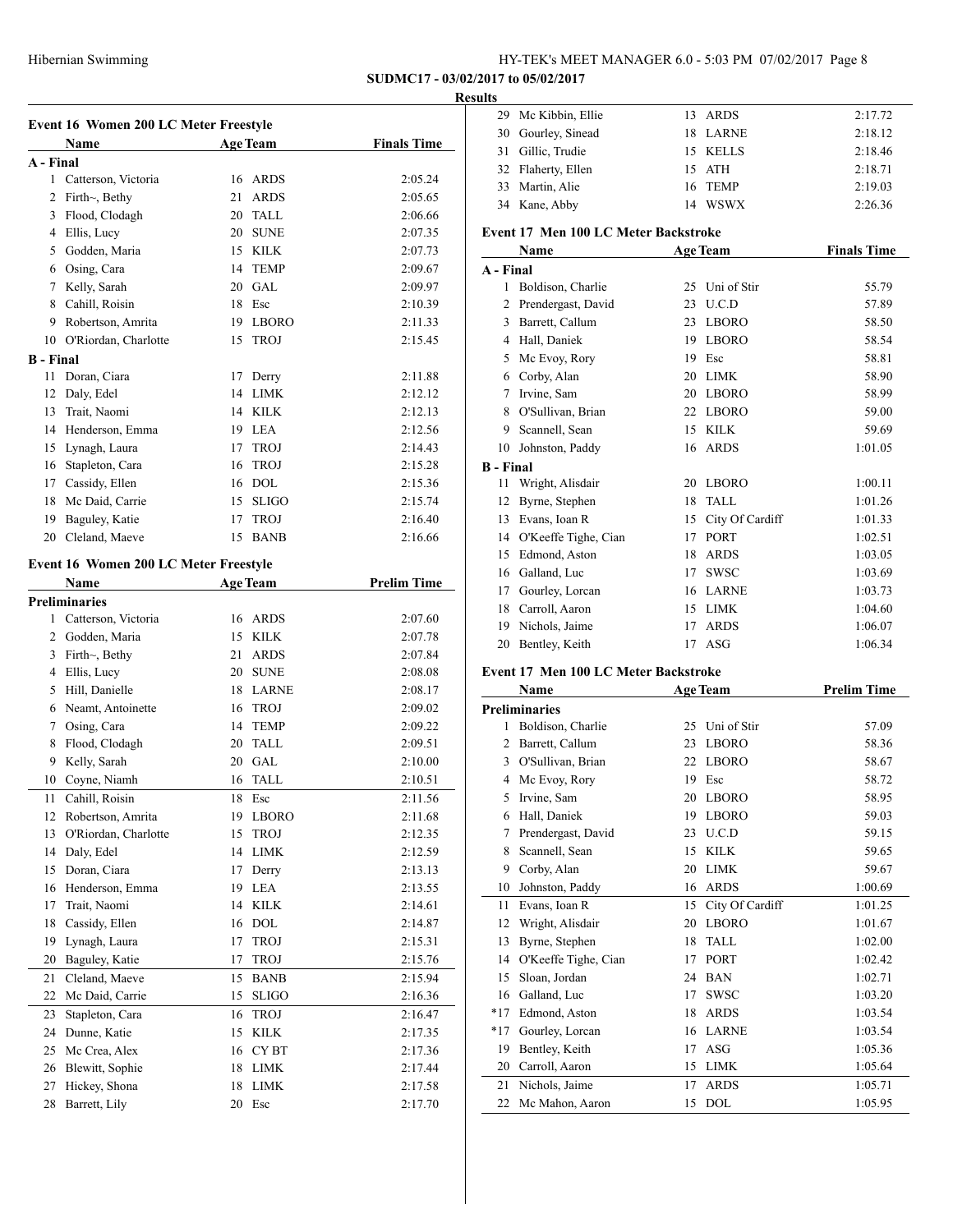Semchiy, Sharon 16 SWSC 1:07.17

**SUDMC17 - 03/02/2017 to 05/02/2017**

## **Results**

|                                        | Preliminaries  (Event 17 Men 100 LC Meter Backstroke) |    |                    |                    |  |
|----------------------------------------|-------------------------------------------------------|----|--------------------|--------------------|--|
|                                        | Name                                                  |    | <b>Age Team</b>    | <b>Prelim Time</b> |  |
|                                        | 23 Anderson, Robbie                                   |    | 19 Ballymena       | 1:06.24            |  |
|                                        | 24 Brady, Ethan                                       | 15 | <b>TEMP</b>        | 1:06.27            |  |
|                                        | 25 Wiffen, Nathan                                     |    | 16 LISB            | 1:06.38            |  |
|                                        | 26 Deasy, Ciarán                                      | 17 | <b>SLBGH</b>       | 1:06.44            |  |
|                                        | 27 Keating, Aran                                      | 15 | PORT               | 1:06.50            |  |
|                                        | 28 Chambers, Oliver                                   |    | 16 ARDS            | 1:06.60            |  |
|                                        | 29 Mc Carthy, Ronan                                   |    | 20 SWSC            | 1:06.80            |  |
|                                        | 30 Rossiter, Evan                                     | 16 | <b>TEMP</b>        | 1:06.90            |  |
| 31                                     | O'Gara, Hugh                                          |    | 17 ESB             | 1:06.99            |  |
| 32                                     | Barrett, Rowan                                        |    | 17 LIMK            | 1:07.01            |  |
|                                        | 33 Neenan, Fionn                                      |    | 17 MAL             | 1:07.04            |  |
|                                        | 34 Mooney, Peter                                      |    | 23 SLIGO           | 1:07.46            |  |
|                                        | 35 Abelehkoob, Dariush                                |    | 17 LEA             | 1:09.76            |  |
|                                        | 36 Kozak, Wiktor                                      |    | 17 BAN             | 1:10.50            |  |
| 37                                     | Mc Clements~, Barry                                   |    | 16 ARDS            | 1:11.66            |  |
|                                        | 38 Morrison, Connor                                   |    | 20 WSWX            | 1:13.30            |  |
|                                        | 39 Carter, Oliver                                     |    | 17 WSWX            | 1:14.36            |  |
|                                        |                                                       |    |                    |                    |  |
|                                        | 40 Mc Grath, Jonathan                                 |    | 24 LIMK            | 1:18.97            |  |
| 41                                     | Flanagan, Patrick                                     | 20 | U.C.D              | 1:27.38            |  |
|                                        | Event 18 Women 100 LC Meter Backstroke                |    |                    |                    |  |
|                                        | <b>Name</b>                                           |    | <b>Age Team</b>    | <b>Finals Time</b> |  |
| A - Final                              |                                                       |    |                    |                    |  |
| 1                                      | Dawson, Kathleen                                      |    | 20 Uni of Stir     | 1:00.42            |  |
|                                        | 2 Hill, Danielle                                      |    | 18 LARNE           | 1:03.14            |  |
|                                        | 3 Reid, Rebecca                                       |    | 16 ARDS            | 1:05.42            |  |
|                                        | 4 Grant, Emily                                        |    | 20 Uni of Stir     | 1:05.52            |  |
| 5                                      | Godden, Maria                                         |    | 15 KILK            | 1:05.94            |  |
|                                        | 6 Rayner, Freya                                       | 19 | <b>SUNE</b>        | 1:06.04            |  |
|                                        | 7 Cassidy, Ellen                                      |    | 16 DOL             | 1:06.23            |  |
| 8                                      | Kavanagh, Kate                                        |    | 19 U.C.D           | 1:06.80            |  |
| 9                                      | Quinn, Caoimhe                                        |    | 15 Aer Lingus S.C. | 1:07.24            |  |
| 10                                     | Semchiy, Sharon                                       | 16 | <b>SWSC</b>        | 1:08.44            |  |
| <b>B</b> - Final                       |                                                       |    |                    |                    |  |
| 11                                     | Lowe, Rebecca                                         |    | 15 ATH             | 1:05.93            |  |
| 12                                     | Armstrong, Scarlett                                   |    | 14 ARDS            | 1:07.47            |  |
| 13                                     | Borriello, Maeform                                    |    | 18 ATH             | 1:07.82            |  |
| 14                                     | O'Connor, Alex                                        |    | 16 LIMK            | 1:08.49            |  |
| 15                                     | Keaney, Maeve                                         | 18 | <b>SLIGO</b>       | 1:08.54            |  |
| 16                                     | Grindle, Lucy                                         | 17 | <b>TROJ</b>        | 1:08.64            |  |
| 17                                     | Tinsley, Florence                                     | 15 | CY BT              | 1:09.39            |  |
| 18                                     | Martin, Alie                                          | 16 | <b>TEMP</b>        | 1:09.64            |  |
| 19                                     | Dunne, Katie                                          | 15 | <b>KILK</b>        | 1:12.09            |  |
| 20                                     | Gourley, Sinead                                       | 18 | <b>LARNE</b>       | 1:12.39            |  |
|                                        |                                                       |    |                    |                    |  |
| Event 18 Women 100 LC Meter Backstroke |                                                       |    |                    |                    |  |
|                                        | Name                                                  |    | <b>Age Team</b>    | <b>Prelim Time</b> |  |
|                                        | <b>Preliminaries</b>                                  |    |                    |                    |  |

 Dawson, Kathleen 20 Uni of Stir 1:01.07 Godden, Maria 15 KILK 1:05.44 Grant, Emily 20 Uni of Stir 1:05.67 Reid, Rebecca 16 ARDS 1:06.19 Cassidy, Ellen 16 DOL 1:06.63 Hill, Danielle 18 LARNE 1:06.68 Kavanagh, Kate 19 U.C.D 1:06.92 8 Rayner, Freya 19 SUNE 1:06.96

| 10               | Quinn, Caoimhe                                | 15       | Aer Lingus S.C.              | 1:07.24            |
|------------------|-----------------------------------------------|----------|------------------------------|--------------------|
| 11               | Lowe, Rebecca                                 | 15       | <b>ATH</b>                   | 1:07.59            |
| 12               | Keaney, Maeve                                 | 18       | <b>SLIGO</b>                 | 1:07.95            |
| 13               | Armstrong, Scarlett                           |          | 14 ARDS                      | 1:08.05            |
| 14               | Borriello, Maeform                            | 18       | <b>ATH</b>                   | 1:08.12            |
| 15               | O'Connor, Alex                                | 16       | <b>LIMK</b>                  | 1:09.12            |
| 16               | Martin, Alie                                  | 16       | <b>TEMP</b>                  | 1:09.13            |
| 17               | Grindle, Lucy                                 | 17       | <b>TROJ</b>                  | 1:09.33            |
| 18               | Tinsley, Florence                             | 15       | CY <sub>BT</sub>             | 1:09.65            |
| 19               | Gourley, Sinead                               | 18       | <b>LARNE</b>                 | 1:10.04            |
| 20               | Dunne, Katie                                  | 15       | <b>KILK</b>                  | 1:10.07            |
| 21               | Kearney, Aoife                                | 13       | Aer Lingus S.C.              | 1:10.38            |
| 22               | Fagan, Emma                                   | 14       | Aer Lingus S.C.              | 1:10.56            |
| 23               | Williams, Sophie                              | 17       | <b>TMORE</b>                 | 1:10.74            |
| 24               | Allenby, Kate D                               | 17       | <b>BANB</b>                  | 1:10.92            |
| 25               | Trait, Naomi                                  |          | 14 KILK                      | 1:11.01            |
| 26               | Gillic, Trudie                                |          | 15 KELLS                     | 1:11.11            |
| 27               | Malcolm, Ciara M                              |          | 16 NY&MN                     | 1:11.54            |
| 28               | Martin, Leah                                  | 14       | <b>TEMP</b>                  | 1:11.55            |
| 29               | Henderson, Emma                               |          | 19 LEA                       | 1:11.64            |
| 30               | Beattie, Jenni H                              | 16       | <b>TMORE</b>                 | 1:12.48            |
| 31               | Calvert, Madelyn                              | 14       | <b>ARDS</b>                  | 1:12.79            |
| 32               | Mc Shane, Megan                               | 16       | <b>SLBGH</b>                 | 1:13.32            |
| 33               | Gueret, Sorcha                                | 17       | <b>TROJ</b>                  | 1:13.40            |
| 34               | Daly, Caoimhe                                 |          | 14 NRS                       | 1:13.72            |
| 35               | Shaw, Toni                                    |          | 14 WSWX                      | 1:19.38            |
| 36               | Johnston, Beth                                |          | 16 WSWX                      | 1:19.99            |
|                  |                                               |          |                              |                    |
| 37               |                                               |          | 16 WSWX                      | 1:30.78            |
| ---              | Smyth, Cara<br>Ahearne, Niamh                 | 14       | <b>KILK</b>                  | DQ                 |
| ---              | Roberts, Jane                                 | 21       | U.C.D                        | DQ                 |
|                  |                                               |          |                              |                    |
|                  | <b>Event 19 Men 200 LC Meter Breaststroke</b> |          |                              |                    |
|                  | Name                                          |          | <b>Age Team</b>              | <b>Finals Time</b> |
| A - Final        |                                               |          |                              |                    |
| 1                | Benson, Craig                                 | 23       | Uni of Stir                  | 2:16.51            |
| 2                | Quinn, Nicholas                               | 24       | <b>CBAR</b>                  | 2:16.63            |
| 3                | Tait, Calum                                   | 23       | Edb Uni Swpc                 | 2:16.73            |
| 4                | Doyle, Liam                                   | 20       | <b>DOL</b>                   | 2:21.73            |
|                  | 5 Lancaster, Rob                              |          | 20 LBORO                     | 2:21.77            |
| 6                | Keighley, Euan                                |          | 19 ASG                       | 2:25.55            |
| 7                | Barnes, Craig                                 |          | 19 City Of Cardiff           | 2:28.69            |
| 8                | Armstrong, Cai                                | 18       | <b>ARDS</b>                  | 2:28.90            |
| 9.               | Speed, Thomas                                 | 18       | <b>SUNE</b>                  | 2:29.13            |
| <b>B</b> - Final |                                               |          |                              |                    |
| 11               | Kurevlov, Leo                                 | 20       | U.C.D                        | 2:29.42            |
| 12               | Stoops, Mark                                  | 17       | <b>BAN</b>                   | 2:29.46            |
| 13               | Millar, James                                 | 19       | <b>LBORO</b>                 | 2:30.19            |
| 14               | Corby, Eoin                                   | 15       | <b>LIMK</b>                  | 2:32.13            |
| 15               | Manley, Adam                                  | 18       | <b>BAN</b>                   | 2:33.20            |
| 16               | Angus, Jack                                   | 16       | <b>ARDS</b>                  | 2:34.33            |
| 17               | Uprichard, Tom                                | 16       | <b>ARDS</b>                  | 2:38.75            |
| 18               | Kenny, Joe                                    | 16       | <b>TEMP</b>                  | 2:38.86            |
| 19<br>20         | Mc Sharry, Mouric<br>Carew, Christopher       | 15<br>18 | <b>MARL</b><br>Laois Marlins | 2:40.39<br>2:44.23 |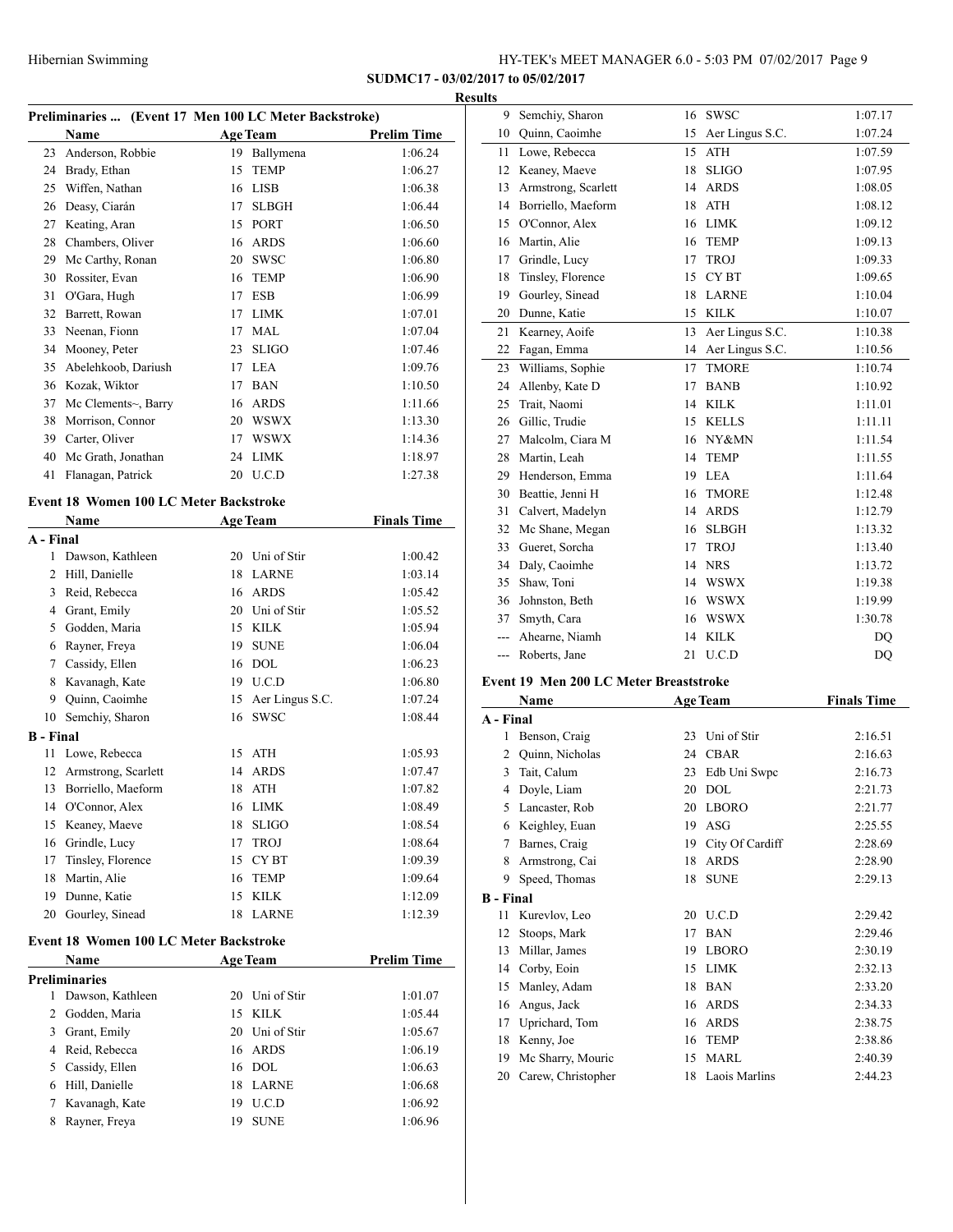## **SUDMC17 - 03/02/2017 to 05/02/2017**

#### **Results**

| Event 19 Men 200 LC Meter Breaststroke |                                                 |     |                    |                    |  |
|----------------------------------------|-------------------------------------------------|-----|--------------------|--------------------|--|
|                                        | Name                                            |     | <b>Age Team</b>    | <b>Prelim Time</b> |  |
|                                        | <b>Preliminaries</b>                            |     |                    |                    |  |
| 1                                      | Tait, Calum                                     |     | 23 Edb Uni Swpc    | 2:17.70            |  |
| 2                                      | Benson, Craig                                   |     | 23 Uni of Stir     | 2:20.03            |  |
|                                        | 3 Quinn, Nicholas                               |     | 24 CBAR            | 2:21.35            |  |
|                                        | 4 Greene, Darragh                               |     | 22 U.C.D           | 2:21.81            |  |
| 5                                      | Doyle, Liam                                     |     | 20 DOL             | 2:22.45            |  |
|                                        | 6 Lancaster, Rob                                | 20  | LBORO              | 2:22.94            |  |
| $7^{\circ}$                            | Lawrie, Callum                                  | 19  | Uni of Stir        | 2:27.68            |  |
| 8                                      | Keighley, Euan                                  | 19  | ASG                | 2:27.88            |  |
| 9                                      | Armstrong, Cai                                  | 18  | <b>ARDS</b>        | 2:28.11            |  |
| 10                                     | Speed, Thomas                                   | 18  | <b>SUNE</b>        | 2:28.56            |  |
| 11                                     | Moore, Andrew                                   |     | 19 U.C.D           | 2:29.85            |  |
| 12                                     | Barnes, Craig                                   |     | 19 City Of Cardiff | 2:30.31            |  |
| 13                                     | Stoops, Mark                                    |     | 17 BAN             | 2:31.91            |  |
|                                        |                                                 |     | 18 BAN             | 2:33.10            |  |
| 15                                     | 14 Manley, Adam<br>Kurevlov, Leo                |     | 20 U.C.D           |                    |  |
|                                        |                                                 |     |                    | 2:33.15            |  |
|                                        | 16 Millar, James                                |     | 19 LBORO           | 2:34.78            |  |
| 17                                     | Angus, Jack                                     |     | 16 ARDS            | 2:35.85            |  |
| 18                                     | Corby, Eoin                                     | 15  | LIMK               | 2:36.05            |  |
| 19                                     | Allison, Jamie                                  | 16  | <b>LISB</b>        | 2:36.98            |  |
|                                        | 20 Kenny, Joe                                   | 16  | <b>TEMP</b>        | 2:38.44            |  |
| 21                                     | Mc Sharry, Mouric                               |     | 15 MARL            | 2:39.20            |  |
| 22                                     | Cox, Paul                                       |     | 15 LISB            | 2:39.71            |  |
| 23                                     | Uprichard, Tom                                  | 16  | <b>ARDS</b>        | 2:41.83            |  |
| 24                                     | Carew, Christopher                              |     | 18 Laois Marlins   | 2:43.92            |  |
| 25                                     | Woodside, Ben                                   |     | 14 LARNE           | 2:44.15            |  |
|                                        | 26 Church, Sean                                 |     | 15 PORT            | 2:45.00            |  |
|                                        | 27 Gorman, Colin                                | 19  | <b>SLBGH</b>       | 2:45.32            |  |
|                                        | 28 Woods, David                                 |     | 19 SLIGO           | 2:46.06            |  |
| 29                                     | Maravelakis, Jack                               |     | 16 ENSK            | 2:47.72            |  |
| 30                                     | Donnelly, John                                  |     | 16 SLBGH           | 2:48.30            |  |
| $*31$                                  | O Sullivan, Cillian                             |     | 15 PORT            | 2:48.73            |  |
| $*31$                                  | Foley, Cian                                     | 18  | <b>NRS</b>         | 2:48.73            |  |
| 33                                     | Rooney, Cian                                    | 14  | <b>MARL</b>        | 2:48.79            |  |
| 34                                     | McIlroy-Sanchez, Conor                          | 15  | Lasc               | 2:48.98            |  |
| 35                                     | Barrett, Rowan                                  | 17  | <b>LIMK</b>        | 2:49.33            |  |
| 36                                     | Walker, Callum                                  | 19. | <b>SUNE</b>        | 2:49.42            |  |
| 37                                     | O'Gara, Hugh                                    | 17  | ESB                | 2:50.21            |  |
| 38                                     | Hewitt, Adam                                    | 16  | BAN                | 2:50.22            |  |
| 39                                     | Sutton, Diarmiud                                | 15  | <b>TRID</b>        | 2:50.66            |  |
|                                        | 40 Lamont, Peter                                |     | 16 Dunn            | 2:51.36            |  |
| 41                                     | Roberts, David                                  |     | 16 LARNE           | 2:53.54            |  |
|                                        | 42 Creaney, Oliver                              |     | 16 ARDS            | 2:53.92            |  |
| 43                                     | Mahood, Adam                                    |     | 15 LARNE           | 2:54.34            |  |
|                                        | 44 Cross, Harry                                 |     | 17 LISB            | 2:55.23            |  |
|                                        | 45 Manalili, Jan                                | 19  | <b>LARNE</b>       | 2:55.84            |  |
|                                        | 46 Mc Cartney, Lewis B                          | 15  | <b>ENSK</b>        | 2:56.07            |  |
| $\overline{a}$                         | Vaughan, Stuart                                 | 15  | NRS                | DQ                 |  |
|                                        |                                                 |     |                    |                    |  |
|                                        | <b>Event 20 Women 200 LC Meter Breaststroke</b> |     |                    |                    |  |
|                                        | Name                                            |     | <b>Age Team</b>    | <b>Finals Time</b> |  |
| A - Final                              |                                                 |     |                    |                    |  |

 Mc Sharry, Mona 17 MARL 2:29.98 Morrison, Megan 19 LBORO 2:34.54

| 3                | Coyne, Niamh                             | 16 | <b>TALL</b>     | 2:34.55            |
|------------------|------------------------------------------|----|-----------------|--------------------|
| 4                | Kilgallen, Niamh                         | 18 | <b>CLM</b>      | 2:36.65            |
| 5                | Thompson, Eve                            | 19 | Uni of Stir     | 2:44.55            |
| 6                | Szmagara, Martyna                        | 17 | <b>TROJ</b>     | 2:44.60            |
| 7                | Mc Dowell, Christina                     | 18 | <b>ARDS</b>     | 2:45.64            |
| 8                | Thompson, Zoe                            | 16 | <b>ARDS</b>     | 2:45.84            |
| 9                | Davison, Mia                             | 14 | <b>ARDS</b>     | 2:46.53            |
| 10               | Lynch, Robyn                             | 15 | <b>TEMP</b>     | 2:49.80            |
| <b>B</b> - Final |                                          |    |                 |                    |
| 11               | Curry, Molly                             | 15 | <b>COLE</b>     | 2:49.83            |
| 12               | Murphy, Jade                             | 20 | $\rm SLIGO$     | 2:50.97            |
| 13               | Mc Cartney, Ellie                        | 12 | <b>ENSK</b>     | 2:51.21            |
| 14               | Neamt, Nicola                            | 17 | <b>TROJ</b>     | 2:53.29            |
| 15               | O'Shea, Aoife                            | 14 | MAL             | 2:53.78            |
| 16               | Mc Kibbin, Ellie                         | 13 | <b>ARDS</b>     | 2:54.18            |
| 17               | Gueret, Sorcha                           | 17 | <b>TROJ</b>     | 2:54.22            |
| 18               | Flaherty, Ellen                          | 15 | <b>ATH</b>      | 2:55.81            |
| 19               | Barr, Erin                               | 16 | <b>LARNE</b>    | 2:56.77            |
| 20               | Harford, Ella                            | 13 | <b>BARRA</b>    | 2:57.27            |
|                  |                                          |    |                 |                    |
|                  | Event 20 Women 200 LC Meter Breaststroke |    |                 |                    |
|                  | Name                                     |    | <b>Age Team</b> | <b>Prelim Time</b> |
|                  | Preliminaries                            |    |                 |                    |
| 1                | Mc Sharry, Mona                          | 17 | MARL            | 2:33.99            |
| 2                | Morrison, Megan                          | 19 | <b>LBORO</b>    | 2:34.46            |
| 3                | Coyne, Niamh                             | 16 | <b>TALL</b>     | 2:37.79            |
| 4                | Kilgallen, Niamh                         | 18 | <b>CLM</b>      | 2:37.86            |
| 5                | Mc Dowell, Christina                     | 18 | <b>ARDS</b>     | 2:43.76            |
| 6                | Thompson, Zoe                            | 16 | ARDS            | 2:46.85            |
| 7                | Szmagara, Martyna                        | 17 | <b>TROJ</b>     | 2:46.90            |
| 8                | Davison, Mia                             | 14 | <b>ARDS</b>     | 2:47.54            |
| 9                | Thompson, Eve                            | 19 | Uni of Stir     | 2:49.89            |
| 10               | Lynch, Robyn                             | 15 | <b>TEMP</b>     | 2:51.40            |
| 11               | Neamt, Nicola                            | 17 | <b>TROJ</b>     | 2:52.50            |
| 12               | Curry, Molly                             | 15 | <b>COLE</b>     | 2:52.59            |
| 13               | Murphy, Jade                             | 20 | <b>SLIGO</b>    | 2:53.02            |
| 14               | O'Shea, Aoife                            | 14 | <b>MAL</b>      | 2:53.65            |
| 15               | Mc Cartney, Ellie                        | 12 | <b>ENSK</b>     | 2:54.23            |
| 16               | Gueret, Sorcha                           | 17 | <b>TROJ</b>     | 2:56.08            |
|                  | 17 Mc Kibbin, Ellie                      |    | 13 ARDS         | 2:56.64            |
| 18               | Harford, Ella                            | 13 | <b>BARRA</b>    | 2:56.87            |
| 19               | Flaherty, Ellen                          | 15 | <b>ATH</b>      | 2:57.39            |
| 20               | Barr, Erin                               | 16 | LARNE           | 2:57.45            |
| 21               | Vaughan, Rachel                          | 15 | <b>KILK</b>     | 2:57.64            |
| 22               | Mees, Lydia                              | 15 | <b>LISB</b>     | 2:58.63            |
| 23               | Mc Bride, Naoíse                         | 15 | TALL            | 2:58.77            |
| 24               | Cox, Andrea                              | 14 | <b>LISB</b>     | 3:00.02            |
| 25               | Mc Mullen, Jodie                         | 12 | <b>BANB</b>     | 3:00.36            |
| 26               | Hudy, Joyce                              | 17 | <b>SSEAL</b>    | 3:00.68            |
| 27               | Maguire, Sophie                          | 17 | $\rm NAC$       | 3:00.85            |
| 28               | Lavelle, Sorcha R                        | 16 | <b>ENSK</b>     | 3:01.32            |
| 29               | Higgins, Leigh                           | 17 | <b>ARDS</b>     | 3:01.53            |
| 30               |                                          |    |                 | 3:01.59            |
|                  | Cosgrove, Aoife                          | 15 | NAC             |                    |
| 31               | Cross, Alice                             | 15 | <b>LISB</b>     | 3:02.12            |
| 32               | Mc Niff, Ruby                            | 14 | <b>BANB</b>     | 3:03.02            |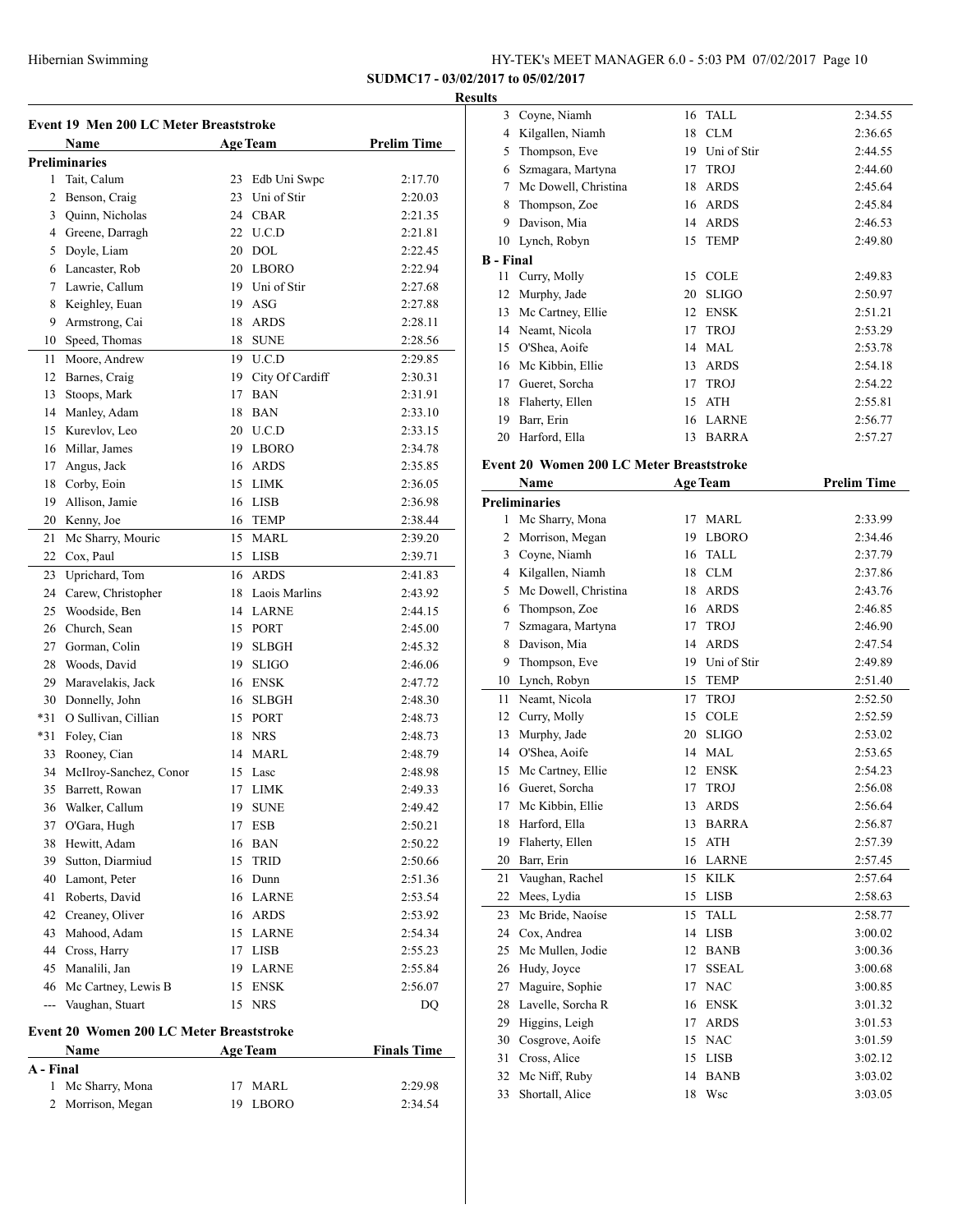**SUDMC17 - 03/02/2017 to 05/02/2017**

## **Results**

|    |                         | Preliminaries  (Event 20 Women 200 LC Meter Breaststroke) |                 |                    |  |
|----|-------------------------|-----------------------------------------------------------|-----------------|--------------------|--|
|    | <b>Name</b>             |                                                           | <b>Age Team</b> | <b>Prelim Time</b> |  |
|    | 34 Parkes, Zoe          | 17                                                        | <b>LARNE</b>    | 3:03.63            |  |
|    | 35 Allen, Min           |                                                           | 14 NRS          | 3:03.70            |  |
|    | *36 Pollock, Nadine     |                                                           | 15 LISB         | 3:04.01            |  |
|    | *36 Pigott, Eimear      | 17                                                        | DOL.            | 3:04.01            |  |
|    | 38 Mc Cormick, Samantha |                                                           | 16 BAN          | 3:04.57            |  |
| 39 | Blemmings, Rachel       | 13                                                        | <b>BANB</b>     | 3:04.89            |  |
| 40 | Mc Shane, Megan         |                                                           | 16 SLBGH        | 3:05.63            |  |
| 41 | Martin, Leah            | 14                                                        | <b>TEMP</b>     | 3:06.49            |  |
| 42 | Allen, Giulia           |                                                           | 14 LARNE        | 3:06.98            |  |
| 43 | Doyle, Sinead           | 15                                                        | DOL.            | 3:09.17            |  |
|    |                         |                                                           |                 |                    |  |

#### **Event 21 Men 400 LC Meter IM**

|                  | <b>Name</b>             |    | <b>Age Team</b> | <b>Finals Time</b> |
|------------------|-------------------------|----|-----------------|--------------------|
| A - Final        |                         |    |                 |                    |
| 1                | Minnican, Fraser        | 22 | <b>LBORO</b>    | 4:27.92            |
| 2                | Mc Carthy, Cadan        | 17 | MAL.            | 4:32.60            |
| 3                | Hyland, Brendan         | 23 | TALL            | 4:33.37            |
| 4                | Melly, Cillian          | 20 | <b>CBAR</b>     | 4:34.40            |
| 5                | Griffin, Ben            | 21 | <b>TROJ</b>     | 4:42.78            |
| 6                | Wells, Nathan           | 19 | <b>LBORO</b>    | 4:44.09            |
| 7                | Byrne, Stephen          | 18 | <b>TALL</b>     | 4:54.65            |
| 8                | Edgar, James            | 19 | <b>LISB</b>     | 4:55.09            |
| 9                | Fleming, Jack           | 16 | <b>LISB</b>     | 4:59.56            |
| 10               | Mc Caughey, Christopher | 19 | <b>BAN</b>      | 5:04.21            |
| <b>B</b> - Final |                         |    |                 |                    |
| 11               | Manners, Jay            | 18 | <b>SUNE</b>     | 4:54.47            |
| 12               | Mallon, Odhran          | 17 | <b>LISB</b>     | 4:58.97            |
| 13               | Haskins, Alexander      | 19 | <b>LISB</b>     | 5:02.16            |
| 14               | Stafford, Finlay        | 15 | <b>ARDS</b>     | 5:11.54            |
| 15               | Griffiths, Dylan        | 15 | <b>LISB</b>     | 5:19.62            |
| 16               | Mc Mahon, Aaron         | 15 | <b>DOL</b>      | 5:20.45            |
|                  |                         |    |                 |                    |

## **Event 21 Men 400 LC Meter IM**

|     | Name                    |    | <b>Age Team</b> | <b>Prelim Time</b> |
|-----|-------------------------|----|-----------------|--------------------|
|     | Preliminaries           |    |                 |                    |
| 1   | Minnican, Fraser        | 22 | <b>LBORO</b>    | 4:32.17            |
| 2   | Logue, Zak              | 19 | <b>SUNE</b>     | 4:35.67            |
| 3   | Mc Carthy, Cadan        | 17 | <b>MAL</b>      | 4:39.28            |
| 4   | Melly, Cillian          | 20 | <b>CBAR</b>     | 4:39.42            |
| 5   | Hyland, Brendan         | 23 | <b>TALL</b>     | 4:43.68            |
| 6   | Griffin, Ben            | 21 | <b>TROJ</b>     | 4:44.35            |
| 7   | Wells, Nathan           | 19 | <b>LBORO</b>    | 4:44.52            |
| 8   | Mc Caughey, Christopher | 19 | <b>BAN</b>      | 4:49.39            |
| 9   | Walsh, Mark             | 20 | <b>LIMK</b>     | 4:51.43            |
| 10  | Scannell, Sean          | 15 | <b>KILK</b>     | 4:56.51            |
| 11  | Byrne, Stephen          | 18 | <b>TALL</b>     | 4:57.67            |
| 12  | Fleming, Jack           | 16 | <b>LISB</b>     | 4:58.03            |
| 13  | Edgar, James            | 19 | <b>LISB</b>     | 4:58.86            |
| 14  | Manners, Jay            | 18 | <b>SUNE</b>     | 4:58.87            |
| 15  | Mallon, Odhran          | 17 | <b>LISB</b>     | 5:05.07            |
| 16  | Haskins, Alexander      | 19 | <b>LISB</b>     | 5:05.41            |
| 17  | Stafford, Finlay        | 15 | <b>ARDS</b>     | 5:12.82            |
| 18  | Mc Mahon, Aaron         | 15 | <b>DOL</b>      | 5:21.31            |
| 19  | Griffiths, Dylan        | 15 | <b>LISB</b>     | 5:27.65            |
| --- | Anderson, Ronan         | 20 | <b>SLIGO</b>    | DQ                 |

|             | --- Wiffen, Daniel | 16 LISB                                   |                    |
|-------------|--------------------|-------------------------------------------|--------------------|
|             |                    | Event 22 Men 800 LC Meter Freestyle Relay |                    |
|             | Team               | Relay                                     | <b>Finals Time</b> |
|             | U.C.D              | А                                         | 7:39.25            |
| $2^{\circ}$ | <b>BAN</b>         | А                                         | 7:42.21            |
| 3           | <b>LIMK</b>        | A                                         | 7:54.51            |
|             | 4 Esc              | A                                         | 8:03.21            |
| 5.          | <b>ARDS</b>        | A                                         | 8:04.32            |
|             | LISB               | А                                         | DO                 |

## **Event 23 Women 400 LC Meter Freestyle Relay**

| <b>Team</b>       | Relay | <b>Finals Time</b> |
|-------------------|-------|--------------------|
| <b>ARDS</b><br>1  | A     | 3:57.50            |
| 2 TROJ            | A     | 4:04.91            |
| <b>KILK</b><br>3  | A     | 4:05.24            |
| <b>SUNE</b><br>4  | A     | 4:05.72            |
| <b>LIMK</b><br>5. | A     | 4:07.91            |
| <b>TEMP</b><br>6. | A     | 4:08.17            |
| <b>LARNE</b><br>7 | A     | 4:11.79            |
| <b>LEA</b><br>8   | A     | 4:16.34            |
| <b>CYBT</b><br>9  | А     | 4:17.24            |

## **Event 24 Women 800 LC Meter Freestyle**

|    | Name                 |    | <b>Age Team</b> | <b>Finals Time</b> |
|----|----------------------|----|-----------------|--------------------|
| 1  | Clarke, Emily        | 20 | <b>LBORO</b>    | 8:59.96            |
| 2  | Catterson, Victoria  | 16 | <b>ARDS</b>     | 9:11.74            |
| 3  | Shuttleworth, Pippa  | 20 | <b>LBORO</b>    | 9:15.75            |
| 4  | Lowe, Rebecca        | 15 | <b>ATH</b>      | 9:26.63            |
| 5  | Osing, Cara          | 14 | <b>TEMP</b>     | 9:30.31            |
| 6  | Knox, Julia          | 14 | <b>BANB</b>     | 9:36.27            |
| 7  | O'Riordan, Charlotte | 15 | <b>TROJ</b>     | 9:36.59            |
| 8  | Daly, Edel           | 14 | <b>LIMK</b>     | 9:36.73            |
| 9  | Doran, Ciara         | 17 | Derry           | 9:39.70            |
| 10 | Gaffney, Kate        | 17 | <b>LIMK</b>     | 9:43.62            |
| 11 | Mc Connell, Erin     | 17 | <b>ARDS</b>     | 9:51.02            |
| 12 | Lynagh, Laura        | 17 | <b>TROJ</b>     | 9:51.17            |
| 13 | Hickey, Shona        | 18 | <b>LIMK</b>     | 9:56.41            |
| 14 | Barr, Amy            | 16 | <b>LARNE</b>    | 10:06.33           |
| 15 | Mc Mahon, Aoife      | 18 | <b>DOL</b>      | 10:07.73           |
| 16 | Martin, Alie         | 16 | <b>TEMP</b>     | 10:15.43           |
| 17 | Martin, Leah         | 14 | <b>TEMP</b>     | 10:33.82           |

## **Event 25 Men 50 LC Meter Freestyle**

|                  | Name               |    | <b>Age Team</b> | <b>Finals Time</b> |
|------------------|--------------------|----|-----------------|--------------------|
| A - Final        |                    |    |                 |                    |
|                  | Coulter, Curtis    | 23 | <b>ARDS</b>     | 23.29              |
| 2                | Irvine, Sam        | 20 | <b>LBORO</b>    | 23.63              |
| $*3$             | Prendergast, David | 23 | <b>U.C.D</b>    | 23.79              |
| *3               | Walton, Martyn     | 20 | Uni of Stir     | 23.79              |
| 5.               | Graham, Jamie      | 24 | <b>BAN</b>      | 23.81              |
| 6                | O'Sullivan, Brian  |    | 22 LBORO        | 24.06              |
|                  | McLean, Craig R    | 19 | Uni of Stir     | 24.08              |
| 8                | Powell, Robert     | 17 | <b>ATH</b>      | 24.09              |
| 9                | Thompson, David    | 23 | BAN             | 24.10              |
| 10               | Hughes, Jordan     | 21 | Uni of Stir     | 24.86              |
| <b>B</b> - Final |                    |    |                 |                    |
| 11               | Wright, Alisdair   | 20 | <b>LBORO</b>    | 24.47              |
| 12               | Munn, Conor        | 22 | <b>ARDS</b>     | 24.63              |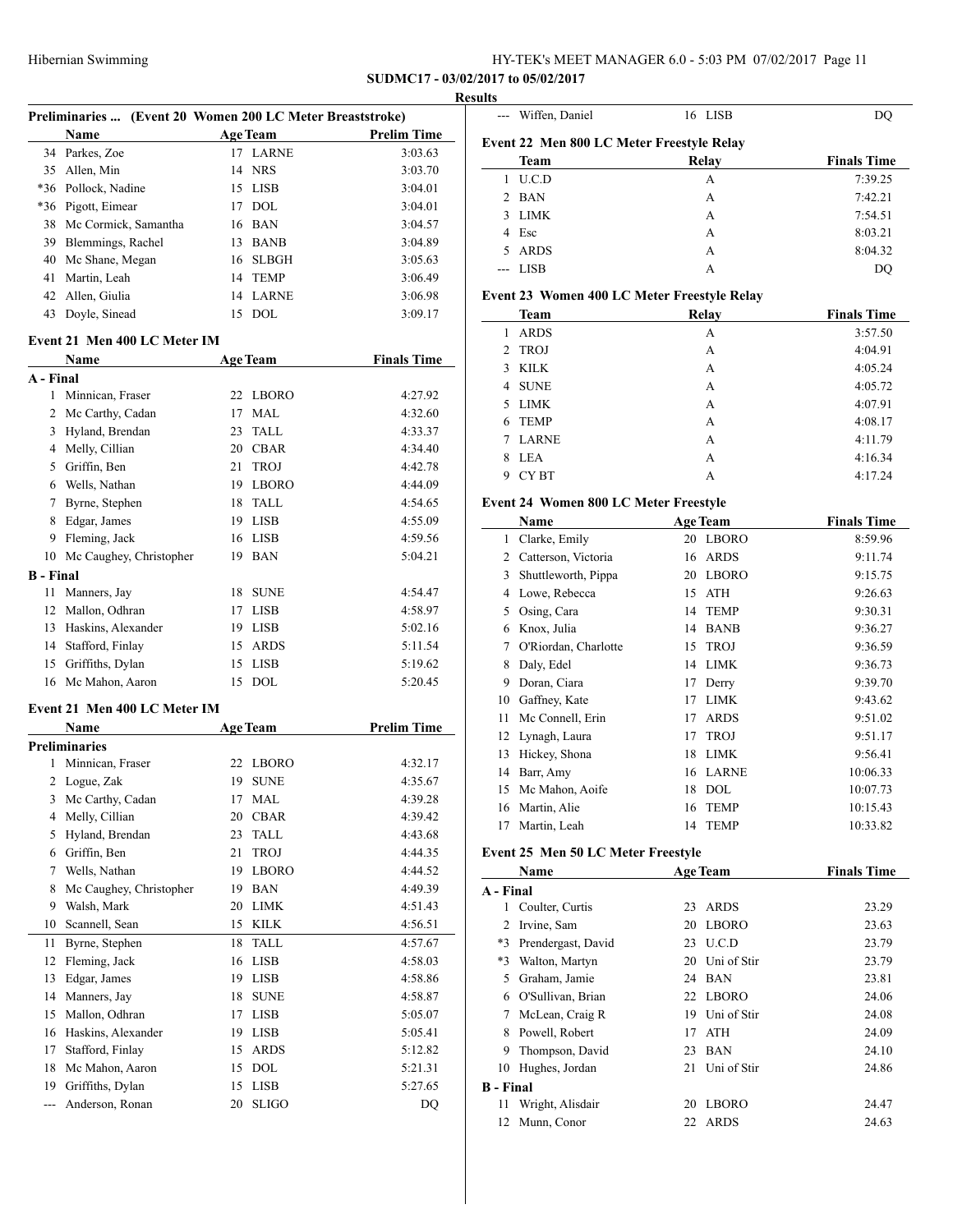|       |                                    |                                                 | <b>Results</b>     |
|-------|------------------------------------|-------------------------------------------------|--------------------|
|       |                                    | B - Final  (Event 25 Men 50 LC Meter Freestyle) |                    |
|       | Name                               | <b>Age Team</b>                                 | <b>Finals Time</b> |
|       | 13 Bregazzi, Alex                  | 19 LBORO                                        | 24.65              |
|       | 14 Carey, Andrew                   | 18 ATH                                          | 24.81              |
|       | 15 Power, Dean                     | 20 U.C.D                                        | 24.82              |
|       | 16 Mooney, Joseph                  | 20 LIMK                                         | 24.89              |
| 17    | Berryman, Morgan                   | 20 Uni of Stir                                  | 24.90              |
| 18    | Mooney, Peter                      | <b>SLIGO</b><br>23                              | 24.96              |
|       | 19 Nikles, Christian               | 20 Uni of Stir                                  | 24.98              |
|       | 20 Hewitt, Michael                 | 17 CYBT                                         | 25.43              |
|       | Event 25 Men 50 LC Meter Freestyle |                                                 |                    |
|       | Name<br><b>Preliminaries</b>       | <b>Age Team</b>                                 | <b>Prelim Time</b> |
|       | 1 Coulter, Curtis                  | 23<br>ARDS                                      | 23.24              |
| 2     | Irvine, Sam                        | 20 LBORO                                        | 23.62              |
| 3     |                                    | 20 Uni of Stir                                  | 23.77              |
|       | Walton, Martyn                     |                                                 |                    |
| 4     | Prendergast, David                 | 23 U.C.D                                        | 23.91              |
| 5     | McLean, Craig R                    | 19 Uni of Stir                                  | 23.92              |
| *6    | Thompson, David                    | 23 BAN                                          | 24.02              |
| *6    | Graham, Jamie                      | 24 BAN                                          | 24.02              |
| 8     | Powell, Robert                     | 17<br><b>ATH</b>                                | 24.11              |
| 9     | O'Sullivan, Brian                  | 22 LBORO                                        | 24.12              |
| 10    | Hughes, Jordan                     | Uni of Stir<br>21                               | 24.39              |
| 11    | Wright, Alisdair                   | 20 LBORO                                        | 24.56              |
| 12    | Melennec, Alex                     | 21 U.C.D                                        | 24.62              |
|       | 13 Carey, Andrew                   | 18 ATH                                          | 24.66              |
|       | 14 Power, Dean                     | 20 U.C.D                                        | 24.77              |
| 15    | Mooney, Joseph                     | 20 LIMK                                         | 24.82              |
|       | 16 Munn, Conor                     | 22 ARDS                                         | 24.87              |
| 17    | Mooney, Peter                      | <b>SLIGO</b><br>23                              | 24.94              |
| 18    | Bregazzi, Alex                     | 19 LBORO                                        | 24.96              |
| 19    | Nikles, Christian                  | 20 Uni of Stir                                  | 24.99              |
|       | 20 Berryman, Morgan                | 20 Uni of Stir                                  | 25.02              |
|       |                                    |                                                 |                    |
| $*21$ | Hewitt, Michael                    | <b>CYBT</b><br>17                               | 25.13              |
| $*21$ | Mc Carthy, Cadan                   | <b>MAL</b><br>17                                | 25.13              |
|       | <b>Swim-Off Required</b>           |                                                 |                    |
|       | 23 Anderson, Ronan                 | 20 SLIGO                                        | 25.28              |
|       | 24 O'Keeffe Tighe, Cian            | <b>PORT</b><br>17                               | 25.33              |
|       | 25 Wells, Nathan                   | 19 LBORO                                        | 25.48              |
| 26    | Mc Geever, Finn                    | <b>LIMK</b><br>17                               | 25.49              |
| 27    | Uprichard, Tom                     | 16 ARDS                                         | 25.51              |
| 28    | Jennings, Nathan                   | 18 LISB                                         | 25.68              |
| 29    | Mc Carthy, Ronan                   | <b>SWSC</b><br>20                               | 25.71              |
| 30    | Bergin, Eoin                       | 22 NRS                                          | 25.75              |
| 31    | Purdy, Finn                        | 18 LARNE                                        | 25.88              |
| 32    | Doyle, Connor                      | <b>DOL</b><br>17                                | 25.96              |
| 33    | Deasy, Ciarán                      | <b>SLBGH</b><br>17                              | 26.37              |
| 34    | Shannon, Ryan                      | 20<br>Esc                                       | 26.39              |
|       |                                    |                                                 |                    |
| 35    | Wylie, Matt                        | <b>SUNE</b><br>21                               | 26.99              |
| 36    | Carter, Oliver                     | 17<br><b>WSWX</b>                               | 27.83              |
| 37    | Craig, Josef                       | 20<br><b>SUNE</b>                               | 28.39              |
| 38    | O'Riordan, Sean                    | <b>SWSC</b><br>18                               | 28.77              |
| 39    | Mc Clements~, Barry                | 16 ARDS                                         | 29.34              |
| 40    | Flanagan, Patrick                  | 20 U.C.D                                        | 41.02              |
|       |                                    |                                                 |                    |

|                  | <b>Event 26 Women 50 LC Meter Freestyle</b> |          |                             |                    |  |
|------------------|---------------------------------------------|----------|-----------------------------|--------------------|--|
|                  | Name                                        |          | <b>Age Team</b>             | <b>Finals Time</b> |  |
| A - Final        |                                             |          |                             |                    |  |
| 1                | Hill, Danielle                              | 18       | LARNE                       | 25.94              |  |
| 2                | Mc Sharry, Mona                             | 17       | MARL                        | 26.13              |  |
| 3                | Rayner, Freya                               | 19       | <b>SUNE</b>                 | 26.20              |  |
|                  | 4 Firth~, Bethy                             | 21       | <b>ARDS</b>                 | 27.31              |  |
| 5                | Roberts, Jane                               | 21       | U.C.D                       | 27.55              |  |
|                  | 6 Semchiy, Sharon                           | 16       | <b>SWSC</b>                 | 27.56              |  |
| 7                | Mc Crea, Alex                               |          | 16 CYBT                     | 27.66              |  |
|                  | 8 Clarke, Emily                             |          | 20 LBORO                    | 27.70              |  |
| 9.               | Kavanagh, Kate                              |          | 19 U.C.D                    | 27.79              |  |
| 10               | Stapleton, Cara                             | 16       | <b>TROJ</b>                 | 28.27              |  |
| <b>B</b> - Final |                                             |          |                             |                    |  |
| 11               | Borriello, Maeform                          | 18       | ATH                         | 27.81              |  |
| 12               | Armstrong, Scarlett                         | 14       | <b>ARDS</b>                 | 28.08              |  |
| 13               | Osing, Cara                                 | 14       | <b>TEMP</b>                 | 28.20              |  |
| 14               | Robertson, Amrita                           | 19       | LBORO                       | 28.32              |  |
| 15               | Cassidy, Ellen                              | 16       | DOL                         | 28.67              |  |
| $*16$            | Cambrook, Caitlin                           | 14       | <b>SUNE</b>                 | 28.74              |  |
| $*16$            | Baguley, Katie                              | 17       | <b>TROJ</b>                 | 28.74              |  |
| 18               | Cook, Affric                                | 17       | <b>NAC</b>                  | 28.77              |  |
| 19               | Blewitt, Sophie                             | 18       | <b>LIMK</b>                 | 28.83              |  |
| 20               | Montgomery, Emma                            | 15       | CY BT                       | 29.14              |  |
|                  |                                             |          |                             |                    |  |
|                  | Event 26 Women 50 LC Meter Freestyle        |          |                             |                    |  |
|                  | Name                                        |          | <b>Age Team</b>             | <b>Prelim Time</b> |  |
|                  | <b>Preliminaries</b>                        |          |                             |                    |  |
| 1                | Mc Sharry, Mona                             | 17       | MARL                        | 26.40              |  |
| 2                | Hill, Danielle                              | 18<br>19 | <b>LARNE</b><br><b>SUNE</b> | 26.66              |  |
| 3                | Rayner, Freya                               |          |                             | 26.84              |  |
| 4                | Firth~, Bethy                               | 21       | <b>ARDS</b>                 | 27.31              |  |
| 5                | Semchiy, Sharon                             | 16       | <b>SWSC</b>                 | 27.33              |  |
| 6                | Mc Crea, Alex                               | 16       | CY BT                       | 27.81              |  |
| 7                | Clarke, Emily                               | 20       | <b>LBORO</b>                | 27.83              |  |
| *8               | Kavanagh, Kate                              | 19       | U.C.D                       | 27.86              |  |
| *8               | Reid, Rebecca                               | 16       | <b>ARDS</b>                 | 27.86              |  |
| 10               | Roberts, Jane                               | 21       | U.C.D                       | 27.97              |  |
| 11               | Stapleton, Cara                             | 16       | <b>TROJ</b>                 | 28.03              |  |
|                  | *12 Borriello, Maeform                      |          | 18 ATH                      | 28.13              |  |
| *12              | Robertson, Amrita                           | 19       | <b>LBORO</b>                | 28.13              |  |
| 14               | Osing, Cara                                 | 14       | <b>TEMP</b>                 | 28.24              |  |
| 15               | Baguley, Katie                              | 17       | <b>TROJ</b>                 | 28.35              |  |
| 16               | Armstrong, Scarlett                         | 14       | <b>ARDS</b>                 | 28.47              |  |
| 17               | Montgomery, Emma                            | 15       | CY BT                       | 28.53              |  |
| 18               | Blewitt, Sophie                             | 18       | <b>LIMK</b>                 | 28.60              |  |
| 19               | Cook, Affric                                | 17       | $\rm NAC$                   | 28.71              |  |
| 20               | Cassidy, Ellen                              | 16       | $\rm DOL$                   | 28.80              |  |
| 21               | Cambrook, Caitlin                           | 14       | <b>SUNE</b>                 | 28.81              |  |
| 22               | Mc Daid, Carrie                             | 15       | <b>SLIGO</b>                | 28.86              |  |
| 23               | Gueret, Sorcha                              | 17       | TROJ                        | 28.92              |  |
| 24               | Gillic, Trudie                              | 15       | <b>KELLS</b>                | 28.96              |  |
| 25               | Cahill, Roisin                              | 18       | Esc                         | 29.00              |  |
| 26               | Grant, Emily                                | 20       | Uni of Stir                 | 29.05              |  |
| 27               | Tinsley, Florence                           | 15       | CY BT                       | 29.06              |  |
| 28               | Grindle, Lucy                               | 17       | <b>TROJ</b>                 | 29.09              |  |
|                  |                                             |          |                             |                    |  |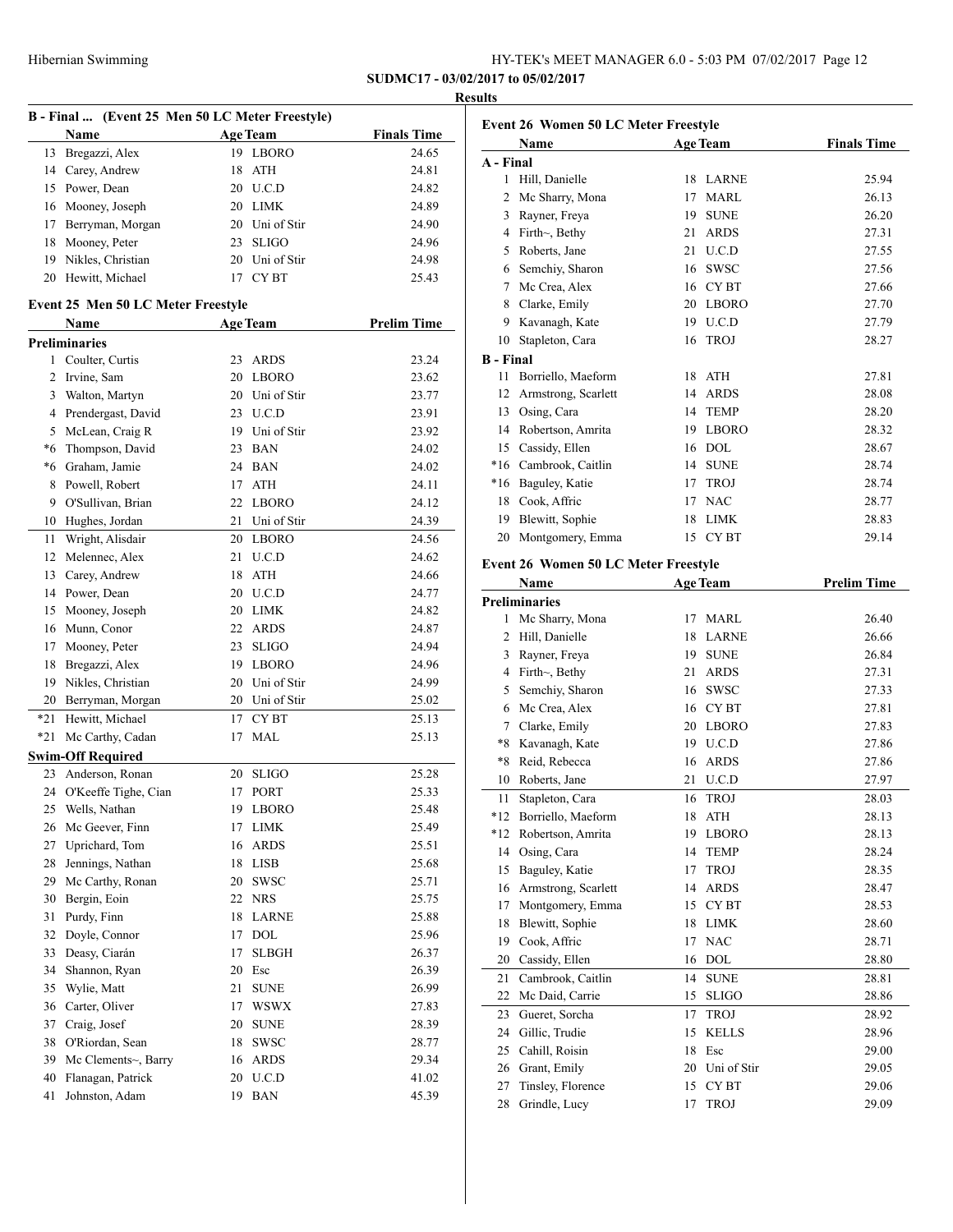**SUDMC17 - 03/02/2017 to 05/02/2017**

#### **Results**

|    | Preliminaries  (Event 26 Women 50 LC Meter Freestyle) |    |                 |                    |  |  |
|----|-------------------------------------------------------|----|-----------------|--------------------|--|--|
|    | Name                                                  |    | <b>Age Team</b> | <b>Prelim Time</b> |  |  |
|    | 29 Hickey, Shona                                      | 18 | <b>LIMK</b>     | 29.25              |  |  |
| 30 | Simpson, Megan                                        |    | 18 LEA          | 29.29              |  |  |
| 31 | Donegan, Ele                                          |    | 14 LEA          | 29.34              |  |  |
|    | 32 Calvert, Madelyn                                   | 14 | ARDS            | 29.44              |  |  |
|    | 33 Kane, Abby                                         | 14 | <b>WSWX</b>     | 30.72              |  |  |
|    | 34 Shaw, Toni                                         | 14 | <b>WSWX</b>     | 30.89              |  |  |
|    | 35 Johnston, Beth                                     | 16 | <b>WSWX</b>     | 33.10              |  |  |
|    | 36 Smyth, Cara                                        | 16 | <b>WSWX</b>     | 35.47              |  |  |
| 37 | Turner, Nicole                                        | 15 | Laois Marlins   | 37.69              |  |  |

#### **Event 27 Men 50 LC Meter Breaststroke**

|                  | Name              |    | <b>Age Team</b> | <b>Finals Time</b> |
|------------------|-------------------|----|-----------------|--------------------|
| A - Final        |                   |    |                 |                    |
| 1                | Murphy, Alex      | 22 | U.C.D           | 28.23              |
| 2                | Greene, Darragh   | 22 | U.C.D           | 28.30              |
| 3                | Benson, Craig     | 23 | Uni of Stir     | 28.42              |
| 4                | Graham, Jamie     | 24 | <b>BAN</b>      | 29.26              |
| 5                | Doyle, Liam       | 20 | <b>DOL</b>      | 29.89              |
| 6                | Lancaster, Rob    | 20 | <b>LBORO</b>    | 30.11              |
| 7                | Armstrong, Cai    | 18 | <b>ARDS</b>     | 30.29              |
| 8                | Speed, Thomas     | 18 | <b>SUNE</b>     | 30.54              |
| 9                | Corby, Alan       | 20 | <b>LIMK</b>     | 30.92              |
| 10               | Manley, Adam      | 18 | <b>BAN</b>      | 31.02              |
| <b>B</b> - Final |                   |    |                 |                    |
| 11               | Kurevlov, Leo     | 20 | U.C.D           | 31.06              |
| 12               | Barnes, Craig     | 19 | City Of Cardiff | 31.69              |
| 13               | Angus, Jack       | 16 | <b>ARDS</b>     | 31.95              |
| 14               | Corby, Eoin       | 15 | <b>LIMK</b>     | 32.22              |
| 15               | Millar, James     | 19 | <b>LBORO</b>    | 32.28              |
| 16               | Stoops, Mark      | 17 | <b>BAN</b>      | 32.73              |
| 17               | Mooney, Peter     | 23 | <b>SLIGO</b>    | 32.78              |
| 18               | Uprichard, Tom    | 16 | <b>ARDS</b>     | 32.97              |
| 19               | Donnelly, John    | 16 | <b>SLBGH</b>    | 33.10              |
| 20               | Mc Sharry, Mouric | 15 | <b>MARL</b>     | 33.58              |

# **Event 27 Men 50 LC Meter Breaststroke**

|    | Name                 |    | <b>Age Team</b> | <b>Prelim Time</b> |
|----|----------------------|----|-----------------|--------------------|
|    | <b>Preliminaries</b> |    |                 |                    |
| 1  | Murphy, Alex         | 22 | U.C.D           | 28.42              |
| 2  | Benson, Craig        | 23 | Uni of Stir     | 28.58              |
| 3  | Greene, Darragh      | 22 | U.C.D           | 28.72              |
| 4  | Graham, Jamie        | 24 | <b>BAN</b>      | 29.80              |
| 5  | Lancaster, Rob       | 20 | <b>LBORO</b>    | 30.10              |
| 6  | Armstrong, Cai       | 18 | <b>ARDS</b>     | 30.22              |
| 7  | Doyle, Liam          | 20 | DOL             | 30.37              |
| 8  | Speed, Thomas        | 18 | <b>SUNE</b>     | 30.50              |
| 9  | Manley, Adam         | 18 | <b>BAN</b>      | 31.05              |
| 10 | Corby, Alan          | 20 | <b>LIMK</b>     | 31.06              |
| 11 | Kurevlov, Leo        | 20 | U.C.D           | 31.32              |
| 12 | Barnes, Craig        | 19 | City Of Cardiff | 31.67              |
| 13 | Angus, Jack          | 16 | <b>ARDS</b>     | 32.05              |
| 14 | Stoops, Mark         | 17 | <b>BAN</b>      | 32.33              |
| 15 | Corby, Eoin          | 15 | <b>LIMK</b>     | 32.45              |
| 16 | Millar, James        | 19 | <b>LBORO</b>    | 32.59              |
| 17 | Uprichard, Tom       | 16 | <b>ARDS</b>     | 32.82              |

| 18 Donnelly, John    | 16 SLBGH | 33.07 |
|----------------------|----------|-------|
| 19 Mc Sharry, Mouric | 15 MARL  | 33.55 |
| 20 Mooney, Peter     | 23 SLIGO | 33.61 |
| 21 Walker, Callum    | 19 SUNE  | 34.30 |
| 22 Balfour, Luke     | 17 ARDS  | 34.95 |
| 23 Barrett, Rowan    | LIMK.    | 35.85 |

## **Event 28 Women 50 LC Meter Breaststroke**

|           | Name                 |    | <b>Age Team</b> | <b>Finals Time</b> |
|-----------|----------------------|----|-----------------|--------------------|
| A - Final |                      |    |                 |                    |
| 1         | Mc Sharry, Mona      | 17 | <b>MARL</b>     | 31.56              |
| 2         | Aitchison, Beth      | 20 | <b>LBORO</b>    | 31.74              |
| 3         | Morrison, Megan      | 19 | <b>LBORO</b>    | 33.22              |
| 4         | Thompson, Eve        | 19 | Uni of Stir     | 33.39              |
| 5         | Kilgallen, Niamh     | 18 | <b>CLM</b>      | 33.69              |
| 6         | Coyne, Niamh         | 16 | <b>TALL</b>     | 33.79              |
| 7         | Davison, Mia         | 14 | <b>ARDS</b>     | 34.08              |
| 8         | Curry, Molly         | 15 | <b>COLE</b>     | 34.67              |
| 9         | Szmagara, Martyna    | 17 | <b>TROJ</b>     | 35.25              |
| 10        | Mc Dowell, Christina | 18 | <b>ARDS</b>     | 36.21              |
| B - Final |                      |    |                 |                    |
| 11        | Thompson, Zoe        | 16 | <b>ARDS</b>     | 35.29              |
| 12        | Stapleton, Cara      | 16 | <b>TROJ</b>     | 36.17              |
| 13        | Neamt, Nicola        | 17 | <b>TROJ</b>     | 36.65              |
| 14        | Barrett, Lily        | 20 | Esc             | 37.23              |
| 15        | O'Riordan, Charlotte | 15 | <b>TROJ</b>     | 37.29              |
| 16        | Shortall, Alice      | 18 | Wsc             | 37.31              |
| 17        | Hudy, Joyce          | 17 | <b>SSEAL</b>    | 37.81              |
| 18        | Mc Kay, Chloe        | 15 | <b>LARNE</b>    | 37.87              |
| 19        | Simpson, Megan       | 18 | <b>LEA</b>      | 38.30              |
| 20        | Cook, Affric         | 17 | <b>NAC</b>      | 39.05              |

## **Event 28 Women 50 LC Meter Breaststroke**

|    | Name                 | <b>Age Team</b>    | <b>Prelim Time</b> |
|----|----------------------|--------------------|--------------------|
|    | <b>Preliminaries</b> |                    |                    |
| 1  | Mc Sharry, Mona      | <b>MARL</b><br>17  | 31.56              |
| 2  | Aitchison, Beth      | <b>LBORO</b><br>20 | 31.67              |
| 3  | Morrison, Megan      | <b>LBORO</b><br>19 | 33.15              |
| 4  | Coyne, Niamh         | TALL<br>16         | 33.90              |
| 5  | Thompson, Eve        | Uni of Stir<br>19  | 33.94              |
| 6  | Kilgallen, Niamh     | <b>CLM</b><br>18   | 33.98              |
| 7  | Curry, Molly         | <b>COLE</b><br>15  | 34.05              |
| 8  | Davison, Mia         | <b>ARDS</b><br>14  | 34.42              |
| 9  | Szmagara, Martyna    | <b>TROJ</b><br>17  | 35.35              |
| 10 | Mc Dowell, Christina | <b>ARDS</b><br>18  | 35.43              |
| 11 | Thompson, Zoe        | <b>ARDS</b><br>16  | 35.85              |
| 12 | Murphy, Jade         | <b>SLIGO</b><br>20 | 36.16              |
| 13 | Gellately, Megan     | LURG<br>16         | 36.62              |
| 14 | Neamt, Nicola        | <b>TROJ</b><br>17  | 36.66              |
| 15 | Stapleton, Cara      | <b>TROJ</b><br>16  | 36.71              |
| 16 | O'Riordan, Charlotte | <b>TROJ</b><br>15  | 36.78              |
| 17 | Barrett, Lily        | Esc<br>20          | 36.90              |
| 18 | Shortall, Alice      | Wsc<br>18          | 37.23              |
| 19 | Mc Kay, Chloe        | <b>LARNE</b><br>15 | 37.24              |
| 20 | Simpson, Megan       | <b>LEA</b><br>18   | 37.26              |
| 21 | Hudy, Joyce          | 17<br><b>SSEAL</b> | 37.47              |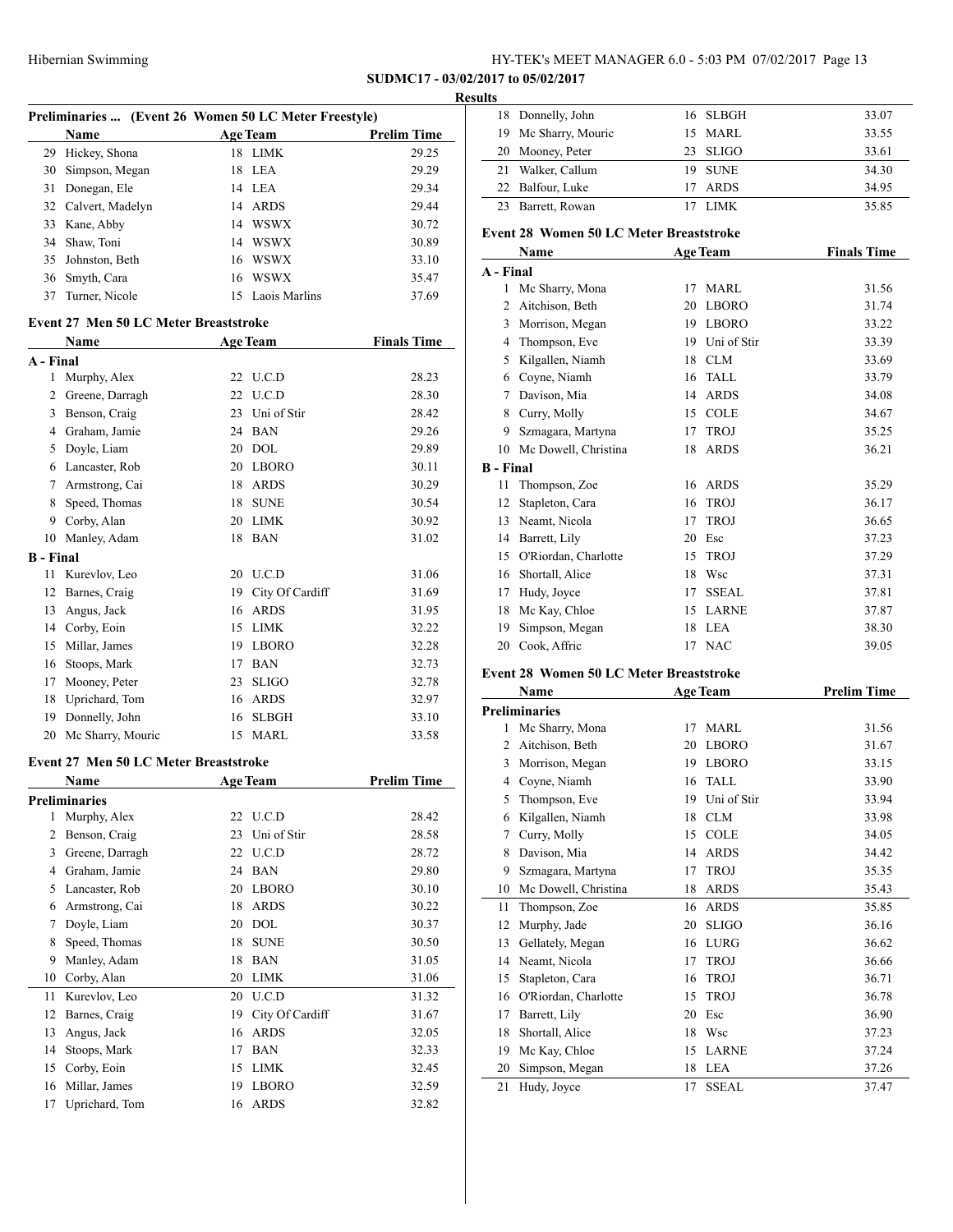| HY-TEK's MEET MANAGER 6.0 - 5:03 PM 07/02/2017 Page 14 |  |  |  |
|--------------------------------------------------------|--|--|--|
|--------------------------------------------------------|--|--|--|

|                        | Preliminaries  (Event 28 Women 50 LC Meter Breaststroke) |          |                           |                    |
|------------------------|----------------------------------------------------------|----------|---------------------------|--------------------|
|                        | Name                                                     |          | <b>Age Team</b>           | <b>Prelim Time</b> |
| 22                     | Cook, Affric                                             | 17       | <b>NAC</b>                | 37.53              |
|                        | 23 Barr, Erin                                            | 16       | LARNE                     | 37.56              |
|                        | 24 Mees, Lydia                                           |          | 15 LISB                   | 37.59              |
|                        | 25 Tinsley, Florence                                     |          | 15 CYBT                   | 37.71              |
|                        | 26 O'Shea, Aoife                                         | 14       | <b>MAL</b>                | 37.76              |
| 27                     | Mc Cormick, Samantha                                     |          | 16 BAN                    | 39.56              |
|                        | Event 29 Men 200 LC Meter Backstroke                     |          |                           | <b>Finals Time</b> |
| A - Final              | Name                                                     |          | <b>Age Team</b>           |                    |
|                        | 1 Boldison, Charlie                                      |          | 25 Uni of Stir            | 2:03.98            |
| 2                      | Barrett, Callum                                          | 23       | LBORO                     | 2:04.42            |
|                        | 3 Hall, Daniek                                           |          | 19 LBORO                  | 2:05.08            |
|                        | 4 McLean, Craig R                                        |          | 19 Uni of Stir            | 2:07.02            |
| 5                      |                                                          |          | 15 KILK                   | 2:07.59            |
|                        | Scannell, Sean                                           |          | 19 Esc                    |                    |
|                        | 6 Mc Evoy, Rory                                          |          |                           | 2:08.35            |
|                        | 7 Evans, Ioan R                                          |          | 15 City Of Cardiff        | 2:11.35            |
| 8                      | Johnston, Paddy                                          |          | 16 ARDS<br>19 Uni of Stir | 2:12.27            |
|                        | 9 Lawrie, Callum                                         |          |                           | 2:13.96            |
| 10<br><b>B</b> - Final | Byrne, Stephen                                           | 18       | <b>TALL</b>               | 2:17.88            |
| 11                     | Galland, Luc                                             | 17       | SWSC                      | 2:16.07            |
| 12                     | Edmond, Aston                                            |          | 18 ARDS                   | 2:16.21            |
|                        | 13 Wiffen, Nathan                                        |          | 16 LISB                   | 2:18.04            |
|                        | 14 Edgar, James                                          |          | 19 LISB                   | 2:19.42            |
|                        | 15 Nichols, Jaime                                        | 17       | ARDS                      | 2:19.44            |
|                        | 16 Carroll, Aaron                                        | 15       | LIMK                      | 2:19.54            |
|                        | 17 Rossiter, Evan                                        | 16       | <b>TEMP</b>               | 2:21.32            |
|                        | 18 Mc Mahon, Aaron                                       | 15       | DOL                       | 2:23.06            |
| 19                     | Bentley, Keith                                           | 17       | ASG                       | 2:25.28            |
|                        | Event 29 Men 200 LC Meter Backstroke                     |          |                           |                    |
|                        | Name                                                     |          | <b>Age Team</b>           | <b>Prelim Time</b> |
|                        | <b>Preliminaries</b>                                     |          |                           |                    |
| 1                      | Hall, Daniek                                             |          | 19 LBORO                  | 2:05.49            |
| 2                      | Boldison, Charlie                                        |          | 25 Uni of Stir            | 2:05.55            |
|                        | 3 McLean, Craig R                                        |          | 19 Uni of Stir            | 2:07.71            |
| 4                      | Evans, Ioan R                                            |          | 15 City Of Cardiff        | 2:07.81            |
| 5                      | Scannell, Sean                                           | 15       | <b>KILK</b>               | 2:08.75            |
| 6                      | Mc Evoy, Rory                                            | 19       | Esc                       | 2:11.15            |
| 7                      | Griffin, Ben                                             | 21       | <b>TROJ</b>               | 2:11.28            |
| 8                      | Barrett, Callum                                          | 23       | LBORO                     | 2:12.39            |
|                        | Johnston, Paddy                                          | 16       | ARDS                      | 2:13.84            |
|                        |                                                          |          | Uni of Stir               |                    |
| 9                      |                                                          |          |                           |                    |
| 10                     | Lawrie, Callum                                           | 19       |                           | 2:15.13            |
| 11                     | Byrne, Stephen                                           | 18       | TALL                      | 2:18.69            |
| 12                     | Edmond, Aston                                            | 18       | <b>ARDS</b>               | 2:18.81            |
| 13                     | Edgar, James                                             | 19       | <b>LISB</b>               | 2:19.86            |
| 14                     | Nichols, Jaime                                           | 17       | <b>ARDS</b>               | 2:20.75            |
| 15                     | Galland, Luc                                             | 17       | SWSC                      | 2:21.17            |
| 16                     | Wiffen, Nathan                                           | 16       | LISB                      | 2:21.33            |
| 17                     | Rossiter, Evan                                           | 16       | <b>TEMP</b>               | 2:21.44            |
| 18                     | Mc Mahon, Aaron                                          | 15       | $\rm DOL$                 | 2:22.89            |
| 19<br>20               | Bentley, Keith<br>Carroll, Aaron                         | 17<br>15 | ASG<br>LIMK               | 2:24.10<br>2:24.16 |

| esults           |                                        |    |                 |                    |
|------------------|----------------------------------------|----|-----------------|--------------------|
| 22               | Moynihan, Riley                        |    | 15 MAL          | 2:25.82            |
|                  | 23 Keating, Aran                       | 15 | PORT            | 2:26.09            |
|                  | 24 Barrett, Rowan                      | 17 | <b>LIMK</b>     | 2:26.44            |
| 25               | Rafferty, Shea                         | 16 | NY&MN           | 2:26.85            |
| 26               | Anderson, Robbie                       | 19 | Ballymena       | 2:27.93            |
|                  | Event 30 Women 200 LC Meter Backstroke |    |                 |                    |
|                  | Name                                   |    | <b>Age Team</b> | <b>Finals Time</b> |
| A - Final        |                                        |    |                 |                    |
| 1                | Dawson, Kathleen                       | 20 | Uni of Stir     | 2:11.59            |
| 2                | Godden, Maria                          | 15 | KILK            | 2:20.41            |
|                  | 3 Cassidy, Ellen                       | 16 | DOL             | 2:20.82            |
|                  | 4 Armstrong, Scarlett                  |    | 14 ARDS         | 2:22.34            |
|                  | 5 Ouinn, Caoimhe                       | 15 | Aer Lingus S.C. | 2:23.06            |
|                  | 6 Lowe, Rebecca                        | 15 | <b>ATH</b>      | 2:23.14            |
|                  | 7 Hill, Danielle                       | 18 | <b>LARNE</b>    | 2:26.21            |
|                  | 8 Fagan, Emma                          | 14 | Aer Lingus S.C. | 2:27.46            |
|                  | 9 Shuttleworth, Pippa                  | 20 | <b>LBORO</b>    | 2:28.14            |
|                  | 10 Williams, Sophie                    | 17 | <b>TMORE</b>    | 2:29.03            |
| <b>B</b> - Final |                                        |    |                 |                    |
| 11               | Martin, Alie                           | 16 | <b>TEMP</b>     | 2:25.53            |
|                  | 12 O'Connor, Alex                      | 16 | <b>LIMK</b>     | 2:26.93            |
| 13               | Osing, Cara                            | 14 | <b>TEMP</b>     | 2:27.69            |
|                  | 14 Trait, Naomi                        | 14 | KILK            | 2:28.47            |
| 15               | Kearney, Aoife                         | 13 | Aer Lingus S.C. | 2:30.97            |
| 16               | Tinsley, Florence                      | 15 | <b>CYBT</b>     | 2:32.47            |
| 17               | Ahearne, Niamh                         | 14 | <b>KILK</b>     | 2:32.48            |
| 18               | Donegan, Ele                           | 14 | <b>LEA</b>      | 2:32.78            |
|                  | 19 Gillic, Trudie                      | 15 | <b>KELLS</b>    | 2:32.93            |
| 20               | Malcolm, Ciara M                       | 16 | NY&MN           | 2:34.61            |
|                  | Event 30 Women 200 LC Meter Backstroke |    |                 |                    |
|                  |                                        |    |                 |                    |

| EVENI SV - VVOINEN ZUV LU MEIEF BACKSIFOKE |  |  |
|--------------------------------------------|--|--|
|                                            |  |  |

|                | Name                 |    | <b>Age Team</b> | <b>Prelim Time</b> |  |
|----------------|----------------------|----|-----------------|--------------------|--|
|                | <b>Preliminaries</b> |    |                 |                    |  |
| 1              | Dawson, Kathleen     | 20 | Uni of Stir     | 2:19.47            |  |
| $\overline{c}$ | Hill, Danielle       | 18 | <b>LARNE</b>    | 2:19.93            |  |
| 3              | Cassidy, Ellen       | 16 | <b>DOL</b>      | 2:20.09            |  |
| 4              | Godden, Maria        | 15 | <b>KILK</b>     | 2:21.49            |  |
| 5              | Grant, Emily         | 20 | Uni of Stir     | 2:22.00            |  |
| 6              | Quinn, Caoimhe       | 15 | Aer Lingus S.C. | 2:22.46            |  |
| 7              | Lowe, Rebecca        | 15 | <b>ATH</b>      | 2:23.47            |  |
| 8              | Shuttleworth, Pippa  | 20 | <b>LBORO</b>    | 2:23.53            |  |
| 9              | Armstrong, Scarlett  | 14 | <b>ARDS</b>     | 2:25.18            |  |
| 10             | Fagan, Emma          | 14 | Aer Lingus S.C. | 2:26.71            |  |
| 11             | Williams, Sophie     | 17 | <b>TMORE</b>    | 2:27.02            |  |
| 12             | Martin, Alie         | 16 | <b>TEMP</b>     | 2:27.24            |  |
| $*13$          | Osing, Cara          | 14 | <b>TEMP</b>     | 2:29.43            |  |
| $*13$          | O'Connor, Alex       | 16 | <b>LIMK</b>     | 2:29.43            |  |
| 15             | Trait, Naomi         | 14 | <b>KILK</b>     | 2:29.57            |  |
| 16             | Grindle, Lucy        | 17 | <b>TROJ</b>     | 2:31.00            |  |
| 17             | Kearney, Aoife       | 13 | Aer Lingus S.C. | 2:31.47            |  |
| 18             | Tinsley, Florence    | 15 | <b>CYBT</b>     | 2:32.25            |  |
| 19             | Ahearne, Niamh       | 14 | <b>KILK</b>     | 2:32.49            |  |
| 20             | Gillic, Trudie       | 15 | <b>KELLS</b>    | 2:33.32            |  |
| 21             | Malcolm, Ciara M     | 16 | NY&MN           | 2:33.63            |  |
| 22             | Borriello, Maeform   | 18 | <b>ATH</b>      | 2:33.95            |  |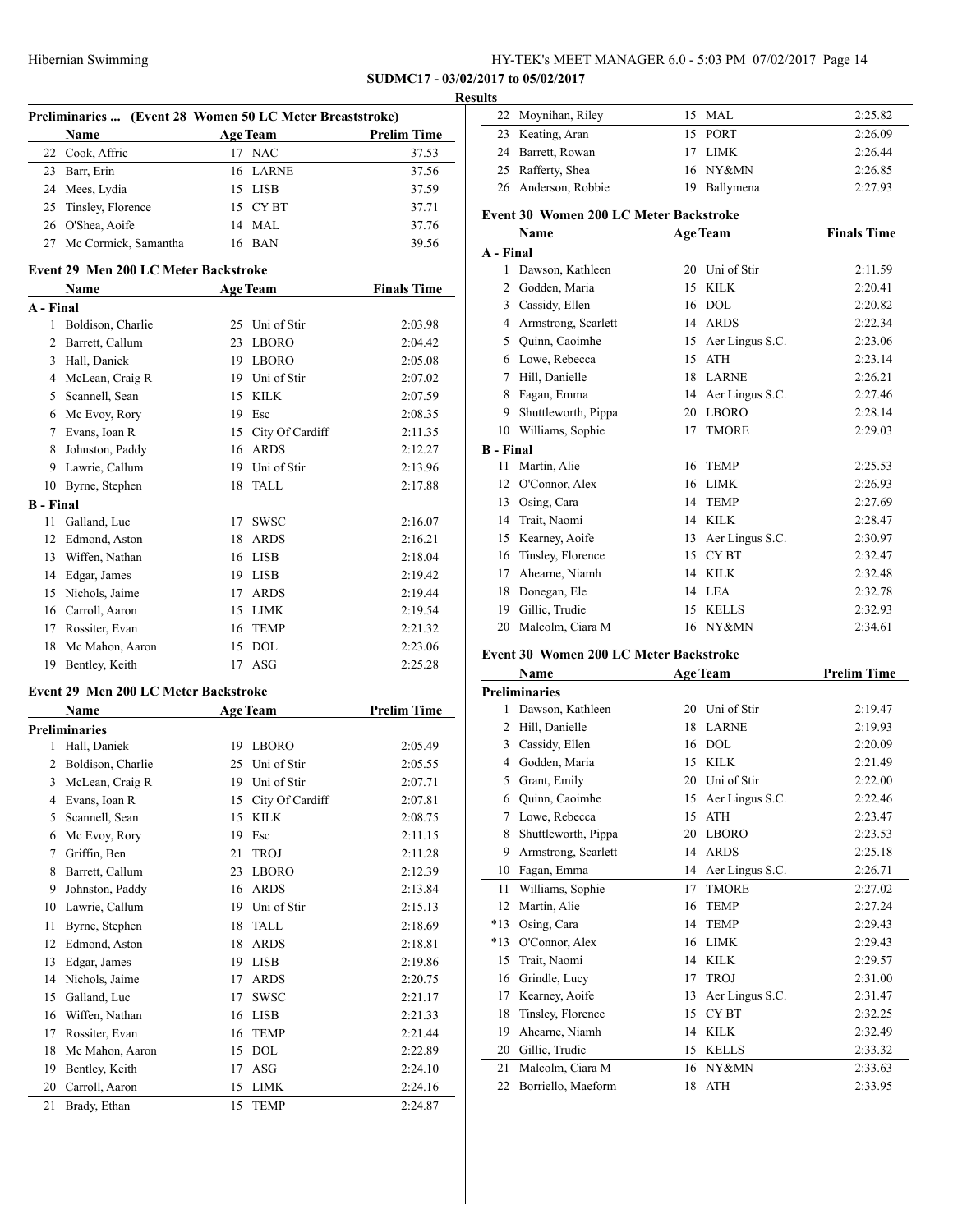## Hibernian Swimming HY-TEK's MEET MANAGER 6.0 - 5:03 PM 07/02/2017 Page 15

## **SUDMC17 - 03/02/2017 to 05/02/2017**

## **Results**

| Preliminaries  (Event 30 Women 200 LC Meter Backstroke) |                  |    |                 |                    |  |
|---------------------------------------------------------|------------------|----|-----------------|--------------------|--|
|                                                         | <b>Name</b>      |    | <b>Age Team</b> | <b>Prelim Time</b> |  |
| 23                                                      | Donegan, Ele     |    | 14 LEA          | 2:34.14            |  |
| 24                                                      | Beattie, Jenni H |    | 16 TMORE        | 2:34.15            |  |
| 25                                                      | Rooney, Cora     |    | 12 MARL         | 2:34.96            |  |
| 26                                                      | Doran, Ciara     | 17 | Derry           | 2:35.02            |  |
| 27                                                      | Daly, Caoimhe    | 14 | <b>NRS</b>      | 2:36.07            |  |
| 28                                                      | Calvert, Madelyn |    | 14 ARDS         | 2:36.60            |  |
| 29                                                      | Pyne, Elise      | 15 | Esc             | 2:37.16            |  |
| 30                                                      | Martin, Leah     |    | 14 TEMP         | 2:38.00            |  |
| 31                                                      | Mc Shane, Megan  |    | 16 SLBGH        | 2:38.15            |  |
|                                                         | 32 Lynagh, Laura | 17 | <b>TROJ</b>     | 2:38.61            |  |
| 33                                                      | Smyth, Elise     | 15 | <b>LISB</b>     | 2:40.86            |  |
| 34                                                      | Gueret, Sorcha   | 17 | <b>TROJ</b>     | 2:44.84            |  |

# **Event 31 Men 100 LC Meter Butterfly<br>Name 400 Te**

|                  | Name<br><b>Age Team</b> |    |                  | <b>Finals Time</b> |
|------------------|-------------------------|----|------------------|--------------------|
| A - Final        |                         |    |                  |                    |
| 1                | Brines, Conor           | 22 | <b>LARNE</b>     | 53.34              |
| 2                | Scott, Duncan W         | 20 | Uni of Stir      | 54.00              |
| 3                | Hyland, Brendan         | 23 | <b>TALL</b>      | 54.27              |
| 4                | Taylor, Adam            | 21 | <b>SUNE</b>      | 54.56              |
| 5                | Brodie, Cameron         | 25 | Uni of Stir      | 55.47              |
| 6                | Wallbank, Kevin         | 21 | <b>LBORO</b>     | 55.72              |
| 7                | Powell, Robert          | 17 | <b>ATH</b>       | 56.34              |
| 8                | Melly, Cillian          | 20 | <b>CBAR</b>      | 56.92              |
| 9                | Porter, Joe             | 20 | <b>LBORO</b>     | 57.30              |
| 10               | Melennec, Alex          | 21 | U.C.D            | 57.35              |
| <b>B</b> - Final |                         |    |                  |                    |
| 11               | Hill, Aaron             | 19 | <b>LBORO</b>     | 58.45              |
| 12               | Hewitt, Michael         | 17 | CY <sub>BT</sub> | 58.93              |
| 13               | Mc Geever, Finn         | 17 | <b>LIMK</b>      | 59.06              |
| 14               | Murtagh, Ethan          | 15 | <b>TROJ</b>      | 59.16              |
| 15               | Jennings, Nathan        | 18 | <b>LISB</b>      | 59.19              |
| 16               | Hughes, Jordan          | 21 | Uni of Stir      | 59.27              |
| 17               | O'Connor, Jermey        | 15 | <b>LIMK</b>      | 59.86              |
| 18               | Harazawa, Kahrou        | 20 | <b>LBORO</b>     | 1:01.01            |
| 19               | Carey, Andrew           | 18 | <b>ATH</b>       | 1:01.19            |
| 20               | Nikles, Christian       | 20 | Uni of Stir      | 1:01.23            |

# **Event 31 Men 100 LC Meter Butterfly**

|    | Name            |    | <b>Age Team</b> | <b>Prelim Time</b> |  |
|----|-----------------|----|-----------------|--------------------|--|
|    | Preliminaries   |    |                 |                    |  |
| 1  | Brines, Conor   |    | 22 LARNE        | 54.39              |  |
| 2  | Taylor, Adam    | 21 | <b>SUNE</b>     | 54.80              |  |
| 3  | Brodie, Cameron | 25 | Uni of Stir     | 55.44              |  |
| 4  | Wallbank, Kevin | 21 | <b>LBORO</b>    | 55.64              |  |
| 5  | Powell, Robert  | 17 | <b>ATH</b>      | 56.35              |  |
| 6  | Melly, Cillian  | 20 | <b>CBAR</b>     | 56.68              |  |
| 7  | Hyland, Brendan | 23 | TALL            | 57.04              |  |
| 8  | Porter, Joe     | 20 | <b>LBORO</b>    | 57.64              |  |
| 9  | Scott, Duncan W | 20 | Uni of Stir     | 57.79              |  |
| 10 | Brown, James    | 20 | <b>ARDS</b>     | 58.45              |  |
| 11 | Melennec, Alex  | 21 | U.C.D           | 58.60              |  |
| 12 | Mc Geever, Finn | 17 | <b>LIMK</b>     | 58.79              |  |
| 13 | Hill, Aaron     | 19 | <b>LBORO</b>    | 58.93              |  |
| 14 | Hewitt, Michael | 17 | CY BT           | 59.04              |  |
|    |                 |    |                 |                    |  |

| .                |                                              |    |                    |                    |
|------------------|----------------------------------------------|----|--------------------|--------------------|
|                  | 15 Hughes, Jordan                            | 21 | Uni of Stir        | 59.29              |
|                  | 16 Jennings, Nathan                          |    | 18 LISB            | 59.39              |
|                  | 17 Murtagh, Ethan                            | 15 | <b>TROJ</b>        | 59.55              |
|                  | 18 Harazawa, Kahrou                          |    | 20 LBORO           | 1:00.37            |
|                  | 19 O'Connor, Jermey                          |    | 15 LIMK            | 1:00.47            |
|                  | 20 Carey, Andrew                             | 18 | ATH                | 1:00.65            |
| 21               | Nikles, Christian                            | 20 | Uni of Stir        | 1:00.98            |
|                  | 22 Rafferty, Shea                            |    | 16 NY&MN           | 1:01.22            |
|                  | 23 Nolan-Whitney, Jack D                     |    | 16 NRS             | 1:02.03            |
|                  | 24 Lewis, Ryan                               |    | 18 LARNE           | 1:02.26            |
|                  | 25 Kurevlov, Leo                             |    | 20 U.C.D           | 1:02.43            |
|                  | 26 Kearney, Cathal                           |    | 16 Aer Lingus S.C. | 1:02.68            |
|                  | 27 Bentley, Keith                            |    | 17 ASG             | 1:02.96            |
|                  | 28 Mallon, Odhran                            |    | 17 LISB            | 1:03.42            |
|                  | 29 Farren, Shay                              |    | 18 BAN             | 1:03.64            |
|                  | 30 Edmond, Aston                             | 18 | <b>ARDS</b>        | 1:03.97            |
|                  | 31 O'Keeffe, Finn                            | 16 | <b>TEMP</b>        | 1:04.09            |
|                  | 32 Haugh, Marley                             |    | 18 Esc             | 1:04.19            |
|                  | 33 Bergin, Eoin                              |    | 22 NRS             | 1:04.94            |
|                  |                                              |    | 16 NAC             |                    |
|                  | 34 Balashchuk, Maxym                         |    |                    | 1:06.39            |
|                  | <b>Event 32 Women 100 LC Meter Butterfly</b> |    |                    |                    |
|                  | Name                                         |    | <b>Age Team</b>    | <b>Finals Time</b> |
| A - Final        |                                              |    |                    |                    |
|                  | 1 Atkinson, Charlotte                        |    | 21 LBORO           | 59.09              |
|                  | 2 Reid, Emma                                 |    | 18 ARDS            | 1:01.77            |
|                  | 3 Close, Brearnna                            |    | 20 LBORO           | 1:02.16            |
|                  | 4 Flood, Clodagh                             |    | 20 TALL            | 1:03.37            |
|                  | 5 Kelly, Sarah                               | 20 | GAL                | 1:04.23            |
|                  | 6 Allenby, Kate D                            | 17 | <b>BANB</b>        | 1:06.19            |
|                  | 7 Robertson, Amrita                          |    | 19 LBORO           | 1:06.72            |
| 8                | Sordy, Anya                                  | 18 | <b>SUNE</b>        | 1:07.39            |
|                  | 9 Gourley, Sinead                            |    | 18 LARNE           | 1:07.61            |
|                  | 10 Mc Kibbin, Ellie                          | 13 | ARDS               | 1:08.15            |
| <b>B</b> - Final |                                              |    |                    |                    |
| 11               | Semchiy, Sharon                              |    | 16 SWSC            | 1:05.91            |
|                  | 12 Baguley, Katie                            | 17 | <b>TROJ</b>        | 1:07.41            |
|                  | 13 Mc Crea, Alex                             | 16 | CY <sub>BT</sub>   | 1:08.67            |
|                  | 14 Davidson, Sarah                           | 18 | <b>BAN</b>         | 1:08.90            |
|                  | 15 Walshe, Hannah                            | 15 | <b>TEMP</b>        | 1:09.36            |
| 16               | Mc Connell, Erin                             | 17 | ARDS               | 1:09.55            |
| 17               | Tomas, Malen                                 | 16 | <b>KILK</b>        | 1:09.62            |
|                  | 18 Cook, Affric                              | 17 | <b>NAC</b>         | 1:10.03            |
|                  | 19 Cleland, Maeve                            | 15 | <b>BANB</b>        | 1:10.28            |
| 20               | O'Hara, Brogan                               | 19 | <b>LEA</b>         | 1:11.85            |
|                  |                                              |    |                    |                    |
|                  | <b>Event 32 Women 100 LC Meter Butterfly</b> |    |                    |                    |
|                  | Name                                         |    | <b>Age Team</b>    | <b>Prelim Time</b> |
|                  | <b>Preliminaries</b>                         |    |                    |                    |
| 1                | Atkinson, Charlotte                          | 21 | <b>LBORO</b>       | 1:00.46            |
|                  | 2 Reid, Emma                                 | 18 | ARDS               | 1:02.19            |
|                  | 3 Close, Brearnna                            | 20 | <b>LBORO</b>       | 1:03.06            |
|                  | 4 Flood, Clodagh                             | 20 | <b>TALL</b>        | 1:04.08            |
| 5                | Kelly, Sarah                                 | 20 | GAL                | 1:04.61            |
|                  | 6 Robertson, Amrita                          | 19 | <b>LBORO</b>       | 1:06.11            |
| 7                | Allenby, Kate D                              | 17 | <b>BANB</b>        | 1:06.44            |
| 8                | Mc Kibbin, Ellie                             | 13 | <b>ARDS</b>        | 1:06.82            |
|                  |                                              |    |                    |                    |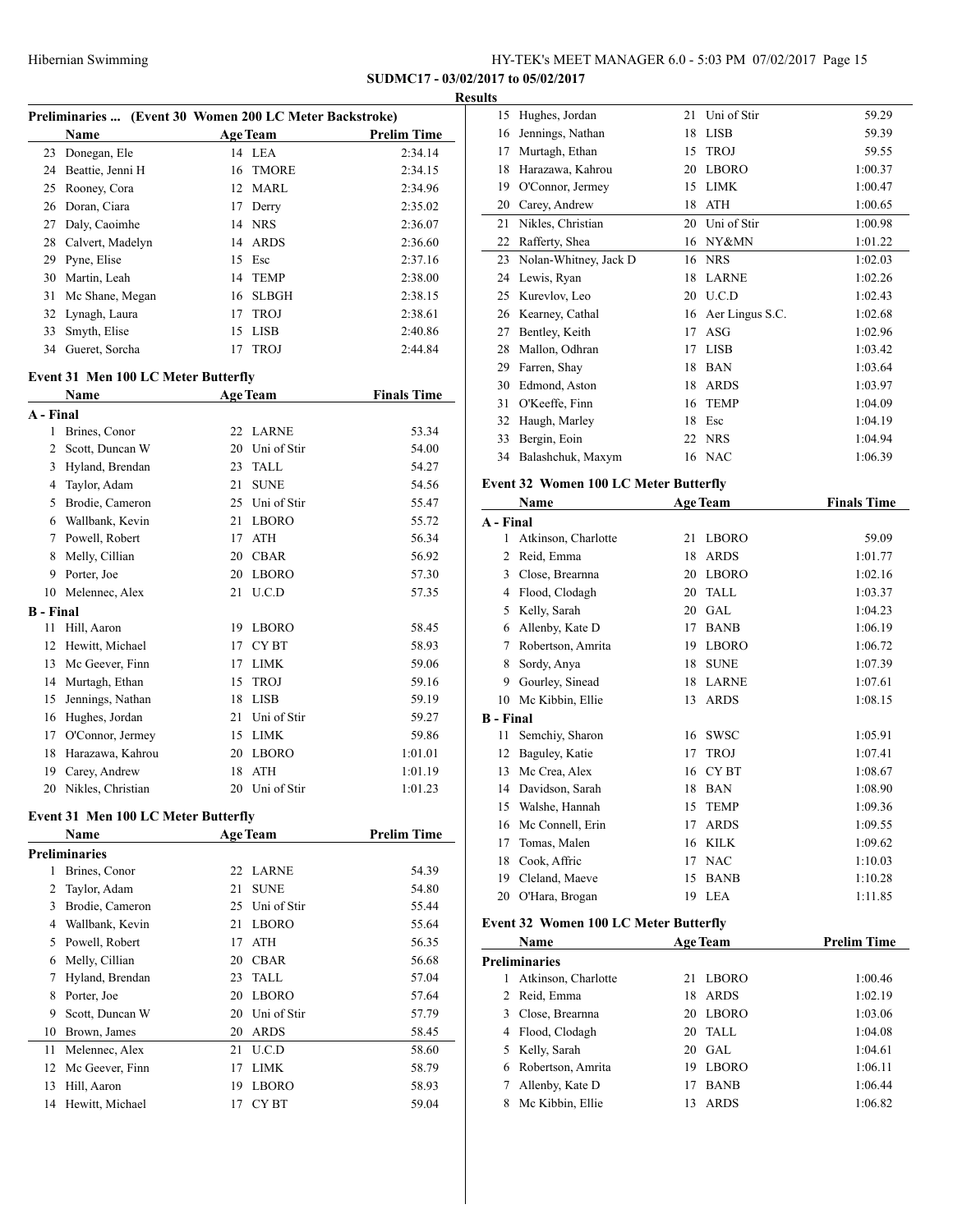**SUDMC17 - 03/02/20** 

 $\frac{1}{2}$ 

#### **Result**

| Preliminaries  (Event 32 Women 100 LC Meter Butterfly) |                                                 |    |                 |                    |  |  |  |
|--------------------------------------------------------|-------------------------------------------------|----|-----------------|--------------------|--|--|--|
|                                                        | Name                                            |    | <b>Age Team</b> | <b>Prelim Time</b> |  |  |  |
| 9                                                      | Gourley, Sinead                                 | 18 | <b>LARNE</b>    | 1:07.18            |  |  |  |
| 10                                                     | Sordy, Anya                                     | 18 | <b>SUNE</b>     | 1:07.51            |  |  |  |
| 11                                                     | Baguley, Katie                                  | 17 | <b>TROJ</b>     | 1:07.52            |  |  |  |
| 12                                                     | Mc Crea, Alex                                   |    | 16 CYBT         | 1:07.62            |  |  |  |
| 13                                                     | Semchiy, Sharon                                 | 16 | <b>SWSC</b>     | 1:07.78            |  |  |  |
| 14                                                     | Davidson, Sarah                                 |    | 18 BAN          | 1:08.60            |  |  |  |
| 15                                                     | Walshe, Hannah                                  |    | 15 TEMP         | 1:09.63            |  |  |  |
| 16                                                     | Tomas, Malen                                    | 16 | KILK            | 1:09.68            |  |  |  |
| 17                                                     | Mc Connell, Erin                                | 17 | <b>ARDS</b>     | 1:10.43            |  |  |  |
| 18                                                     | Cook, Affric                                    | 17 | <b>NAC</b>      | 1:11.05            |  |  |  |
| 19                                                     | O'Hara, Brogan                                  | 19 | <b>LEA</b>      | 1:11.14            |  |  |  |
| 20                                                     | Gellately, Megan                                |    | 16 LURG         | 1:11.49            |  |  |  |
| 21                                                     | Cleland, Maeve                                  | 15 | <b>BANB</b>     | 1:11.60            |  |  |  |
| 22                                                     | Shaw, Toni                                      |    | 14 WSWX         | 1:12.28            |  |  |  |
| 23                                                     | Higgins, Leigh                                  | 17 | <b>ARDS</b>     | 1:13.19            |  |  |  |
| 24                                                     | Lavelle, Sorcha R                               | 16 | ENSK            | 1:13.75            |  |  |  |
| 25                                                     | Kotsikava, Lizaveta                             | 17 | <b>NAC</b>      | 1:14.48            |  |  |  |
| 26                                                     | Stapleton, Cara                                 | 16 | <b>TROJ</b>     | 1:14.62            |  |  |  |
| 27                                                     | Roberts, Jane                                   | 21 | U.C.D           | 1:18.08            |  |  |  |
|                                                        |                                                 |    |                 |                    |  |  |  |
|                                                        | Event 33 Men 200 LC Meter IM<br><b>Age Team</b> |    |                 |                    |  |  |  |
| A - Final                                              | Name                                            |    |                 | <b>Finals Time</b> |  |  |  |
| $\mathbf{1}$                                           | Scott, Duncan W                                 | 20 | Uni of Stir     | 2:00.49            |  |  |  |
| 2                                                      | Wallace, Daniel                                 |    | 24 Uni of Stir  | 2:02.44            |  |  |  |
| 3                                                      | Walton, Martyn                                  |    | 20 Uni of Stir  | 2:04.20            |  |  |  |
| 4                                                      | Minnican, Fraser                                | 22 | LBORO           | 2:06.55            |  |  |  |
| 5                                                      | Brown, James                                    |    | 20 ARDS         | 2:07.42            |  |  |  |
| 6                                                      | Griffin, Ben                                    | 21 | <b>TROJ</b>     | 2:08.04            |  |  |  |
| 7                                                      | Moore, Andrew                                   |    | 19 U.C.D        | 2:09.05            |  |  |  |
| 8                                                      | Mc Carthy, Cadan                                | 17 | MAL             | 2:09.62            |  |  |  |
| 9                                                      | Hyland, Brendan                                 | 23 | <b>TALL</b>     | 2:14.84            |  |  |  |
| 10                                                     | Armstrong, Cai                                  | 18 | <b>ARDS</b>     | 2:17.42            |  |  |  |
| <b>B</b> - Final                                       |                                                 |    |                 |                    |  |  |  |
| 11                                                     | Corby, Alan                                     |    | 20 LIMK         | 2:10.30            |  |  |  |
| 12                                                     | Anderson, Ronan                                 | 20 | <b>SLIGO</b>    | 2:15.27            |  |  |  |
| 13                                                     | Mc Caughey, Christopher                         | 19 | <b>BAN</b>      | 2:16.27            |  |  |  |
| 14                                                     | Byrne, Stephen                                  | 18 | <b>TALL</b>     | 2:17.66            |  |  |  |
| 15                                                     | Angus, Jack                                     | 16 | <b>ARDS</b>     | 2:18.27            |  |  |  |
| 16                                                     | Corby, Eoin                                     | 15 | <b>LIMK</b>     | 2:19.32            |  |  |  |
| 17                                                     | Millar, James                                   | 19 | <b>LBORO</b>    | 2:19.61            |  |  |  |
| 18                                                     | Uprichard, Tom                                  | 16 | <b>ARDS</b>     | 2:20.25            |  |  |  |
| 19                                                     | Fleming, Jack                                   | 16 | <b>LISB</b>     | 2:21.58            |  |  |  |
| 20                                                     | Stoops, Mark                                    | 17 | <b>BAN</b>      | 2:23.57            |  |  |  |
|                                                        |                                                 |    |                 |                    |  |  |  |
|                                                        | Event 33 Men 200 LC Meter IM                    |    |                 |                    |  |  |  |
|                                                        | Name                                            |    | <b>Age Team</b> | <b>Prelim Time</b> |  |  |  |
|                                                        | <b>Preliminaries</b>                            |    |                 |                    |  |  |  |
| 1                                                      | Moore, Andrew                                   | 19 | U.C.D           | 2:08.77            |  |  |  |
| 2                                                      | Scott, Duncan W                                 | 20 | Uni of Stir     | 2:08.84            |  |  |  |
| 3                                                      | Wallace, Daniel                                 | 24 | Uni of Stir     | 2:09.03            |  |  |  |

 Minnican, Fraser 22 LBORO 2:09.56 Griffin, Ben 21 TROJ 2:10.01 Brown, James 20 ARDS 2:10.89 Walton, Martyn 20 Uni of Stir 2:11.03

|           | 2017 to 05/02/2017             |    |                 |                    |
|-----------|--------------------------------|----|-----------------|--------------------|
| ults      |                                |    |                 |                    |
| 8         | Mc Carthy, Cadan               | 17 | MAL             | 2:12.34            |
| 9         | Hyland, Brendan                | 23 | <b>TALL</b>     | 2:12.58            |
| 10        | Armstrong, Cai                 | 18 | <b>ARDS</b>     | 2:13.11            |
| 11        | Corby, Alan                    | 20 | <b>LIMK</b>     | 2:14.79            |
| 12        | Mc Caughey, Christopher        | 19 | <b>BAN</b>      | 2:15.78            |
| 13        | Anderson, Ronan                | 20 | <b>SLIGO</b>    | 2:16.45            |
| 14        | Wells, Nathan                  | 19 | <b>LBORO</b>    | 2:18.56            |
| 15        | Angus, Jack                    | 16 | <b>ARDS</b>     | 2:18.81            |
| 16        | Byrne, Stephen                 | 18 | <b>TALL</b>     | 2:18.83            |
| 17        | Millar, James                  | 19 | <b>LBORO</b>    | 2:20.00            |
| 18        | Uprichard, Tom                 | 16 | <b>ARDS</b>     | 2:20.16            |
| 19        | Harazawa, Kahrou               | 20 | <b>LBORO</b>    | 2:21.01            |
| 20        | Stoops, Mark                   | 17 | <b>BAN</b>      | 2:21.79            |
| 21        | Corby, Eoin                    | 15 | <b>LIMK</b>     | 2:22.04            |
| 22        | Fleming, Jack                  | 16 | <b>LISB</b>     | 2:22.27            |
| 23        | Cox, Paul                      | 15 | <b>LISB</b>     | 2:23.51            |
| 24        | Lewis, Ryan                    | 18 | <b>LARNE</b>    | 2:23.53            |
| 25        | Morrison, Connor               | 20 | <b>WSWX</b>     | 2:23.98            |
| 26        | Galland, Luc                   | 17 | <b>SWSC</b>     | 2:24.49            |
| 27        | Haskins, Alexander             | 19 | <b>LISB</b>     | 2:28.35            |
| 28        | Barrett, Rowan                 | 17 | <b>LIMK</b>     | 2:28.95            |
| 29        | Shannon, Ryan                  | 20 | Esc             | 2:30.03            |
| 30        | O'Riordan, Sean                | 18 | <b>SWSC</b>     | 2:44.56            |
|           | Logue, Zak                     | 19 | <b>SUNE</b>     | DQ                 |
|           | Event 34 Women 200 LC Meter IM |    |                 |                    |
|           | Name                           |    | <b>Age Team</b> | <b>Finals Time</b> |
| A - Final |                                |    |                 |                    |
|           | 1.36.01                        |    | <b>354 BY</b>   | 10.21              |

| A - Final        |                                |    |                 |                    |
|------------------|--------------------------------|----|-----------------|--------------------|
| $\mathbf{1}$     | Mc Sharry, Mona                | 17 | <b>MARL</b>     | 2:19.31            |
| $\overline{c}$   | Reid, Rebecca                  | 16 | <b>ARDS</b>     | 2:21.76            |
| 3                | Morrison, Megan                | 19 | <b>LBORO</b>    | 2:23.17            |
| 4                | Kilgallen, Niamh               | 18 | <b>CLM</b>      | 2:23.56            |
| 5                | Coyne, Niamh                   | 16 | <b>TALL</b>     | 2:25.74            |
| 6                | Knox, Julia                    | 14 | <b>BANB</b>     | 2:26.16            |
| 7                | Kane, Amelia                   | 14 | <b>ARDS</b>     | 2:27.18            |
| 8                | Henderson, Emma                | 19 | <b>LEA</b>      | 2:29.13            |
| 9                | Trait, Naomi                   | 14 | <b>KILK</b>     | 2:30.97            |
| 10               | Davison, Mia                   | 14 | <b>ARDS</b>     | 2:31.49            |
| <b>B</b> - Final |                                |    |                 |                    |
| 11               | Grindle, Lucy                  | 17 | <b>TROJ</b>     | 2:27.65            |
| 12               | Mc Dowell, Christina           | 18 | <b>ARDS</b>     | 2:29.97            |
| 13               | Barrett, Lily                  | 20 | Esc             | 2:32.73            |
| 14               | Mc Kibbin, Ellie               | 13 | <b>ARDS</b>     | 2:33.50            |
| 15               | O'Riordan, Charlotte           | 15 | <b>TROJ</b>     | 2:33.85            |
| 16               | Donegan, Ele                   | 14 | <b>LEA</b>      | 2:36.01            |
| 17               | Neamt, Nicola                  | 17 | <b>TROJ</b>     | 2:36.02            |
| 18               | Mc Daid, Carrie                | 15 | <b>SLIGO</b>    | 2:36.44            |
| 19               | Ahearne, Niamh                 | 14 | <b>KILK</b>     | 2:36.94            |
| 20               | Hudy, Joyce                    | 17 | <b>SSEAL</b>    | 2:38.25            |
|                  | Event 34 Women 200 LC Meter IM |    |                 |                    |
|                  | Name                           |    | <b>Age Team</b> | <b>Prelim Time</b> |
|                  | <b>Preliminaries</b>           |    |                 |                    |
| $\mathbf{1}$     | Mc Sharry, Mona                | 17 | <b>MARL</b>     | 2:22.00            |
| $\overline{c}$   | Morrison, Megan                | 19 | <b>LBORO</b>    | 2:23.26            |
| 3                | Reid, Rebecca                  | 16 | <b>ARDS</b>     | 2:23.33            |

Kilgallen, Niamh 18 CLM 2:25.13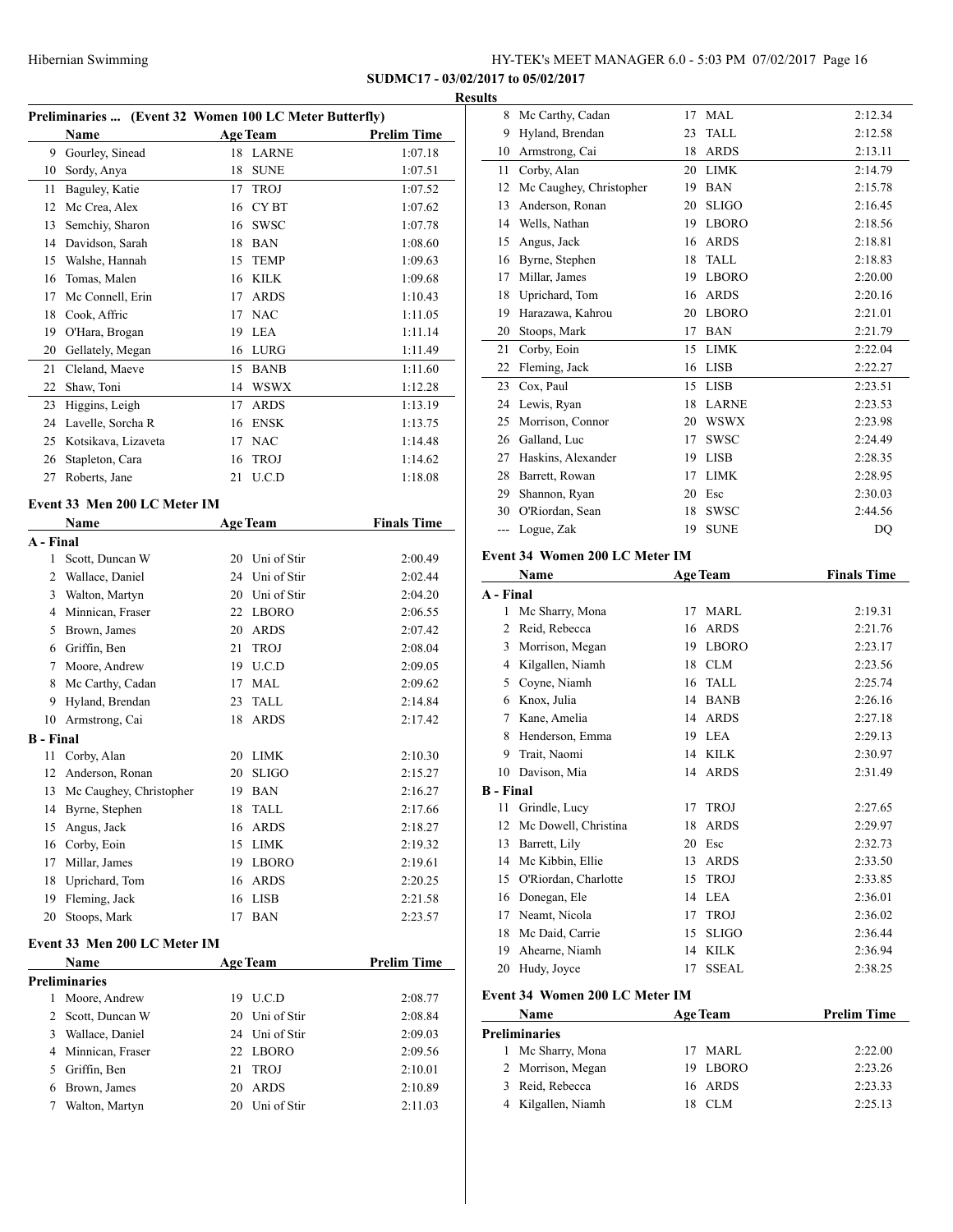|    |                                                 |    |                 |                    | <b>Results</b> |
|----|-------------------------------------------------|----|-----------------|--------------------|----------------|
|    | Preliminaries  (Event 34 Women 200 LC Meter IM) |    |                 |                    | Ev             |
|    | <b>Name</b>                                     |    | <b>Age Team</b> | <b>Prelim Time</b> |                |
| 5  | Coyne, Niamh                                    | 16 | <b>TALL</b>     | 2:26.67            |                |
| 6  | Knox, Julia                                     | 14 | <b>BANB</b>     | 2:26.75            | Pre            |
| 7  | Kane, Amelia                                    | 14 | <b>ARDS</b>     | 2:27.80            |                |
| 8  | Davison, Mia                                    | 14 | <b>ARDS</b>     | 2:28.79            |                |
| 9  | Trait, Naomi                                    | 14 | <b>KILK</b>     | 2:29.15            |                |
| 10 | Firth~, Bethy                                   | 21 | <b>ARDS</b>     | 2:30.72            |                |
| 11 | Henderson, Emma                                 | 19 | LEA             | 2:31.23            |                |
| 12 | Mc Kibbin, Ellie                                | 13 | <b>ARDS</b>     | 2:31.92            |                |
| 13 | Barrett, Lily                                   | 20 | Esc             | 2:31.93            |                |
| 14 | O'Riordan, Charlotte                            | 15 | <b>TROJ</b>     | 2:32.64            |                |
| 15 | Mc Dowell, Christina                            | 18 | <b>ARDS</b>     | 2:32.76            |                |
| 16 | Grindle, Lucy                                   | 17 | <b>TROJ</b>     | 2:34.72            |                |
| 17 | Neamt, Nicola                                   | 17 | <b>TROJ</b>     | 2:35.86            |                |
| 18 | Ahearne, Niamh                                  | 14 | <b>KILK</b>     | 2:36.63            |                |
| 19 | Donegan, Ele                                    | 14 | <b>LEA</b>      | 2:37.34            |                |
| 20 | Mc Daid, Carrie                                 | 15 | <b>SLIGO</b>    | 2:37.47            |                |
| 21 | Hudy, Joyce                                     | 17 | <b>SSEAL</b>    | 2:38.69            |                |
| 22 | Baguley, Katie                                  | 17 | <b>TROJ</b>     | 2:39.24            |                |
| 23 | Martin, Leah                                    | 14 | <b>TEMP</b>     | 2:39.93            |                |
| 24 | Higgins, Leigh                                  | 17 | <b>ARDS</b>     | 2:40.23            |                |
| 25 | Gueret, Sorcha                                  | 17 | <b>TROJ</b>     | 2:40.47            |                |
| 26 | Szmagara, Martyna                               | 17 | <b>TROJ</b>     | 2:40.53            | $\tilde{z}$    |
| 27 | Lavelle, Sorcha R                               | 16 | <b>ENSK</b>     | 2:44.20            |                |
| 28 | Mc Bride, Naoíse                                | 15 | <b>TALL</b>     | 2:46.26            |                |
| 29 | Kane, Abby                                      | 14 | <b>WSWX</b>     | 2:46.73            |                |
| 30 | Johnston, Beth                                  | 16 | <b>WSWX</b>     | 2:59.74            |                |
| 31 | Turner, Nicole                                  | 15 | Laois Marlins   | 3:24.53            |                |

## **Event 35 Men 400 LC Meter Freestyle**

| Name             |                       | <b>Age Team</b> |                 | <b>Finals Time</b> |  |
|------------------|-----------------------|-----------------|-----------------|--------------------|--|
| A - Final        |                       |                 |                 |                    |  |
| 1                | Mc Millan, Jack       | 17              | <b>BAN</b>      | 4:01.86            |  |
| 2                | Munden, Craig         | 20              | <b>LBORO</b>    | 4:02.18            |  |
| 3                | Hyland, Brendan       | 23              | <b>TALL</b>     | 4:02.86            |  |
| 4                | Wells, Nathan         | 19              | <b>LBORO</b>    | 4:04.00            |  |
| 5                | Bregazzi, Alex        | 19              | <b>LBORO</b>    | 4:06.75            |  |
| 6                | O'Keeffe Tighe, Cian  | 17              | <b>PORT</b>     | 4:10.23            |  |
| 7                | Wiffen, Daniel        | 16              | <b>LISB</b>     | 4:10.39            |  |
| 8                | Walsh, Mark           | 20              | <b>LIMK</b>     | 4:12.38            |  |
| 9                | Mooney, Joseph        | 20              | <b>LIMK</b>     | 4:13.53            |  |
| 10               | Evans, Ioan R         | 15              | City Of Cardiff | 4:13.75            |  |
| <b>B</b> - Final |                       |                 |                 |                    |  |
| 11               | Kearney, Cathal       | 16              | Aer Lingus S.C. | 4:15.98            |  |
| 12               | Edgar, James          | 19              | <b>LISB</b>     | 4:16.02            |  |
| 13               | Harazawa, Kahrou      | 20              | <b>LBORO</b>    | 4:18.14            |  |
| 14               | Doyle, Connor         | 17              | <b>DOL</b>      | 4:19.64            |  |
| 15               | Davies, Logan         | 17              | City Of Cardiff | 4:21.22            |  |
| 16               | Manners, Jay          | 18              | <b>SUNE</b>     | 4:21.64            |  |
| 17               | Kilbride, Denis       | 16              | <b>NRS</b>      | 4:24.45            |  |
| 18               | Nolan-Whitney, Jack D | 16              | <b>NRS</b>      | 4:26.49            |  |
| 19               | Fleming, Jack         | 16              | <b>LISB</b>     | 4:30.45            |  |
| 20               | Rossiter, Evan        | 16              | <b>TEMP</b>     | 4:34.22            |  |
|                  |                       |                 |                 |                    |  |

| Event 35 Men 400 LC Meter Freestyle |                       |                 |                    |                    |  |
|-------------------------------------|-----------------------|-----------------|--------------------|--------------------|--|
|                                     | Name                  | <b>Age Team</b> |                    | <b>Prelim Time</b> |  |
|                                     | <b>Preliminaries</b>  |                 |                    |                    |  |
| 1                                   | Munden, Craig         | 20              | LBORO              | 4:03.88            |  |
| $\overline{2}$                      | Wells, Nathan         |                 | 19 LBORO           | 4:04.23            |  |
| 3                                   | Mc Millan, Jack       |                 | 17 BAN             | 4:04.42            |  |
| $\overline{4}$                      | Bregazzi, Alex        |                 | 19 LBORO           | 4:05.06            |  |
| 5                                   | Sloan, Jordan         |                 | 24 BAN             | 4:06.85            |  |
| 6                                   | Mooney, Joseph        |                 | 20 LIMK            | 4:08.52            |  |
| $\tau$                              | Wiffen, Daniel        |                 | 16 LISB            | 4:09.22            |  |
| 8                                   | Evans, Ioan R         |                 | 15 City Of Cardiff | 4:13.50            |  |
|                                     | 9 Walsh, Mark         |                 | 20 LIMK            | 4:13.74            |  |
| 10                                  | Hyland, Brendan       | 23              | <b>TALL</b>        | 4:13.80            |  |
| 11                                  | O'Keeffe Tighe, Cian  |                 | 17 PORT            | 4:14.07            |  |
| 12                                  | Mc Mahon, Hugh        | 20              | Esc                | 4:16.66            |  |
| 13                                  | Mc Geever, Finn       |                 | 17 LIMK            | 4:16.90            |  |
| 14                                  | Lawrie, Callum        |                 | 19 Uni of Stir     | 4:18.71            |  |
| 15                                  | Edgar, James          |                 | 19 LISB            | 4:19.43            |  |
| 16                                  | Kearney, Cathal       |                 | 16 Aer Lingus S.C. | 4:19.90            |  |
| 17                                  | Doyle, Connor         |                 | 17 DOL             | 4:20.39            |  |
| 18                                  | Haugh, Marley         |                 | 18 Esc             | 4:21.34            |  |
| 19                                  | Davies, Logan         |                 | 17 City Of Cardiff | 4:24.02            |  |
| 20                                  | Kilbride, Denis       |                 | 16 NRS             | 4:24.22            |  |
| 21                                  | Fleming, Jack         |                 | 16 LISB            | 4:25.77            |  |
| 22                                  | Manners, Jay          |                 | 18 SUNE            | 4:25.83            |  |
| 23                                  | Nolan-Whitney, Jack D |                 | 16 NRS             | 4:26.50            |  |
| 24                                  | Rossiter, Evan        |                 | 16 TEMP            | 4:29.08            |  |
| 25                                  | Harazawa, Kahrou      |                 | 20 LBORO           | 4:29.59            |  |
| 26                                  | Mc Grattan, Chris     |                 | 18 BAN             | 4:30.42            |  |
| 27                                  | Bray, Eoin            |                 | 19 WAT             | 4:31.16            |  |
| 28                                  | Foley, Cian           | 18              | <b>NRS</b>         | 4:32.07            |  |
| 29                                  | Griffiths, Dylan      | 15              | LISB               | 4:32.64            |  |
| 30                                  | Mc Mahon, Aaron       |                 | 15 DOL             | 4:33.32            |  |
| 31                                  | Coode, Jack           |                 | 18 NRS             | 4:33.98            |  |
| 32                                  | Mallon, Odhran        |                 | 17 LISB            | 4:33.99            |  |
| 33                                  | Hewitt, Michael       |                 | 17 CYBT            | 4:34.36            |  |
|                                     | 34 Carter, Oliver     |                 | 17 WSWX            | 4:37.99            |  |
| 35                                  | Haskins, Alexander    |                 | 19 LISB            | 4:38.33            |  |
| 36                                  | Wiffen, Nathan        |                 | 16 LISB            | 4:40.14            |  |
| 37                                  | Mc Clements~, Barry   |                 | 16 ARDS            | 4:41.77            |  |
| 38                                  | Church, Sean          | 15              | <b>PORT</b>        | 4:46.37            |  |
| 39                                  | Mc Grath, Jonathan    | 24              | LIMK               | 5:06.12            |  |
|                                     |                       |                 |                    |                    |  |

# **Event 36 Women 400 LC Meter Freestyle**

| Name      |                      | <b>Age Team</b> |              | <b>Finals Time</b> |
|-----------|----------------------|-----------------|--------------|--------------------|
| A - Final |                      |                 |              |                    |
| 1         | Catterson, Victoria  | 16              | ARDS         | 4:23.03            |
| 2         | Clarke, Emily        | 20              | <b>LBORO</b> | 4:23.53            |
| 3         | Ellis, Lucy          | 20              | SUNE         | 4:24.00            |
| 4         | Osing, Cara          |                 | 14 TEMP      | 4:31.30            |
|           | Burke, Jessica       | 17              | NAC.         | 4:33.00            |
| 6         | Flood, Clodagh       | 20              | TALL         | 4:36.91            |
|           | Daly, Edel           |                 | 14 LIMK      | 4:37.28            |
| 8         | Henderson, Emma      | 19              | <b>LEA</b>   | 4:38.00            |
| 9         | Robertson, Amrita    | 19              | <b>LBORO</b> | 4:38.09            |
| 10        | O'Riordan, Charlotte | 15              | TROJ         | 4:46.47            |